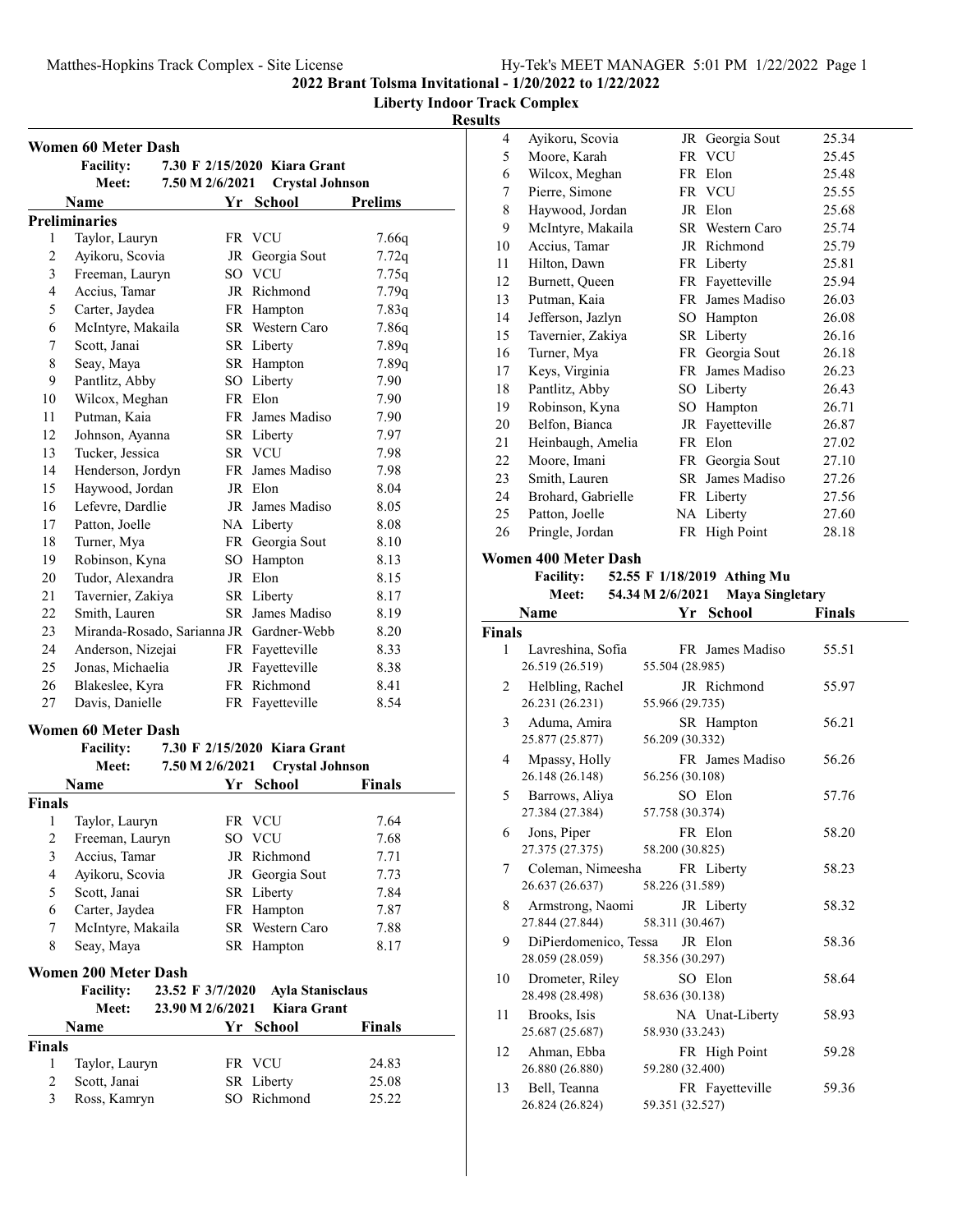|  |  |  |  |  | Hy-Tek's MEET MANAGER 5:01 PM 1/22/2022 Page 2 |  |
|--|--|--|--|--|------------------------------------------------|--|
|--|--|--|--|--|------------------------------------------------|--|

**Liberty Indoor Track Complex**

|        | Finals  (Women 400 Meter Dash) |                    |    |                 |                                    |               |
|--------|--------------------------------|--------------------|----|-----------------|------------------------------------|---------------|
|        | Name                           |                    |    | Yr School       |                                    | <b>Finals</b> |
| 14     | Craig, Abi                     |                    |    | FR High Point   |                                    | 59.68         |
|        | 28.465 (28.465)                | 59.673 (31.208)    |    |                 |                                    |               |
| 15     | Eberly, Arianna                |                    |    | JR James Madiso |                                    | 59.86         |
|        | 28.087 (28.087)                | 59.860 (31.773)    |    |                 |                                    |               |
| 16     | Hilton, Dawn                   |                    |    | FR Liberty      |                                    | 1:00.12       |
|        | 27.727 (27.727)                | 1:00.120 (32.393)  |    |                 |                                    |               |
| 17     | Bevan, Ellie                   |                    |    | FR Liberty      |                                    | 1:00.30       |
|        | 28.826 (28.826)                | 1:00.297 (31.471)  |    |                 |                                    |               |
| 18     | Ingram, Shanae                 |                    |    | JR Fayetteville |                                    | 1:00.30       |
|        | 28.194 (28.194)                | 1:00.299 (32.105)  |    |                 |                                    |               |
| 19     | Metcalfe, Syvanna              |                    |    | SO VCU          |                                    | 1:00.36       |
|        | 26.930 (26.930)                | 1:00.353 (33.423)  |    |                 |                                    |               |
| 20     | Beringer, Ginny                |                    |    | FR Richmond     |                                    | 1:00.47       |
|        | 28.409 (28.409)                | 1:00.469 (32.060)  |    |                 |                                    |               |
| 21     | Ivanov, Alena                  |                    |    | FR Gardner-Webb |                                    | 1:01.28       |
|        | 28.644 (28.644)                | 1:01.276(32.632)   |    |                 |                                    |               |
| 22     | Payne, Brianna                 |                    |    | FR Gardner-Webb |                                    | 1:01.76       |
|        | 27.858 (27.858)                | 1:01.755 (33.897)  |    |                 |                                    |               |
| 23     | Facey, Nyile                   |                    |    | JR High Point   |                                    | 1:02.05       |
|        | 27.609 (27.609)                | 1:02.043 (34.434)  |    |                 |                                    |               |
| 24     | Greene, Madison                |                    |    | FR Hampton      |                                    | 1:02.64       |
|        | 27.316 (27.316)                | 1:02.633(35.317)   |    |                 |                                    |               |
| 25     | Hillmer, Makenna               |                    |    | SO Georgia Sout |                                    | 1:02.72       |
|        | 29.512 (29.512)                | 1:02.712 (33.200)  |    |                 |                                    |               |
| 26     | Bernard, Micah                 |                    |    | JR Fayetteville |                                    | 1:03.88       |
|        | 28.658 (28.658)                | 1:03.877 (35.219)  |    |                 |                                    |               |
| 27     | Heinold, Sophie                |                    |    | FR VCU          |                                    | 1:04.28       |
|        | 30.017 (30.017)                | 1:04.278(34.261)   |    |                 |                                    |               |
| 28     | Brohard, Gabrielle             |                    |    | FR Liberty      |                                    | 1:06.41       |
|        | 30.318 (30.318)                | 1:06.404 (36.086)  |    |                 |                                    |               |
| 29     | Reece, Kendall                 |                    |    | FR Gardner-Webb |                                    | 1:07.38       |
|        | 29.942 (29.942)                | 1:07.373(37.431)   |    |                 |                                    |               |
| ---    | McKenzie, Annamarie JR Liberty |                    |    |                 |                                    | <b>DNF</b>    |
|        |                                |                    |    |                 |                                    |               |
|        | Women 800 Meter Run            |                    |    |                 |                                    |               |
|        | <b>Facility:</b>               |                    |    |                 | 2:03.73 F 2/27/2021 Sarah Hendrick |               |
|        | <b>Meet:</b>                   | 2:11.37 M 2/6/2021 |    |                 | <b>Aleeva Hutchins</b>             |               |
|        | Name                           |                    | Yr | <b>School</b>   |                                    | <b>Finals</b> |
| Finals |                                |                    |    |                 |                                    |               |
| 1      | Acosta, Maria                  |                    |    | Unattached      |                                    | 2:10.51M      |
|        | 31.474 (31.474)                | 1:03.812 (32.338)  |    |                 | 1:37.292 (33.480)                  |               |
|        | 2:10.509 (33.217)              |                    |    |                 |                                    |               |
| 2      | Grimes, Meghan                 |                    |    | Pacers/GRC N    |                                    | 2:17.39       |
|        | 34.182 (34.182)                | 1:10.167(35.985)   |    |                 | 1:45.427 (35.260)                  |               |
|        | 2:17.387 (31.960)              |                    |    |                 |                                    |               |
| 3      | Harris, Nichole                |                    |    | FR Georgia Sout |                                    | 2:18.89       |
|        | 33.420 (33.420)                | 1:09.957 (36.537)  |    |                 | 1:45.548 (35.591)                  |               |
|        | 2:18.881 (33.333)              |                    |    |                 |                                    |               |
| 4      | Sargeant, Sinead               |                    |    | JR James Madiso |                                    | 2:18.96       |
|        | 33.892 (33.892)                | 1:10.106(36.214)   |    |                 | 1:45.676 (35.570)                  |               |
|        | 2:18.955 (33.279)              |                    |    |                 |                                    |               |
| 5      | Colflesh, Lindsay              |                    |    | FR Richmond     |                                    | 2:19.47       |
|        | 33.482 (33.482)                | 1:09.786 (36.304)  |    |                 | 1:45.965 (36.179)                  |               |
|        | 2:19.465 (33.500)              |                    |    |                 |                                    |               |

| 6  | Troup, Samantha                                                                                                | FR Liberty                                          |                        | 2:20.58 |
|----|----------------------------------------------------------------------------------------------------------------|-----------------------------------------------------|------------------------|---------|
|    | 32.330 (32.330)                                                                                                | 1:07.677 (35.348)                                   | 1:44.003 (36.326)      |         |
|    | 2:20.577 (36.575)                                                                                              |                                                     |                        |         |
|    | 7 Grant, Dejah                                                                                                 | SO Hampton 2:20.62                                  |                        |         |
|    | 33.629 (33.629)                                                                                                | $1:09.569(35.940)$ $1:45.724(36.155)$               |                        |         |
|    | 2:20.612 (34.888)                                                                                              |                                                     |                        |         |
|    |                                                                                                                |                                                     |                        |         |
|    | 8 Bryan, Patasha                                                                                               |                                                     | Unat-Liberty 2:22.06   |         |
|    | 33.688 (33.688)                                                                                                | $1:08.985(35.297)$ $1:45.809(36.824)$               |                        |         |
|    | 2:22.056 (36.247)                                                                                              |                                                     |                        |         |
|    | 9 Milby, Mary                                                                                                  | SO James Madiso 2:22.67                             |                        |         |
|    | 34.259 (34.259)                                                                                                | $1:11.699(37.441)$ $1:48.523(36.825)$               |                        |         |
|    | 2:22.666 (34.143)                                                                                              |                                                     |                        |         |
|    | 10 Harper, Camryn                                                                                              | JR High Point                                       |                        | 2:22.69 |
|    | 34.051 (34.051)                                                                                                | $1:09.521(35.470)$ $1:46.333(36.812)$               |                        |         |
|    | 2:22.683 (36.350)                                                                                              |                                                     |                        |         |
|    | 11 Rogers, Jessica                                                                                             |                                                     |                        | 2:23.56 |
|    | 35.524 (35.524)                                                                                                | SR Liberty<br>$1:11.548(36.024)$ $1:47.499(35.952)$ |                        |         |
|    |                                                                                                                |                                                     |                        |         |
|    | 2:23.555 (36.056)                                                                                              |                                                     |                        |         |
|    | 12 Foshee, Erin                                                                                                |                                                     | Pacers/GRC N $2:23.58$ |         |
|    | 34.580 (34.580)                                                                                                | $1:11.250(36.671)$ $1:47.883(36.633)$               |                        |         |
|    | 2:23.580 (35.698)                                                                                              |                                                     |                        |         |
|    | 13 Dunlop, Ann                                                                                                 | JR James Madiso 2:23.78                             |                        |         |
|    | 31.623 (31.623)                                                                                                | $1:06.521(34.899)$ $1:43.484(36.963)$               |                        |         |
|    | 2:23.778 (40.295)                                                                                              |                                                     |                        |         |
|    | 14 Frail, Nikki                                                                                                | FR High Point 2:24.89                               |                        |         |
|    | 33.626 (33.626)                                                                                                | $1:10.776(37.151)$ $1:47.866(37.090)$               |                        |         |
|    | 2:24.888 (37.022)                                                                                              |                                                     |                        |         |
|    |                                                                                                                |                                                     |                        |         |
|    | 15 Van Arsdale, Sofia                                                                                          | FR Liberty                                          |                        | 2:25.16 |
|    | 34.025 (34.025)                                                                                                | $1:11.778(37.753)$ $1:48.282(36.505)$               |                        |         |
|    | 2:25.153 (36.872)                                                                                              |                                                     |                        |         |
|    | 16 Ptacek, Isabel                                                                                              | SO Georgia Sout 2:25.49                             |                        |         |
|    | 31.848 (31.848)                                                                                                | $1:07.034(35.186)$ $1:45.317(38.283)$               |                        |         |
|    | 2:25.488 (40.172)                                                                                              |                                                     |                        |         |
|    | 17 Parandhamaia, Faith                                                                                         | JR Gardner-Webb                                     |                        | 2:27.34 |
|    | 32.443 (32.443)                                                                                                | $1:08.178(35.736)$ $1:46.377(38.199)$               |                        |         |
|    | 2:27.334 (40.958)                                                                                              |                                                     |                        |         |
|    | Ranck, Katie FR Georgia Sout 2:29.24<br>33.323 (33.323) 1:11.879 (38.557) 1:50.643 (38.765)<br>18 Ranck, Katie | FR Georgia Sout 2:29.24                             |                        |         |
|    |                                                                                                                |                                                     |                        |         |
|    | 2:29.232 (38.589)                                                                                              |                                                     |                        |         |
|    |                                                                                                                |                                                     |                        |         |
| 19 | Young, Kristiana                                                                                               | JR Liberty                                          |                        | 2:29.49 |
|    | 35.276 (35.276)                                                                                                | 1:12.128(36.852)                                    | 1:50.673 (38.546)      |         |
|    | 2:29.489 (38.816)                                                                                              |                                                     |                        |         |
| 20 | Lyons, Morgan                                                                                                  | FR Richmond                                         |                        | 2:32.47 |
|    | 33.477 (33.477)                                                                                                | 1:09.774 (36.298)                                   | 1:49.956 (40.182)      |         |
|    | 2:32.467 (42.512)                                                                                              |                                                     |                        |         |
| 21 | Miller, Dylan                                                                                                  | FR Richmond                                         |                        | 2:39.88 |
|    | 33.351 (33.351)                                                                                                | 1:10.731 (37.380)                                   | 1:53.634 (42.903)      |         |
|    | 2:39.873 (46.239)                                                                                              |                                                     |                        |         |
| 22 |                                                                                                                | JR Fayetteville                                     |                        |         |
|    | Beasley, Sierra                                                                                                |                                                     |                        | 2:43.80 |
|    | 33.746 (33.746)                                                                                                | 1:12.878 (39.133)                                   | 1:58.201 (45.323)      |         |
|    | 2:43.798 (45.598)                                                                                              |                                                     |                        |         |
|    | Beasley, Kierra                                                                                                | Fayetteville<br>SO                                  |                        | DNF     |
|    | 33.626 (33.626)                                                                                                | 1:11.910 (38.285)                                   |                        |         |
|    |                                                                                                                |                                                     |                        |         |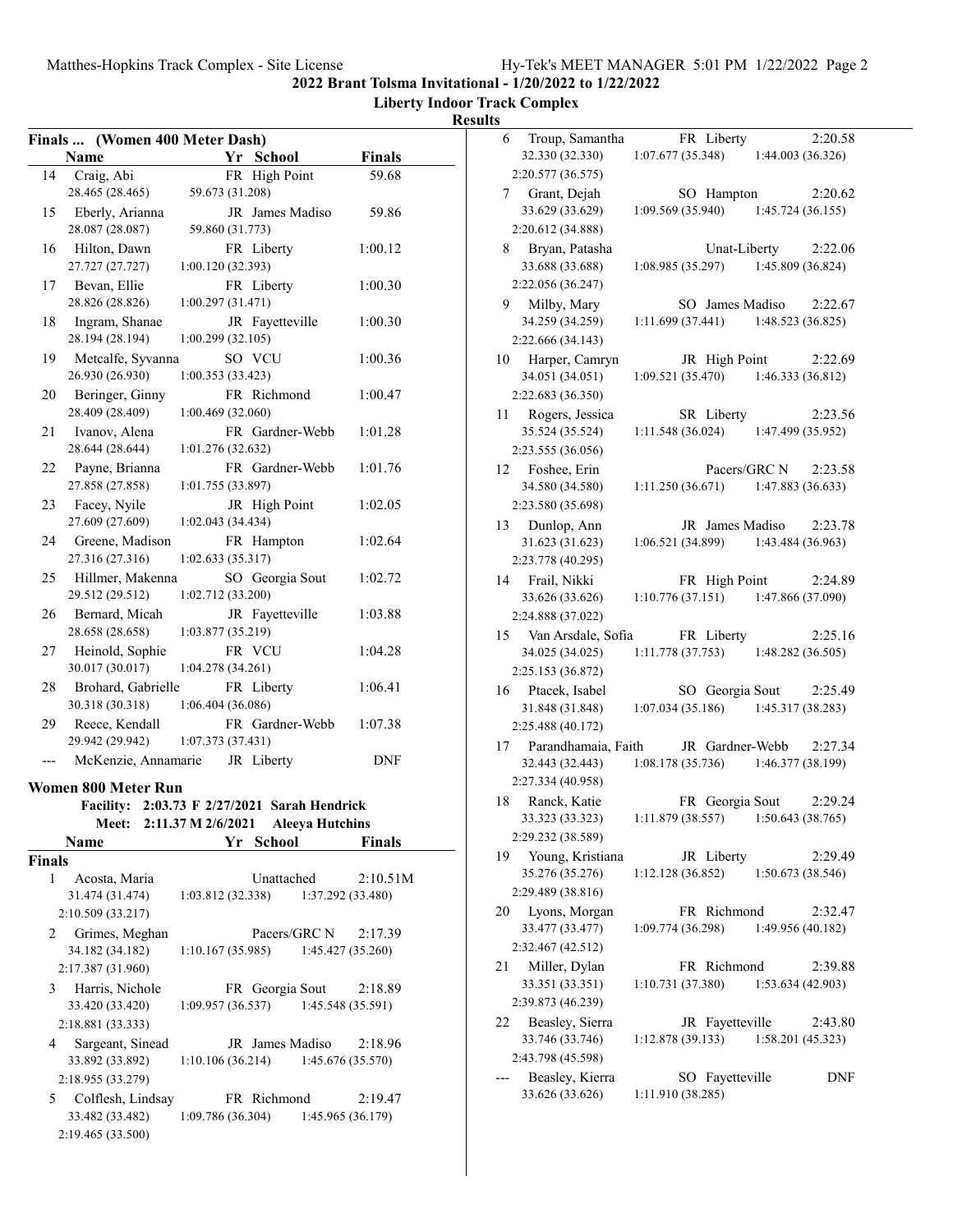**Liberty Indoor Track Complex**

#### **Results**

**Women 1 Mile Run Facility: 4:44.96 F 1/13/2021 Anna Shields Meet: 4:51.00 M 2/6/2021 Elise Wright Name Finals Property Property Property Property Property Property Property Property Property Property Property Property Property Property Property Property Property Property Propert Finals** 1 Doan, Calli SR Liberty 4:48.42M 36.221 (36.221) 1:10.998 (34.777) 1:47.048 (36.050) 2:23.731 (36.684) 3:00.503 (36.772) 3:37.438 (36.935) 4:13.813 (36.375) 4:48.416 (34.604) 2 Brookover, Hannah SR High Point 4:50.22M 36.366 (36.366) 1:11.204 (34.839) 1:47.308 (36.104) 2:24.274 (36.967) 3:01.758 (37.484) 3:38.996 (37.239) 4:16.301 (37.305) 4:50.216 (33.915) 3 Allen, Olive SO High Point 4:57.63 36.128 (36.128) 1:11.883 (35.755) 1:48.668 (36.785) 2:26.721 (38.054) 3:04.564 (37.844) 3:42.224 (37.660) 4:19.739 (37.515) 4:57.623 (37.884) 4 4:58.62 O'Connell, Kayla JR Richmond 36.721 (36.721) 1:13.134 (36.414) 1:51.088 (37.954) 2:29.356 (38.269) 3:06.879 (37.524) 3:44.973 (38.094) 4:22.559 (37.587) 4:58.613 (36.054) 5 Leiher, Sydney Pacers/GRC N 4:58.78 37.141 (37.141) 1:12.754 (35.614) 1:50.916 (38.162) 2:29.434 (38.519) 3:07.139 (37.705) 3:45.229 (38.090) 4:22.871 (37.642) 4:58.773 (35.902) 6 Kiplagat, Priscillah JR Liberty 5:00.70<br>37.041 (37.041) 1:13.369 (36.329) 1:51.528 (38.159) 37.041 (37.041) 1:13.369 (36.329) 1:51.528 (38.159) 2:30.204 (38.677) 3:08.069 (37.865) 3:46.299 (38.230) 4:23.616 (37.317) 5:00.693 (37.077) McAndrew, Kate SO Richmond 5:04.48 36.749 (36.749) 1:13.014 (36.265) 1:50.843 (37.829) 2:29.768 (38.925) 3:08.523 (38.755) 3:47.611 (39.089) 4:26.726 (39.115) 5:04.471 (37.745) 8 Terenziani, Sofia FR James Madiso 5:08.38 36.858 (36.858) 1:13.221 (36.364) 1:51.376 (38.155) 2:30.001 (38.625) 3:08.898 (38.897) 3:48.571 (39.674) 4:29.128 (40.557) 5:08.371 (39.244) 9 Dwyer, Grace SR Unat-Liberty 5:11.37 36.439 (36.439) 1:12.786 (36.347) 1:51.246 (38.460) 2:29.733 (38.487) 3:07.498 (37.765) 3:46.683 (39.185) 4:27.901 (41.219) 5:11.363 (43.462) 10 Harris, Nichole FR Georgia Sout 5:14.16 39.056 (39.056) 1:16.829 (37.774) 1:56.384 (39.555) 2:35.594 (39.210) 3:16.829 (41.235) 3:58.584 (41.755) 4:38.434 (39.850) 5:14.151 (35.717) 11 Rogers, Jessica SR Liberty 5:15.15 39.076 (39.076) 1:16.974 (37.899) 1:56.874 (39.900) 2:36.659 (39.785) 3:17.568 (40.909) 3:58.921 (41.354) 4:37.979 (39.059) 5:15.148 (37.169) 12 Harper, Camryn JR High Point 5:15.16 36.671 (36.671) 1:14.353 (37.682) 1:53.541 (39.189) 2:34.219 (40.679) 3:15.639 (41.420) 3:56.694 (41.055) 4:37.554 (40.860) 5:15.153 (37.599)

| 13 | Troup, Samantha                        |                                        | FR Liberty      |                   | 5:17.85 |
|----|----------------------------------------|----------------------------------------|-----------------|-------------------|---------|
|    | 38.676 (38.676)                        | 1:16.173 (37.497)                      |                 | 1:55.364 (39.192) |         |
|    | 2:35.278 (39.914)                      | 3:16.668 (41.390)                      |                 | 3:58.518 (41.850) |         |
|    | 4:39.096 (40.579)                      | 5:17.848 (38.752)                      |                 |                   |         |
| 14 | Smither, Kendra                        |                                        | JR Richmond     |                   | 5:18.62 |
|    | 36.603 (36.603)                        | 1:12.616(36.014)                       |                 | 1:50.679 (38.064) |         |
|    | 2:29.533 (38.854)                      | 3:08.391 (38.859)                      |                 | 3:48.926 (40.535) |         |
|    | 4:32.861 (43.935)                      | 5:18.618 (45.757)                      |                 |                   |         |
| 15 | Farrell, Catherine                     |                                        | SO Liberty      |                   | 5:19.44 |
|    | 38.513 (38.513)                        | 1:16.103 (37.590)                      |                 | 1:55.609 (39.507) |         |
|    | 2:35.639 (40.030)                      | 3:17.286 (41.647)                      |                 | 3:59.161 (41.875) |         |
|    | 4:40.024 (40.864)                      | 5:19.438 (39.414)                      |                 |                   |         |
| 16 | Mozie, Jordan                          |                                        | FR Hampton      |                   | 5:20.11 |
|    | 38.026 (38.026)                        | 1:15.869 (37.844)                      |                 | 1:55.118 (39.249) |         |
|    | 2:35.033 (39.915)                      | 3:16.318(41.285)                       |                 | 3:58.698 (42.380) |         |
|    | 4:39.753 (41.055)                      | 5:20.106 (40.354)                      |                 |                   |         |
|    | 17 Castillo, Tatum                     |                                        | FR High Point   |                   | 5:20.21 |
|    | 36.704 (36.704)                        | 1:14.513 (37.809)                      |                 | 1:54.008 (39.495) |         |
|    | 2:35.221 (41.214)                      | 3:17.078 (41.857)                      |                 | 3:59.164 (42.087) |         |
|    | 4:40.344 (41.180)                      | 5:20.208 (39.864)                      |                 |                   |         |
| 18 | Mitchell, Hannah                       |                                        | JR Gardner-Webb |                   | 5:20.52 |
|    | 39.470 (39.470)                        | 1:19.937 (40.467)                      |                 | 2:00.273 (40.337) |         |
|    | 2:41.632 (41.359)                      | 3:22.610 (40.979)                      |                 | 4:03.995 (41.385) |         |
|    | 4:45.727 (41.732)                      | 5:20.520 (34.794)                      |                 |                   |         |
|    | 19 Ranck, Katie                        |                                        | FR Georgia Sout |                   | 5:21.19 |
|    | 40.240 (40.240)                        | 1:20.082 (39.842)                      |                 | 2:00.177 (40.095) |         |
|    | 2:41.288 (41.112)                      | 3:22.358 (41.070)                      |                 | 4:03.607 (41.249) |         |
|    | 4:44.925 (41.319)                      | 5:21.188 (36.264)                      |                 |                   |         |
| 20 | Guyton, Cassidy                        |                                        | FR VCU          |                   | 5:23.23 |
|    | 39.998 (39.998)                        | 1:19.553 (39.555)                      |                 | 2:00.005 (40.452) |         |
|    | 2:41.005 (41.000)                      | 3:21.505 (40.500)                      |                 | 4:01.972 (40.467) |         |
|    | 4:42.763 (40.792)                      | 5:23.228 (40.465)                      |                 |                   |         |
| 21 | Stocki, Chelsea                        |                                        | JR Liberty      |                   | 5:27.16 |
|    | 40.145 (40.145)                        | 1:20.417 (40.272)                      |                 | 2:00.922 (40.505) |         |
|    | 2:42.447 (41.525)                      | 3:24.025 (41.579)                      |                 | 4:06.328 (42.304) |         |
|    | 4:48.345 (42.017)                      | 5:27.152 (38.807)                      |                 |                   |         |
| 22 | Zierdt, Ella                           |                                        | FR Georgia Sout |                   | 5:31.07 |
|    | 39.042 (39.042)                        | 1:19.822 (40.780)                      |                 | 2:00.595 (40.774) |         |
|    | 2:42.158 (41.564)                      | 3:24.735 (42.577)                      |                 | 4:07.530 (42.795) |         |
|    | 4:50.605(43.075)                       | 5:31.070 (40.465)                      |                 |                   |         |
| 23 | Sorg, Kyley                            |                                        | SR Liberty      |                   | 5:31.15 |
|    | 39.374 (39.374)                        | 1:17.349 (37.975)                      |                 | 1:57.611 (40.262) |         |
|    | 2:39.433 (41.822)                      | 3:23.366 (43.934)                      |                 | 4:08.084 (44.719) |         |
|    | 4:51.526 (43.442)                      | 5:31.148 (39.622)                      |                 |                   |         |
| 24 | Young, Kristiana                       |                                        | JR Liberty      |                   | 5:33.92 |
|    | 39.621 (39.621)                        | 1:17.543 (37.922)                      |                 | 1:57.491 (39.949) |         |
|    | 2:38.239 (40.749)                      | 3:21.688 (43.449)                      |                 | 4:07.096 (45.409) |         |
|    | 4:51.633 (44.537)                      | 5:33.914 (42.282)                      |                 |                   |         |
| 25 | Simmons, Rebekah                       |                                        | FR Liberty      |                   | 5:44.35 |
|    | 39.325 (39.325)                        | 1:20.115 (40.790)                      |                 | 2:00.720 (40.605) |         |
|    | 2:42.243 (41.524)                      | 3:24.917 (42.674)                      |                 | 4:08.802 (43.885) |         |
|    | 4:55.533 (46.732)                      | 5:44.342 (48.809)                      |                 |                   |         |
|    |                                        |                                        |                 |                   |         |
|    |                                        |                                        |                 |                   |         |
| 26 | Fowler, Lilly                          |                                        | FR High Point   |                   | 5:58.76 |
|    | 40.663 (40.663)                        | 1:23.293 (42.630)                      |                 | 2:07.710 (44.417) |         |
|    | 2:54.837 (47.127)<br>5:19.362 (48.095) | 3:41.843 (47.007)<br>5:58.752 (39.390) |                 | 4:31.267 (49.424) |         |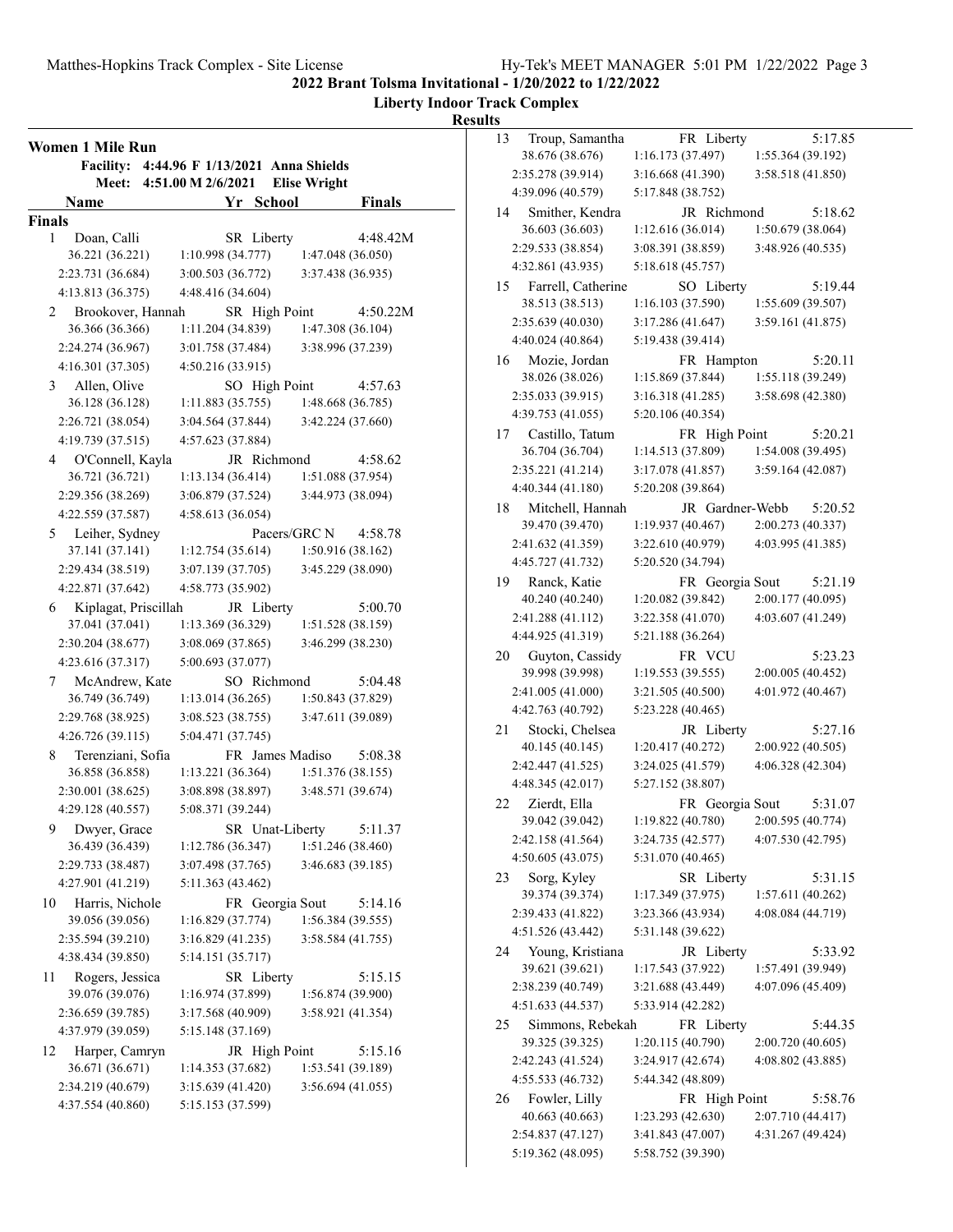**2022 Brant Tolsma Invitational - 1/20/2022 to 1/22/2022**

#### **Liberty Indoor Track Complex**

|              | Finals  (Women 1 Mile Run)                   |                                       |               |                         |                                                                                                                                                                                                                                                                                                                                                                 |
|--------------|----------------------------------------------|---------------------------------------|---------------|-------------------------|-----------------------------------------------------------------------------------------------------------------------------------------------------------------------------------------------------------------------------------------------------------------------------------------------------------------------------------------------------------------|
|              | Name                                         |                                       | Yr School     |                         | <b>Finals</b>                                                                                                                                                                                                                                                                                                                                                   |
| 27           | Williams, Morgan                             |                                       | FR Hampton    |                         | 6:02.66                                                                                                                                                                                                                                                                                                                                                         |
|              | 40.300 (40.300)                              | 1:20.365(40.065)                      |               |                         | 2:01.305 (40.940)                                                                                                                                                                                                                                                                                                                                               |
|              | 2:44.577 (43.272)                            | 3:32.255 (47.679)                     |               |                         | 4:22.402 (50.147)                                                                                                                                                                                                                                                                                                                                               |
|              | 5:13.592 (51.190)                            | 6:02.652(49.060)                      |               |                         |                                                                                                                                                                                                                                                                                                                                                                 |
| 28           | Beasley, Sierra                              |                                       |               | JR Fayetteville         | 6:06.26                                                                                                                                                                                                                                                                                                                                                         |
|              | 40.377 (40.377)                              | 1:21.362(40.985)                      |               |                         | 2:04.315 (42.954)                                                                                                                                                                                                                                                                                                                                               |
|              | 2:51.572 (47.257)                            | 3:41.143 (49.572)                     |               |                         | 4:30.922 (49.779)                                                                                                                                                                                                                                                                                                                                               |
|              | 5:20.833 (49.912)                            | 6:06.255(45.422)                      |               |                         |                                                                                                                                                                                                                                                                                                                                                                 |
| 29           | Pratt, Mylasia                               |                                       |               | JR Fayetteville         | 6:06.78                                                                                                                                                                                                                                                                                                                                                         |
|              | 40.715 (40.715)                              | 1:22.287 (41.572)                     |               |                         | 2:06.513 (44.227)                                                                                                                                                                                                                                                                                                                                               |
|              | 2:53.523(47.010)                             | 3:40.793 (47.270)                     |               |                         | 4:29.488 (48.695)                                                                                                                                                                                                                                                                                                                                               |
|              | 5:19.118 (49.630)                            | 6:06.773(47.655)                      |               |                         |                                                                                                                                                                                                                                                                                                                                                                 |
|              | 30 Watts, Javon<br>39.970 (39.970)           | 1:20.902 (40.932)                     | FR Hampton    |                         | 6:13.92                                                                                                                                                                                                                                                                                                                                                         |
|              |                                              |                                       |               |                         | 2:03.868 (42.967)                                                                                                                                                                                                                                                                                                                                               |
|              | 2:51.280 (47.412)<br>5:18.645(47.624)        | 3:41.542 (50.262)<br>6:13.915(55.270) |               |                         | 4:31.022 (49.480)                                                                                                                                                                                                                                                                                                                                               |
|              |                                              |                                       |               |                         |                                                                                                                                                                                                                                                                                                                                                                 |
| 31           | Saunders, Aaliyah<br>40.972 (40.972)         | 1:23.087(42.115)                      |               | FR Fayetteville         | 7:01.73<br>2:09.508 (46.422)                                                                                                                                                                                                                                                                                                                                    |
|              | 3:02.597 (53.089)                            | 4:00.645 (58.049)                     |               |                         | 5:00.278 (59.634)                                                                                                                                                                                                                                                                                                                                               |
|              | 6:00.837(1:00.559)                           | 7:01.728 (1:00.892)                   |               |                         |                                                                                                                                                                                                                                                                                                                                                                 |
|              |                                              |                                       |               |                         |                                                                                                                                                                                                                                                                                                                                                                 |
|              | Women 3000 Meter Run                         |                                       |               |                         |                                                                                                                                                                                                                                                                                                                                                                 |
|              | Facility: 9:22.82 F 12/2/2021 Michaela Meyer |                                       |               |                         |                                                                                                                                                                                                                                                                                                                                                                 |
|              |                                              |                                       |               |                         |                                                                                                                                                                                                                                                                                                                                                                 |
|              |                                              | Meet: 9:39.71 M 2/6/2021              |               | <b>Hannah Brookover</b> |                                                                                                                                                                                                                                                                                                                                                                 |
|              | Name                                         |                                       | Yr School     |                         |                                                                                                                                                                                                                                                                                                                                                                 |
| Finals       |                                              |                                       |               |                         |                                                                                                                                                                                                                                                                                                                                                                 |
| $\mathbf{1}$ | Stanhope, Miranda                            |                                       |               | SO James Madiso         |                                                                                                                                                                                                                                                                                                                                                                 |
|              | 38.321 (38.321)                              | 1:18.334(40.013)                      |               |                         |                                                                                                                                                                                                                                                                                                                                                                 |
|              | 2:40.768 (41.245)                            | 3:19.124 (38.356)                     |               |                         |                                                                                                                                                                                                                                                                                                                                                                 |
|              | 4:36.691 (38.986)                            | 5:16.421 (39.730)                     |               |                         |                                                                                                                                                                                                                                                                                                                                                                 |
|              | 6:35.285 (39.209)                            | 7:14.311 (39.026)                     |               |                         |                                                                                                                                                                                                                                                                                                                                                                 |
| 2            | 8:32.767 (39.256)                            | 9:11.432 (38.666)                     |               |                         |                                                                                                                                                                                                                                                                                                                                                                 |
|              | Jones, Ashley<br>37.460 (37.460)             | 1:17.988 (40.529)                     | FR High Point |                         |                                                                                                                                                                                                                                                                                                                                                                 |
|              | 2:40.650 (41.280)                            | 3:19.432 (38.783)                     |               |                         |                                                                                                                                                                                                                                                                                                                                                                 |
|              | 4:37.545 (39.083)                            | 5:17.247 (39.702)                     |               |                         | 1:59.370 (41.382)<br>3:58.462 (39.030)<br>5:56.674 (39.428)                                                                                                                                                                                                                                                                                                     |
|              | 6:35.942 (39.269)                            | 7:15.031 (39.089)                     |               |                         | 7:54.074 (39.043)                                                                                                                                                                                                                                                                                                                                               |
|              | 8:33.768 (39.695)                            | 9:13.151 (39.383)                     |               |                         |                                                                                                                                                                                                                                                                                                                                                                 |
| 3            | Webb, Laura                                  |                                       |               | JR James Madiso         |                                                                                                                                                                                                                                                                                                                                                                 |
|              | 38.355 (38.355)                              | 1:18.530(40.175)                      |               |                         |                                                                                                                                                                                                                                                                                                                                                                 |
|              | 2:40.890 (41.296)                            | 3:19.285 (38.396)                     |               |                         |                                                                                                                                                                                                                                                                                                                                                                 |
|              | 4:37.024 (39.065)                            | 5:16.728 (39.705)                     |               |                         |                                                                                                                                                                                                                                                                                                                                                                 |
|              | 6:35.548 (39.230)                            | 7:14.662(39.115)                      |               |                         |                                                                                                                                                                                                                                                                                                                                                                 |
|              | 8:33.465 (39.685)                            | 9:12.881 (39.416)                     |               |                         |                                                                                                                                                                                                                                                                                                                                                                 |
| 4            | Mattison, Kate                               |                                       |               | SO Western Caro         |                                                                                                                                                                                                                                                                                                                                                                 |
|              | 38.001 (38.001)                              | 1:18.247(40.246)                      |               |                         |                                                                                                                                                                                                                                                                                                                                                                 |
|              | 2:40.605 (41.115)                            | 3:19.502 (38.898)                     |               |                         |                                                                                                                                                                                                                                                                                                                                                                 |
|              | 4:37.365 (39.149)                            | 5:17.098 (39.733)                     |               |                         | <b>Finals</b><br>9:47.83<br>1:59.524 (41.190)<br>3:57.705 (38.582)<br>5:56.077 (39.656)<br>7:53.511 (39.200)<br>9:47.822 (36.390)<br>9:49.79<br>9:49.790 (36.639)<br>9:51.15<br>1:59.594(41.065)<br>3:57.960 (38.675)<br>5:56.318 (39.590)<br>7:53.781 (39.119)<br>9:51.148 (38.268)<br>10:07.05<br>1:59.491 (41.245)<br>3:58.217 (38.715)<br>5:57.120 (40.022) |
|              | 6:37.520 (40.400)                            | 7:18.621 (41.102)                     |               |                         | 8:01.100 (42.479)                                                                                                                                                                                                                                                                                                                                               |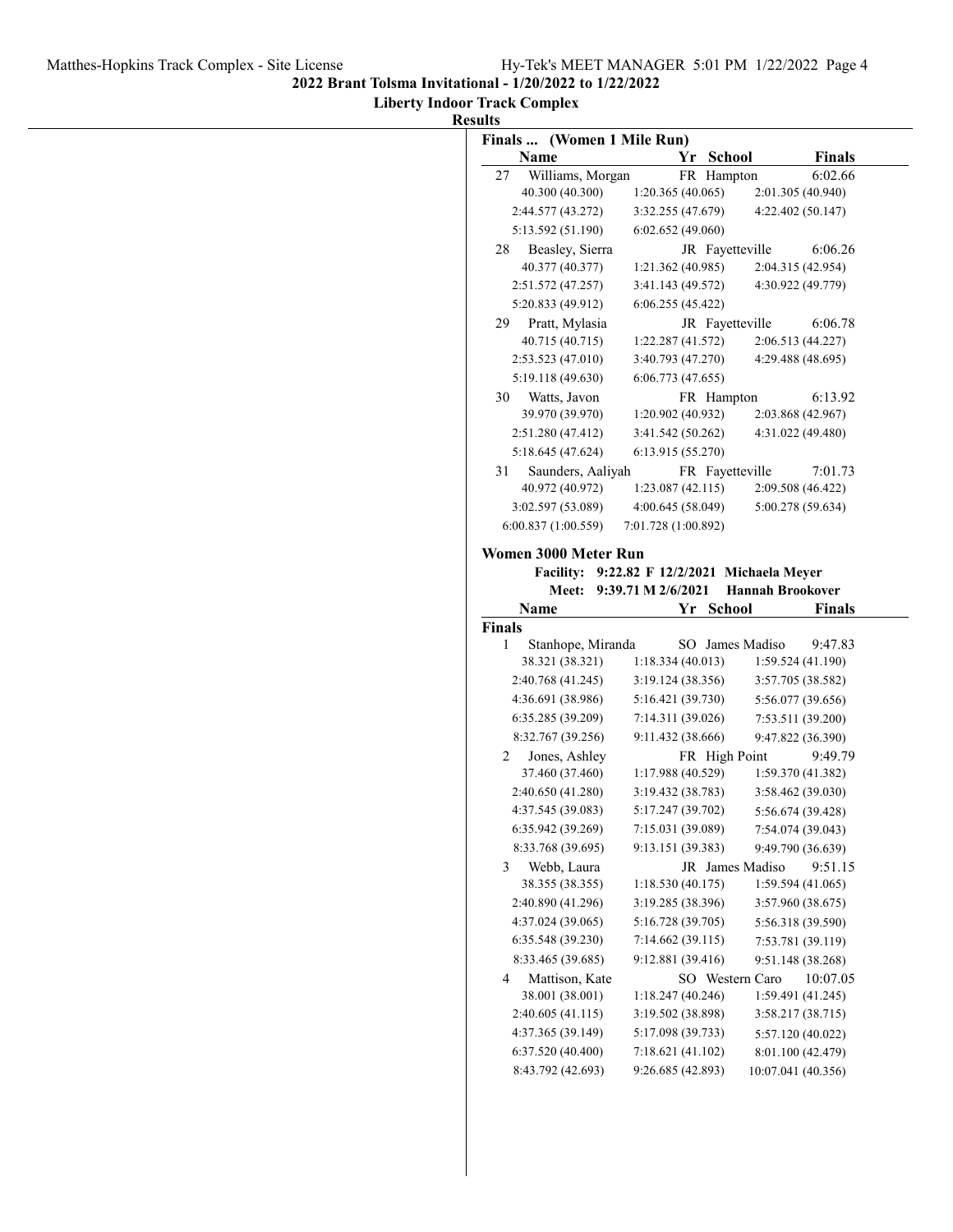#### Matthes-Hopkins Track Complex - Site License Hy-Tek's MEET MANAGER 5:01 PM 1/22/2022 Page 5

**2022 Brant Tolsma Invitational - 1/20/2022 to 1/22/2022**

**Liberty Indoor Track Complex Results**

| Bagus, Sydney<br>5                     | SR High Point      | 10:20.39           | Finals  (Women 3000 Meter Run) |                                              |                      |
|----------------------------------------|--------------------|--------------------|--------------------------------|----------------------------------------------|----------------------|
| 38.608 (38.608)                        | 1:18.668(40.060)   | 1:59.800 (41.132)  | Name                           | Yr School                                    | <b>Finals</b>        |
| 2:41.092 (41.293)                      | 3:20.000 (38.908)  | 3:59.627 (39.628)  | Clayton, Isabel<br>14          | SR Georgia Sout                              | 11:27.95             |
| 4:40.368 (40.742)                      | 5:22.072 (41.705)  | 6:03.457(41.385)   | 38.548 (38.548)                | 1:20.894 (42.346)                            | 2:04.942 (44.049)    |
| 6:45.755 (42.299)                      | 7:29.585 (43.830)  | 8:13.522 (43.938)  | 2:50.261 (45.319)              | 3:36.288 (46.028)                            | 4:22.821 (46.533)    |
| 8:57.740 (44.218)                      | 9:41.484 (43.745)  | 10:20.381 (38.898) | 5:09.681 (46.860)              | 5:56.452 (46.772)                            | 6:43.515(47.063)     |
| George, Anna<br>6                      | SO Richmond        | 10:35.05           | 7:30.768 (47.253)              | 8:17.671 (46.903)                            | 9:05.252 (47.582)    |
| 36.561 (36.561)                        | 1:17.264(40.703)   | 1:59.421 (42.158)  | 9:53.280 (48.028)              | 10:41.365 (48.086)                           | 11:27.942 (46.578)   |
| 2:41.534 (42.113)                      | 3:23.581 (42.048)  | 4:06.390 (42.809)  | Fullen, Ansley<br>15           | FR Georgia Sout                              | 11:31.20             |
| 4:49.767 (43.378)                      | 5:32.800 (43.033)  | 6:15.634(42.835)   | 38.922 (38.922)                | 1:21.498 (42.576)                            | 2:05.714 (44.216)    |
| 6:58.705 (43.072)                      | 7:41.785 (43.080)  | 8:24.958 (43.173)  | 2:51.204 (45.490)              | 3:37.035 (45.832)                            | 4:23.452 (46.418)    |
| 9:09.142 (44.185)                      | 9:52.422 (43.280)  | 10:35.047 (42.625) | 5:09.334 (45.882)              | 5:54.602 (45.269)                            | 6:41.408 (46.806)    |
| Cantrell, Jessica<br>7                 | JR James Madiso    | 10:38.13           | 7:30.175 (48.768)              | 8:18.927 (48.752)                            | 9:08.772 (49.846)    |
| 37.200 (37.200)                        | 1:18.055(40.856)   | 1:59.462 (41.408)  | 9:58.410 (49.638)              | 10:47.612 (49.203)                           | 11:31.194 (43.582)   |
| 2:41.165 (41.703)                      | 3:23.358 (42.193)  | 4:06.158 (42.800)  | Ritter, Anna<br>16             | FR High Point                                | 11:36.48             |
| 4:49.487 (43.329)                      | 5:32.702 (43.216)  | 6:16.327(43.625)   | 38.467 (38.467)                | 1:19.667 (41.200)                            | 2:02.954 (43.288)    |
| 7:00.915 (44.589)                      | 7:45.787 (44.872)  | 8:30.274 (44.488)  | 2:47.894 (44.940)              | 3:34.377 (46.483)                            | 4:21.698 (47.322)    |
| 9:15.022 (44.749)                      | 9:57.731 (42.709)  | 10:38.130 (40.399) | 5:10.028(48.330)               | 5:58.118 (48.090)                            | 6:46.254(48.136)     |
| Aulenbach, Kasandra<br>8               | SO VCU             | 10:38.94           | 7:35.272 (49.019)              | 8:24.101 (48.829)                            | 9:13.418 (49.318)    |
| 38.848 (38.848)                        | 1:18.701 (39.853)  | 2:00.740 (42.039)  | 10:02.098 (48.680)             | 10:50.595 (48.498)                           | 11:36.478 (45.883)   |
| 2:43.792 (43.053)                      | 3:27.697(43.905)   | 4:10.872 (43.176)  | Chemutai, Mercy<br>17          | JR Fayetteville                              | 12:20.50             |
| 4:54.761 (43.889)                      | 5:38.910 (44.149)  | 6:22.967(44.058)   | 39.872 (39.872)                | 1:21.905 (42.033)                            | 2:06.370 (44.465)    |
| 7:07.510 (44.543)                      | 7:51.325(43.816)   | 8:34.434 (43.109)  | 2:52.758 (46.389)              | 3:41.457 (48.699)                            | 4:32.070 (50.613)    |
| 9:16.915 (42.482)                      | 9:58.974 (42.059)  | 10:38.938 (39.965) | 5:24.404 (52.335)              | 6:17.475 (53.072)                            | 7:10.114 (52.639)    |
| Kurtz, Laurel<br>9                     | FR Richmond        | 10:43.03           | 8:03.641 (53.528)              | 8:57.202 (53.562)                            | 9:51.628 (54.426)    |
| 38.287 (38.287)                        | 1:19.305(41.019)   | 2:01.451 (42.146)  | 10:44.387 (52.759)             | 11:36.378 (51.992)                           |                      |
| 2:44.762 (43.312)                      | 3:28.117(43.355)   | 4:10.905 (42.789)  |                                |                                              | 12:20.494 (44.116)   |
|                                        |                    |                    |                                |                                              |                      |
|                                        |                    |                    | Women 5000 Meter Run           |                                              |                      |
| 4:54.278 (43.373)                      | 5:37.741 (43.463)  | 6:21.882 (44.142)  |                                | Facility: 15:37.12 F 1/20/2018 Katelyn Tuohy |                      |
| 7:07.218 (45.336)                      | 7:52.365 (45.148)  | 8:36.395 (44.030)  |                                | Meet: 16:45.36 M 2/6/2021                    | <b>Madeline Rehm</b> |
| 9:21.015 (44.620)                      | 10:02.915 (41.900) | 10:43.024 (40.109) | Name                           | Yr School                                    | Finals               |
| 10<br>Blaylock, Izzy                   | FR Richmond        | 10:53.09           | Finals                         |                                              |                      |
| 38.258 (38.258)                        | 1:19.377(41.119)   | 2:01.501 (42.125)  | Palmer, Noel<br>1              | JR Liberty                                   | 17:09.00             |
| 2:44.838 (43.338)                      | 3:28.198 (43.360)  | 4:10.972 (42.775)  | 38.880 (38.880)                | 1:19.601 (40.722)                            | 2:00.651 (41.050)    |
| 4:54.361 (43.389)                      | 5:37.940 (43.579)  | 6:21.982 (44.043)  | 2:41.219 (40.568)              | 3:21.800 (40.582)                            | 4:02.719 (40.919)    |
| 7:07.301 (45.319)                      | 7:52.394 (45.093)  | 8:36.960 (44.566)  | 4:43.231 (40.513)              | 5:23.727 (40.497)                            | 6:04.122 (40.395)    |
| 9:22.684(45.725)                       | 10:08.111 (45.428) | 10:53.087 (44.976) | 6:44.355 (40.233)              | 7:24.715 (40.360)                            | 8:05.597 (40.883)    |
| Deeds, Alyssa<br>11                    | SO High Point      | 10:54.62           | 8:46.691 (41.094)              | 9:27.717 (41.027)                            | 10:09.241 (41.524)   |
| 38.602 (38.602)                        | 1:19.797 (41.195)  | 2:02.602 (42.806)  | 10:50.884 (41.643)             | 11:32.962 (42.079)                           | 12:15.607 (42.645)   |
| 2:46.054 (43.452)                      | 3:30.097 (44.043)  | 4:13.167 (43.070)  | 12:58.247 (42.640)             | 13:40.820 (42.573)                           |                      |
| 4:57.561 (44.395)                      | 5:42.605 (45.045)  | 6:27.258 (44.653)  | 15:06.085 (42.308)             | 15:47.866 (41.782)                           | 16:28.784 (40.918)   |
| 7:12.058 (44.800)                      | 7:57.268 (45.210)  | 8:42.572 (45.305)  |                                |                                              |                      |
| 9:27.915 (45.343)                      | 10:12.491 (44.576) | 10:54.618 (42.128) | 17:08.997 (40.214)             |                                              |                      |
| Taylor, Katie                          | SO High Point      | 10:57.66           | Anderson, Jamie<br>2           | JR Liberty                                   | 18:05.03             |
| 39.560 (39.560)                        | 1:20.192(40.633)   | 2:03.571 (43.379)  | 39.052 (39.052)                | 1:19.761 (40.709)                            | 2:00.831 (41.070)    |
| 2:47.211 (43.640)                      | 3:31.941 (44.730)  | 4:17.201 (45.260)  | 2:41.356 (40.525)              | 3:22.027 (40.672)                            | 4:02.971 (40.944)    |
| 5:02.941 (45.740)                      | 5:48.412 (45.472)  | 6:33.350 (44.938)  | 4:43.542 (40.572)              | 5:24.030 (40.488)                            | 6:04.650 (40.620)    |
| 7:17.838 (44.489)                      | 8:02.754 (44.916)  | 8:48.285 (45.532)  | 6:46.234 (41.584)              | 7:29.319 (43.085)                            | 8:11.769 (42.450)    |
| 12<br>9:33.187 (44.902)                | 10:17.817 (44.630) | 10:57.658 (39.842) | 8:54.902 (43.134)              | 9:39.316 (44.414)                            | 10:24.315 (44.999)   |
| Quinn, Madeline                        | FR High Point      | 10:58.77           | 11:10.094 (45.779)             | 11:55.287 (45.194)                           | 12:39.206 (43.919)   |
| 38.991 (38.991)                        | 1:20.504(41.513)   | 2:02.952 (42.449)  | 13:24.700 (45.494)             | 14:11.729 (47.029)                           |                      |
| 2:46.344 (43.392)                      | 3:29.651 (43.308)  | 4:13.060 (43.409)  | 15:47.841 (47.940)             | 16:34.487 (46.647)                           | 17:20.257 (45.770)   |
| 13<br>4:56.938 (43.879)                | 5:41.195 (44.258)  | 6:25.991 (44.796)  | 18:05.024 (44.767)             |                                              |                      |
| 7:11.330 (45.339)<br>9:29.342 (46.415) | 7:57.105 (45.776)  | 8:42.928 (45.823)  |                                |                                              |                      |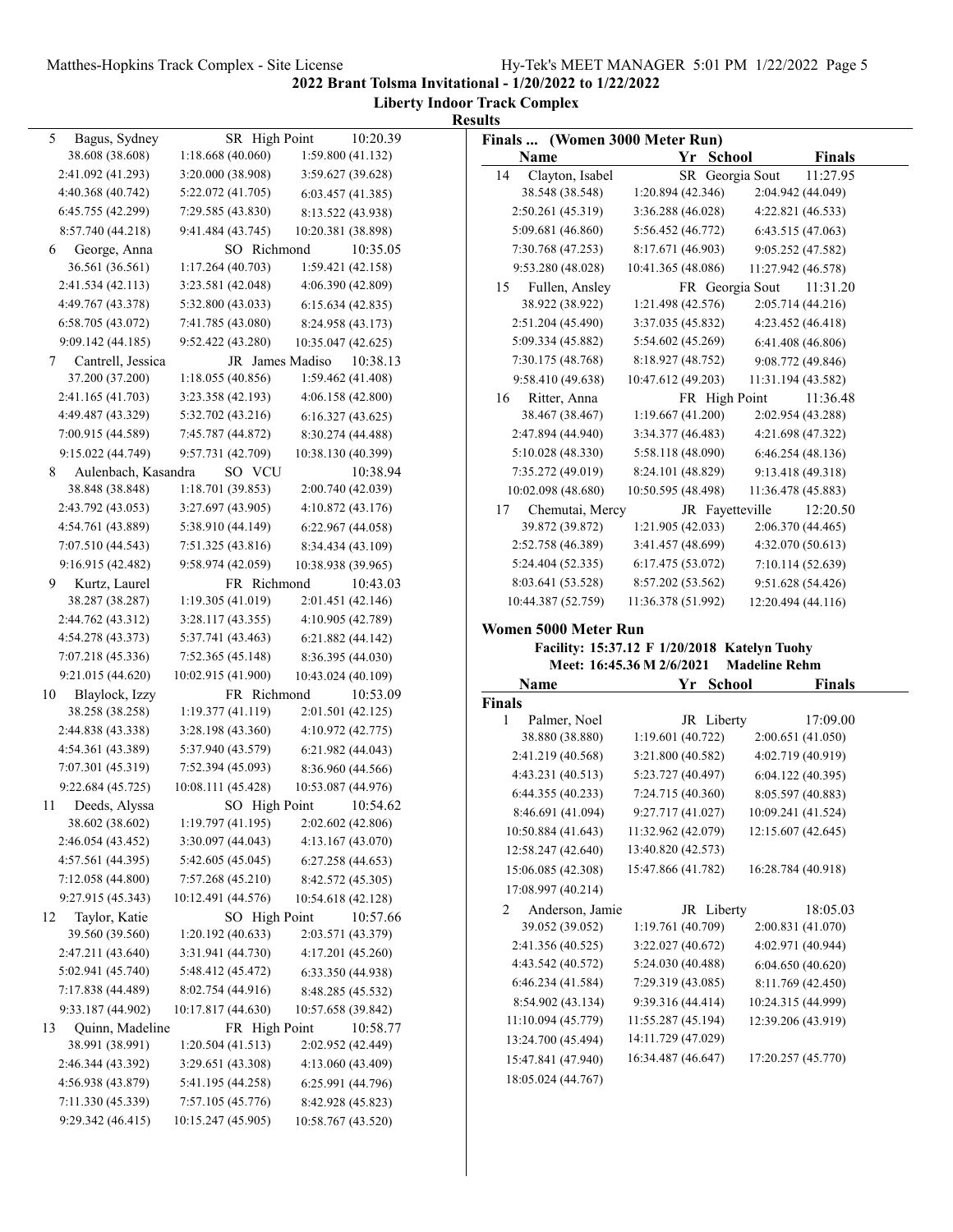# Matthes-Hopkins Track Complex - Site License Hy-Tek's MEET MANAGER 5:01 PM 1/22/2022 Page 6

**2022 Brant Tolsma Invitational - 1/20/2022 to 1/22/2022**

**Liberty Indoor Track Complex**

| esults |
|--------|
|        |

| 3<br>Prugh, Amy       |                    | FR Gardner-Webb | 18:28.88           |
|-----------------------|--------------------|-----------------|--------------------|
| 42.089 (42.089)       | 1:26.419 (44.330)  |                 | 2:11.475 (45.057)  |
| 2:56.980 (45.505)     | 3:42.567 (45.588)  |                 | 4:27.217 (44.650)  |
| 5:12.279 (45.062)     | 5:57.100 (44.822)  |                 | 6:41.879 (44.779)  |
| 7:26.157 (44.279)     | 8:10.111 (43.954)  |                 | 8:55.432 (45.322)  |
| 9:40.040 (44.608)     | 10:24.915 (44.875) |                 | 11:10.386 (45.472) |
| 11:54.944 (44.558)    | 12:38.555 (43.612) |                 | 13:22.906 (44.352) |
| 14:07.152 (44.247)    | 14:51.712 (44.560) |                 |                    |
| 16:21.904 (45.134)    | 17:06.872 (44.969) |                 | 17:50.047 (43.175) |
| 18:28.879 (38.832)    |                    |                 |                    |
| Morelli, Clare<br>4   |                    | JR James Madiso | 18:57.60           |
| 42.830 (42.830)       | 1:27.084 (44.254)  |                 | 2:12.102 (45.019)  |
| 2:57.422 (45.320)     | 3:42.980 (45.558)  |                 | 4:27.040 (44.060)  |
| 5:11.929 (44.889)     | 5:56.854 (44.925)  |                 | 6:41.394 (44.540)  |
| 7:25.326 (43.933)     | 8:09.770 (44.444)  |                 | 8:55.180 (45.410)  |
| 9:39.699 (44.519)     | 10:24.655 (44.957) |                 | 11:10.231 (45.577) |
| 11:55.711 (45.480)    | 12:41.381 (45.670) |                 |                    |
|                       |                    |                 | 13:28.379 (46.998) |
| 14:16.222 (47.844)    | 15:03.840 (47.618) |                 |                    |
| 16:38.645 (47.624)    | 17:26.960 (48.315) |                 | 18:13.101 (46.142) |
| 18:57.592 (44.492)    |                    |                 |                    |
| Watkins, McKenzi<br>5 |                    | JR James Madiso | 19:28.76           |
| 42.551 (42.551)       | 1:26.809 (44.258)  |                 | 2:11.712 (44.904)  |
| 2:57.232 (45.520)     | 3:42.662 (45.430)  |                 | 4:26.777 (44.115)  |
| 5:11.655 (44.878)     | 5:56.629 (44.974)  |                 | 6:41.579 (44.950)  |
| 7:26.750 (45.172)     | 8:12.016 (45.267)  |                 | 8:58.774 (46.758)  |
| 9:46.497 (47.724)     | 10:34.309 (47.812) |                 | 11:22.172 (47.864) |
| 12:10.694 (48.522)    | 12:59.364 (48.670) |                 | 13:47.957 (48.594) |
| 14:36.016 (48.059)    | 15:24.157 (48.142) |                 |                    |
| 17:04.437 (50.530)    | 17:53.240 (48.803) |                 | 18:41.506 (48.267) |
| 19:28.754 (47.248)    |                    |                 |                    |
| O'Hare, Caitlin<br>6  |                    | JR Richmond     | 19:47.90           |
| 42.466 (42.466)       | 1:26.741 (44.275)  |                 | 2:11.845 (45.104)  |
| 2:57.085 (45.240)     | 3:42.880 (45.795)  |                 | 4:28.064 (45.184)  |
| 5:14.329 (46.265)     | 6:00.779 (46.450)  |                 | 6:47.529 (46.750)  |
| 7:35.066 (47.538)     | 8:22.760 (47.694)  |                 | 9:10.917 (48.158)  |
| 10:00.002 (49.085)    | 10:49.750 (49.748) |                 | 11:39.962 (50.213) |
| 12:29.977 (50.015)    | 13:19.849 (49.872) |                 | 14:09.487 (49.639) |
| 14:59.195 (49.708)    | 15:48.844 (49.649) |                 |                    |
| 17:28.140 (49.485)    | 18:16.580 (48.440) |                 | 19:03.406 (46.827) |
| 19:47.895 (44.489)    |                    |                 |                    |
| McDaniel, Chloe<br>7  |                    | FR Gardner-Webb | 20:40.24           |
| 43.291 (43.291)       | 1:27.877 (44.587)  |                 | 2:13.361 (45.484)  |
| 3:00.041 (46.680)     | 3:47.477 (47.437)  |                 | 4:35.269 (47.792)  |
| 5:23.282 (48.014)     | 6:11.630 (48.348)  |                 | 7:00.309 (48.679)  |
| 7:49.387 (49.079)     | 8:39.146 (49.759)  |                 | 9:29.064 (49.918)  |
| 10:18.939 (49.875)    | 11:09.989 (51.050) |                 | 12:01.124 (51.135) |
| 12:53.046 (51.923)    | 13:44.870 (51.824) |                 | 14:36.599 (51.729) |
| 15:28.339 (51.740)    | 16:21.111 (52.773) |                 |                    |
| 18:06.919 (53.112)    | 19:00.210 (53.292) |                 | 19:52.164 (51.954) |
| 20:40.240 (48.077)    |                    |                 |                    |

| <b>Women 60 Meter Hurdles</b> |                               |                 |         |  |                             |                |
|-------------------------------|-------------------------------|-----------------|---------|--|-----------------------------|----------------|
|                               | <b>Facility:</b>              |                 |         |  | 8.15 F 2/12/2021 Annie Kunz |                |
|                               | Meet:                         | 8.20 M 2/6/2021 |         |  | <b>Annie Kunz</b>           |                |
|                               | Name                          |                 | Yr      |  | School                      | <b>Prelims</b> |
|                               | <b>Preliminaries</b>          |                 |         |  |                             |                |
| 1                             | Freeman, Lauryn               |                 | SO VCU  |  |                             | 8.63q          |
| 2                             | Ross, Kamryn                  |                 |         |  | SO Richmond                 | 8.64q          |
| 3                             | Seay, Maya                    |                 |         |  | SR Hampton                  | 8.72q          |
| $\overline{4}$                | Facey, Nyile                  |                 |         |  | JR High Point               | 8.75q          |
| 5                             | Henderson, Jordyn             |                 | FR      |  | James Madiso                | 8.76q          |
| 6                             | Ahman, Ebba                   |                 |         |  | FR High Point               | 8.84q          |
| 7                             | Sandy, Alyssa                 |                 | SR Elon |  |                             | 8.85q          |
| 8                             | Davidson, Skyla               |                 |         |  | SR James Madiso             | 8.90q          |
| 9                             | Metcalfe, Syvanna             |                 | SO VCU  |  |                             | 8.92           |
| 10                            | Silmon, Yasmine               |                 | SO VCU  |  |                             | 9.22           |
| 11                            | Scott, Myiah                  |                 |         |  | SO Liberty                  | 9.37           |
| 12                            | Bryan, Patasha                |                 |         |  | Unat-Liberty                | 9.44           |
| 13                            | Newton, Kyarra                |                 |         |  | SO Kennesaw Sta             | 9.51           |
| 14                            | Ward, Kiara                   |                 |         |  | FR Hampton                  | 9.56           |
| 15                            | Ingram, Shanae                |                 |         |  | JR Fayetteville             | 9.57           |
| 16                            | Beneducci, Gabrielle          |                 | SO.     |  | Richmond                    | 9.57           |
| 17                            | Lewis, Tiana                  |                 |         |  | JR James Madiso             | 9.65           |
| 18                            | Donahoo, Kywana               |                 |         |  | FR Kennesaw Sta             | 9.67           |
| 19                            | Huntsinger, Cadence           |                 |         |  | FR Kennesaw Sta             | 9.70           |
| 20                            | Coleman, Nimeesha             |                 |         |  | FR Liberty                  | 9.82           |
| 21                            | Conway, Khalilah              |                 |         |  | JR Gardner-Webb             | 10.00          |
| 22                            | Jackson, Amaya                |                 |         |  | JR Richmond                 | 10.30          |
| 23                            | Floyd-Jackson, Ansley         |                 |         |  | FR Kennesaw Sta             | 10.39          |
| 24                            | White, London                 |                 |         |  | FR Kennesaw Sta             | 10.46          |
| 25                            | Clark, N'Tayla                |                 |         |  | FR Liberty                  | 11.11          |
| 26                            | Carter, Jaydea                |                 |         |  | FR Hampton                  | 11.64          |
|                               | <b>Women 60 Meter Hurdles</b> |                 |         |  |                             |                |

| <b>Facility:</b> | 8.15 F 2/12/2021 Annie Kunz |  |
|------------------|-----------------------------|--|
|                  |                             |  |

|               | Meet:             | 8.20 M 2/6/2021 | <b>Annie Kunz</b> |        |
|---------------|-------------------|-----------------|-------------------|--------|
|               | Name              | Yr.             | - School          | Finals |
| <b>Finals</b> |                   |                 |                   |        |
| L             | Seay, Maya        |                 | SR Hampton        | 8.59   |
| 2             | Freeman, Lauryn   |                 | SO VCU            | 8.61   |
| 3             | Ross, Kamryn      |                 | SO Richmond       | 8.61   |
| 4             | Facey, Nyile      |                 | JR High Point     | 8.70   |
| 5             | Sandy, Alyssa     |                 | SR Elon           | 8.85   |
| 6             | Henderson, Jordyn |                 | FR James Madiso   | 8.87   |
| 7             | Davidson, Skyla   |                 | SR James Madiso   | 8.88   |
| 8             | Ahman, Ebba       |                 | FR High Point     | 9.03   |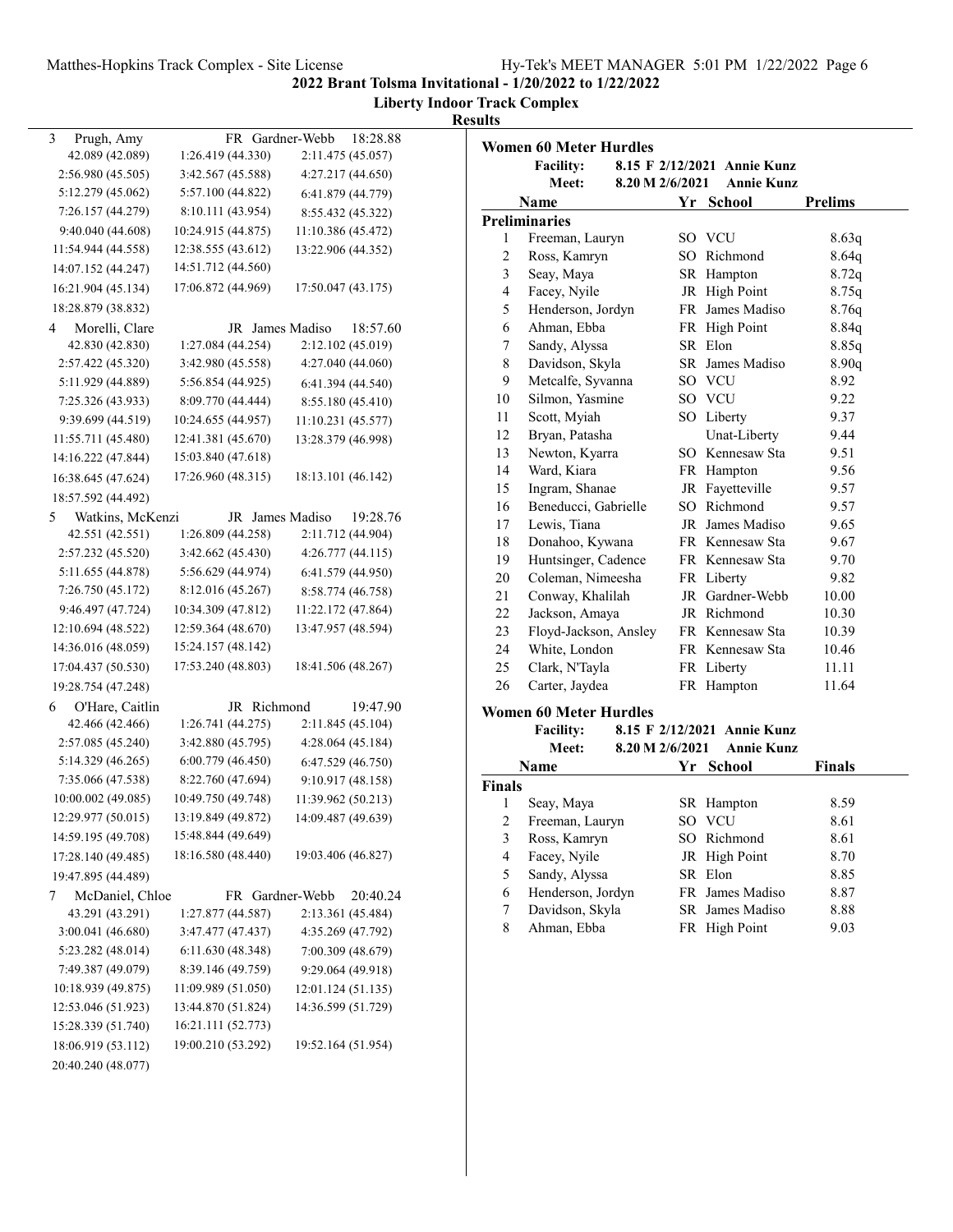**Liberty Indoor Track Complex**

| Women 4x400 Meter Relay                     |                                             |       |                                              |
|---------------------------------------------|---------------------------------------------|-------|----------------------------------------------|
|                                             | Facility: 3:39.60 F 1/19/2018 Bullis School |       |                                              |
| <b>Meet:</b>                                | 3:50.79 M 2/6/2021                          |       | <b>Charlotte</b>                             |
| Team                                        |                                             | Relay | Finals                                       |
| <b>Finals</b>                               |                                             |       |                                              |
| 1<br>Hampton                                |                                             | А     | 3:49.54M                                     |
| 1) Robinson, Kyna SO                        |                                             |       | 2) Aduma, Amira SR                           |
| 3) Mozie, Jordan FR<br>59.663 (59.663)      | 1:55.023 (55.360)                           |       | 4) Grant, Dejah SO<br>2:52.860 (57.838)      |
| 3:49.534 (56.675)                           |                                             |       |                                              |
| Elon<br>2                                   |                                             | A     | 3:50.36M                                     |
| 1) Barrows, Aliya SO                        |                                             |       | 2) DiPierdomenico, Tessa JR                  |
| 3) Drometer, Riley SO                       |                                             |       | 4) Jons, Piper FR                            |
| 58.530 (58.530)                             | 1:55.490 (56.960)                           |       | 2:53.539 (58.049)                            |
| 3:50.353 (56.815)                           |                                             |       |                                              |
| James Madison<br>3                          |                                             | А     | 3:51.39                                      |
| 1) Lavreshina, Sofia FR                     |                                             |       | 2) Mpassy, Holly FR                          |
| 3) Eberly, Arianna JR<br>56.823 (56.823)    | 1:52.749 (55.926)                           |       | 4) Keys, Virginia FR<br>2:51.084 (58.336)    |
| 3:51.387 (1:00.303)                         |                                             |       |                                              |
| 4<br>Liberty                                |                                             | А     | 3:53.12                                      |
| 1) Armstrong, Naomi JR                      |                                             |       | 2) Tavernier, Zakiya SR                      |
| 3) Hilton, Dawn FR                          |                                             |       | 4) Scott, Janai SR                           |
| 59.180 (59.180)                             | 1:57.547(58.368)                            |       | 2:55.281 (57.735)                            |
| 3:53.119 (57.838)                           |                                             |       |                                              |
| Richmond<br>5                               |                                             | А     | 3:54.46                                      |
| 1) Helbling, Rachel JR                      |                                             |       | 2) O'Connell, Kayla JR                       |
| 3) Colflesh, Lindsay FR                     |                                             |       | 4) McAndrew, Kate SO                         |
| 56.832 (56.832)<br>3:54.453 (58.146)        | 1:56.040 (59.209)                           |       | 2:56.307 (1:00.268)                          |
| 6                                           |                                             | А     | 3:59.50                                      |
| <b>High Point</b><br>1) Morrison, Jordan SO |                                             |       | 2) Ahman, Ebba FR                            |
| 3) Craig, Abi FR                            |                                             |       | 4) Facey, Nyile JR                           |
| 1:02.794 (1:02.794)                         | 2:01.620(58.826)                            |       | 3:01.716 (1:00.096)                          |
| 3:59.493 (57.778)                           |                                             |       |                                              |
| Vcu<br>7                                    |                                             | А     | 3:59.58                                      |
| 1) Pierre, Simone FR                        |                                             |       | 2) Moore, Karah FR                           |
| 3) McMillan, Nia FR                         |                                             |       | 4) Heinold, Sophie FR                        |
| 59.436 (59.436)                             | 1:58.940 (59.505)                           |       | 2:56.139 (57.199)                            |
| 3:59.577 (1:03.439)                         |                                             | В     |                                              |
| 8<br>Hampton<br>1) Armand, Dieusi SO        |                                             |       | 4:07.59<br>2) Jefferson, Jazlyn SO           |
| 3) Carter, Jaydea FR                        |                                             |       | 4) Greene, Madison FR                        |
| 1:03.271 (1:03.271)                         | 2:02.967 (59.696)                           |       | 3:05.700 (1:02.733)                          |
| 4:07.587 (1:01.888)                         |                                             |       |                                              |
| Richmond<br>9                               |                                             | В     | 4:11.00                                      |
|                                             | 1) Beneducci, Gabrielle SO                  |       | 2) Lyons, Morgan FR                          |
| 3) Blakeslee, Kyra FR                       |                                             |       | 4) Jackson, Amaya JR                         |
| 1:02.689 (1:02.689)                         | 2:04.533 (1:01.845)                         |       | 3:07.904 (1:03.372)                          |
| 4:10.992 (1:03.088)                         |                                             |       |                                              |
| 10<br>Hampton                               |                                             | C     | 4:14.33                                      |
| 1) Ward, Kiara FR<br>3) Seay, Maya SR       |                                             |       | 2) Watts, Javon FR<br>4) Williams, Morgan FR |
| 1:02.166 (1:02.166)                         | 2:02.430 (1:00.265)                         |       | 3:07.290 (1:04.860)                          |
| 4:14.326 (1:07.036)                         |                                             |       |                                              |

| ulu           | Finals  (Women 4x400 Meter Relay)          |                 |                                               |
|---------------|--------------------------------------------|-----------------|-----------------------------------------------|
|               | Team                                       | <b>Relay</b>    | <b>Finals</b>                                 |
| 11            | Liberty                                    | В               | 4:15.41                                       |
|               | 1) Engle, Meredith FR                      |                 | 2) Bevan, Ellie FR                            |
|               | 3) Brohard, Gabrielle FR                   |                 | 4) Pantlitz, Abby SO                          |
|               | 1:06.129(1:06.129)<br>2:07.310 (1:01.182)  |                 | 3:05.813 (58.503)                             |
|               | 4:15.407 (1:09.595)                        |                 |                                               |
| 12            | Gardner-Webb                               | А               | 4:16.47                                       |
|               | 1) Austin, Amira FR                        |                 | 2) Ivanov, Alena FR                           |
|               | 3) Payne, Brianna FR                       |                 | 4) Reece, Kendall FR                          |
|               | 1:01.234(1:01.234)<br>2:05.290 (1:04.056)  |                 | 3:07.483 (1:02.193)                           |
|               | 4:16.469 (1:08.986)                        |                 |                                               |
| 13            | Fayetteville St.                           | A               | 4:18.56                                       |
|               | 1) Burnett, Queen FR                       |                 | 2) Jordon, Jade JR                            |
|               | 3) Bell, Teanna FR                         |                 | 4) Ingram, Shania JR                          |
|               | 1:00.787(1:00.787)<br>2:13.606 (1:12.819)  |                 | 3:17.045 (1:03.439)                           |
|               | 4:18.553 (1:01.509)                        |                 |                                               |
| 14            | Gardner-Webb                               | Β               | 4:20.52                                       |
|               | 1) Mitchell, Hannah JR                     |                 | 2) Conway, Khalilah JR                        |
|               | 3) Parandhamaia, Faith JR                  |                 | 4) Robinson, Taylor JR                        |
|               | 2:06.597(1:03.759)<br>1:02.839(1:02.839)   |                 | 3:12.026 (1:05.429)                           |
|               | 4:20.514 (1:08.489)                        |                 |                                               |
| ---           | Vcu                                        | Β               | DNF                                           |
|               | 1) Amouzou, Benita FR                      |                 | 2) Lyons, Khaila SO<br>4) Mayo, Dasia SO      |
|               | 3) Shipp, Nayome FR<br>1:01.281 (1:01.281) |                 |                                               |
|               | Fayetteville St.                           | Β               | <b>DNF</b>                                    |
|               | 1) Bernard, Micah JR                       |                 | 2) Belfon, Bianca JR                          |
|               | 3) Ingram, Shanae JR                       |                 | 4) Davis, Danielle FR                         |
|               | 1:04.594 (1:04.594)<br>2:04.741 (1:00.148) |                 | 3:04.384 (59.643)                             |
|               |                                            |                 |                                               |
|               | <b>Women High Jump</b><br><b>Facility:</b> |                 | 1.83m F 1/17/2020 Shelby Tyler/ Morgan Smalls |
|               | <b>Meet:</b><br>1.70m M 2/6/2021           |                 | <b>Danielle Munoz</b>                         |
|               | Name                                       | Yr<br>School    | Finals                                        |
| Finals        |                                            |                 |                                               |
| 1             | Kwasnik, Alexandra                         | FR James Madiso | 1.65m                                         |
| 2             | Shipp, Nayome                              | VCU<br>FR       | J1.65m                                        |
| 3             | Ingram, Shania                             | JR Fayetteville | 1.60m                                         |
| 4             | Mayo, Dasia                                | SO VCU          | J1.60m                                        |
| 5             | Lyons, Khaila                              | SO VCU          | 1.55m                                         |
| 6             | Beaver, Paris                              | JR              | James Madiso<br>J1.55m                        |
| 7             | Floyd-Jackson, Ansley                      |                 | FR Kennesaw Sta<br>J1.55m                     |
| 8             | Arblaster, Emma                            | SO Liberty      | 1.50 <sub>m</sub>                             |
| 9             | Miller, Paige                              |                 | SO James Madiso<br>J1.50m                     |
| 10            | Conway, Khalilah                           |                 | JR Gardner-Webb<br>J1.50m                     |
| ---           | Grant, Dejah                               | SO Hampton      | NH                                            |
| ---           | Carter, Jaydea                             | FR Hampton      | NΗ                                            |
|               | <b>Women Pole Vault</b>                    |                 |                                               |
|               | <b>Facility:</b>                           |                 | 4.51m F 12/2/2021 Alina McDonald              |
|               | 4.41m M 2/6/2021<br><b>Meet:</b>           |                 | Alina McDonald                                |
|               | Name                                       | Yr School       | Finals                                        |
| <b>Finals</b> |                                            |                 |                                               |
| 1             | Elliott, Nathalie                          | SR High Point   | 3.80m                                         |
| 2             | Lloyd, Rachel                              |                 | JR James Madiso<br>3.65m                      |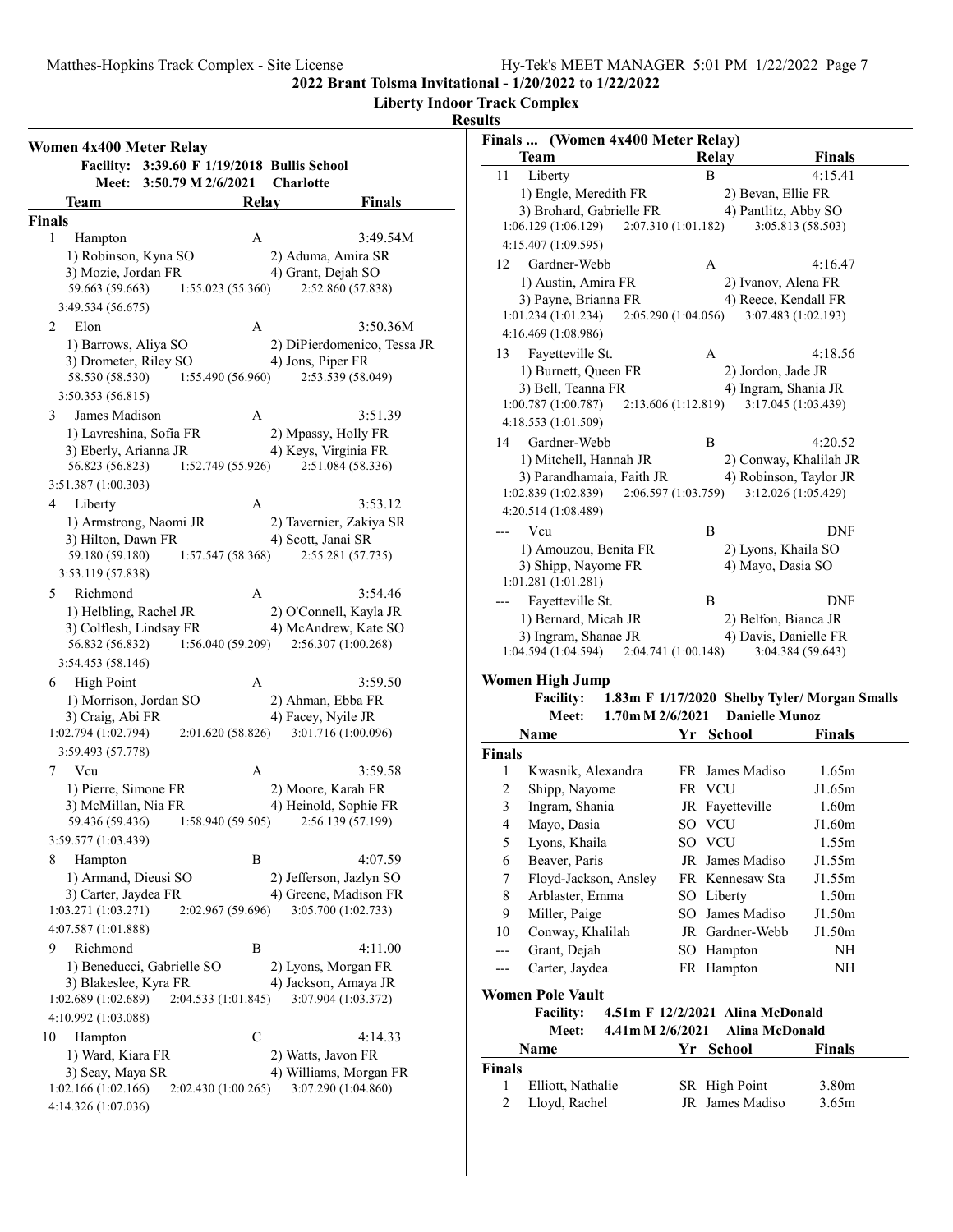# Matthes-Hopkins Track Complex - Site License

| Hy-Tek's MEET MANAGER 5:01 PM 1/22/2022 Page 8 |
|------------------------------------------------|
|------------------------------------------------|

**2022 Brant Tolsma Invitational - 1/20/2022 to 1/22/2022**

**Liberty Indoor Track Complex**

**Results**

| 3                       | Moolman, Erica                       |           | SO James Madiso                  | J3.65m              |
|-------------------------|--------------------------------------|-----------|----------------------------------|---------------------|
| 4                       | Vesper, Rachel                       |           | FR High Point                    | 3.50 <sub>m</sub>   |
| 5                       | Bowers, Mia                          |           | FR Liberty                       | J3.50m              |
| 6                       | Armstrong, Naomi                     |           | JR Liberty                       | 3.35m               |
| 7                       | Anderson, Jessica                    |           | JR Elon                          | 3.20 <sub>m</sub>   |
| 8                       | Skie, Kylie                          |           | JR High Point                    | 3.05 <sub>m</sub>   |
| 9                       | Croteau, Madolyn                     | JR        | James Madiso                     | J3.05m              |
| 9                       | Abbott, Saylor                       |           | FR Gardner-Webb                  | J3.05m              |
| 11                      | Amsberry, Skyela                     |           | FR Gardner-Webb                  | 2.85m               |
| 12                      | Posey, Kellyn                        | FR        | Georgia Sout                     | J2.85m              |
| ---                     | Hehmeyer, Blythe                     |           | JR Elon                          | NH                  |
|                         | Smith, Sophia                        |           | SO Gardner-Webb                  |                     |
| ---                     |                                      |           |                                  | NΗ                  |
|                         | <b>Women Pole Vault Invitational</b> |           |                                  |                     |
|                         | <b>Facility:</b>                     |           | 4.51m F 12/2/2021 Alina McDonald |                     |
|                         | 4.41m M 2/6/2021<br><b>Meet:</b>     |           | <b>Alina McDonald</b>            |                     |
|                         | Name                                 |           | Yr School                        | Finals              |
| <b>Finals</b>           |                                      |           |                                  |                     |
| 1                       | McDonald, Alina                      |           | Kmr Athletic                     | 4.50 <sub>m</sub> M |
| 2                       | Horn, Sydney                         | FR        | <b>High Point</b>                | 4.26m               |
| $\mathfrak{Z}$          | Quintana Melendez, Viviar            |           | Unattached                       | 4.06m               |
| $\overline{\mathbf{4}}$ | George, Madison                      |           | SO Elon                          | 3.95m               |
| 5                       | Langin, Taylen                       |           | JR Liberty                       | J3.95m              |
| 6                       | Smith, Jada                          |           | SR Kennesaw Sta                  | 3.81m               |
| 7                       | Horn, Mackenzie                      |           | JR High Point                    | 3.66m               |
| $\,$ 8 $\,$             | Pafford, Emory                       |           | FR Liberty                       | J3.66m              |
|                         |                                      |           |                                  |                     |
|                         | <b>Women Long Jump</b>               |           |                                  |                     |
|                         | <b>Facility:</b>                     |           | 6.23m F 1/18/2020 Claire Bryant  |                     |
|                         | Meet:<br>5.72m M 2/6/2021            |           | <b>Taylor Smith</b>              |                     |
|                         | Name                                 |           | Yr School                        | Finals              |
| <b>Finals</b>           |                                      |           |                                  |                     |
| 1                       | Akins, Jasmine                       |           | FR Kennesaw Sta                  | 6.11 <sub>m</sub> M |
| 2                       | Dawson, Alicia                       |           | SO High Point                    | 6.05 <sub>m</sub> M |
| $\mathfrak{Z}$          | Woods, Kayla                         |           | JR Richmond                      | 5.99mM              |
| $\overline{\mathbf{4}}$ | McIntyre, Makaila                    |           | SR Western Caro                  | 5.90mM              |
| 5                       | Moreland, Tayla                      |           | FR Kennesaw Sta                  | 5.87mM              |
| 6                       | Donahoo, Kywana                      |           | FR Kennesaw Sta                  | 5.82mM              |
| 7                       | Johnson, Ayanna                      |           | SR Liberty                       | 5.80mM              |
| 8                       | Moore, Imani                         |           | FR Georgia Sout                  | 5.46m               |
| 9                       | Belfon, Bianca                       |           | JR Fayetteville                  | 5.45m               |
| 10                      | Hampton, Taylor                      | FR        | Kennesaw Sta                     | 5.36m               |
| 11                      | Tucker, Jessica                      | SR        | <b>VCU</b>                       | 5.32m               |
| 12                      | Jackson, Amari                       | SR        | <b>VCU</b>                       | 5.29m               |
| 13                      | Mittl, Grace                         | JR        | Richmond                         | 5.28m               |
| 14                      | Mark, Alexa                          | FR        | Elon                             | 5.23m               |
| 15                      | Jordon, Jade                         | <b>JR</b> | Fayetteville                     | 5.12m               |
| 16                      | Carter, Jaydea                       | <b>FR</b> | Hampton                          | 5.03 <sub>m</sub>   |
| 17                      |                                      |           |                                  |                     |
|                         | Wilcox, Meghan                       | FR        | Elon                             | J5.03m              |
| 18                      | Jefferson, Jazlyn                    | SO        | Hampton                          | J5.03m              |
| 19                      | Cooper, Kamia                        | FR        | Liberty                          | 4.84m               |
| 20                      | Hawkins, Raquel                      | SO        | <b>VCU</b>                       | 4.73m               |
| 21                      | Hankton, Amani                       | FR        | Liberty                          | 4.71 <sub>m</sub>   |
| 22                      | Conway, Khalilah                     | JR        | Gardner-Webb                     | 4.18m               |
| ---                     | Armand, Dieusi                       | SO        | Hampton                          | <b>FOUL</b>         |

|                  | <b>Women Triple Jump</b>                                            |    |                          |         |
|------------------|---------------------------------------------------------------------|----|--------------------------|---------|
|                  | Facility: 14.52m F 1/23/2021 Thea LaFond<br>Meet: 12.15m M 2/6/2021 |    | <b>Aliyah Newman</b>     |         |
|                  | Name                                                                |    | Yr School                | Finals  |
| <b>Finals</b>    |                                                                     |    |                          |         |
| 1                | Akins, Jasmine                                                      |    | FR Kennesaw Sta          | 11.97m  |
| $\overline{c}$   | Armand, Dieusi                                                      |    | SO Hampton               | 11.90m  |
| 3                | Davidson, Skyla                                                     |    | SR James Madiso          | 11.84m  |
| $\overline{4}$   | Hawkins, Raquel                                                     |    | SO VCU                   | 11.58m  |
| 5                | Jackson, Amari                                                      |    | SR VCU                   | J11.58m |
| 6                | Venning, Jordan                                                     |    | SO James Madiso          | 11.56m  |
| $\boldsymbol{7}$ | Moreland, Tayla                                                     |    | FR Kennesaw Sta          | 11.53m  |
| 8                | Moore, Imani                                                        |    | FR Georgia Sout          | 11.48m  |
| 9                | Carr, Sydney                                                        |    | FR VCU                   | 11.12m  |
| 10               | Pringle, Jordan                                                     |    | FR High Point            | 10.77m  |
| 11               | Hampton, Taylor                                                     |    | FR Kennesaw Sta          | 10.63m  |
| 12               | Arblaster, Emma                                                     |    | SO Liberty               | 10.36m  |
|                  | <b>Women Shot Put</b>                                               |    |                          |         |
|                  | <b>Facility:</b><br>16.19m F 2/1/2020                               |    | <b>Patience Marshall</b> |         |
|                  | Meet:<br>15.97m M 2/6/2021                                          |    | <b>Lauren Coleman</b>    |         |
|                  | Name                                                                | Yr | School                   | Finals  |
| <b>Finals</b>    |                                                                     |    |                          |         |
| 1                | Mojica, Naomi                                                       |    | SR Liberty               | 15.16m  |
| $\overline{c}$   | McGowan, Makayla                                                    |    | SR VCU                   | 14.52m  |
| 3                | Caldwell, Victoria                                                  |    | FR Hampton               | 13.20m  |
| 4                | Byrd, Eryn                                                          |    | FR VCU                   | 13.16m  |
| 5                | Harmon, Nya                                                         |    | FR Hampton               | 13.05m  |
| 6                | Carlton, Lauryn                                                     |    | SO Elon                  | 12.99m  |
| 7                | Moise, Shannon                                                      |    | JR VCU                   | 12.87m  |
| 8                | Midkiff, Jocelyn                                                    |    | SO VCU                   | 12.84m  |
| 9                | Smith, Abria                                                        |    | FR Hampton               | 12.60m  |
| 10               | Marsico, Letizia                                                    |    | FR High Point            | 12.58m  |
| 11               | Akintunde, OluwatomilaycFR Hampton                                  |    |                          | 12.32m  |
| 12               | Finch, Jaden                                                        |    | SR Gardner-Webb          | 12.21m  |
| 13               | Mann, Megan                                                         |    | SO Liberty               | 11.64m  |
| 13               | Betts, Liana                                                        |    | FR High Point            | 11.64m  |
| 15               | Bowers, Jenae                                                       |    | JR James Madiso          | 11.50m  |
| 16               | Wade, Taliyah                                                       |    | JR Gardner-Webb          | 11.43m  |
| 17               | Scott, Myiah                                                        |    | SO Liberty               | 11.27m  |
| 18               | McGoogan, Kaitlin                                                   |    | JR Elon                  | 11.22m  |
| 19               | Mojica, Sofia                                                       |    | FR Liberty               | 10.81m  |
| 20               | Horton, Kamaria                                                     |    | SO Hampton               | 10.78m  |
| 21               | Bennett, Ryann                                                      | FR | James Madiso             | 10.69m  |
| 22               | Huntsinger, Cadence                                                 |    | FR Kennesaw Sta          | 10.10m  |
| 23               | Donahoo, Kywana                                                     |    | FR Kennesaw Sta          | 8.22m   |
|                  | <b>Women Weight Throw</b>                                           |    |                          |         |
|                  | Facility: 20.35m F 2/10/2017 Victoria Merriweather                  |    |                          |         |
|                  | 19.74m M 2/6/2021<br><b>Meet:</b>                                   |    | <b>Chelsea Igberaese</b> |         |
|                  | Name                                                                |    | Yr School                | Finals  |
| <b>Finals</b>    |                                                                     |    |                          |         |
| 1                | Mojica, Naomi                                                       |    | SR Liberty               | 18.21m  |
| 2                | McGoogan, Kaitlin                                                   |    | JR Elon                  | 17.85m  |
| 3                | Carlton, Lauryn                                                     |    | SO Elon                  | 16.96m  |

3 Carlton, Lauryn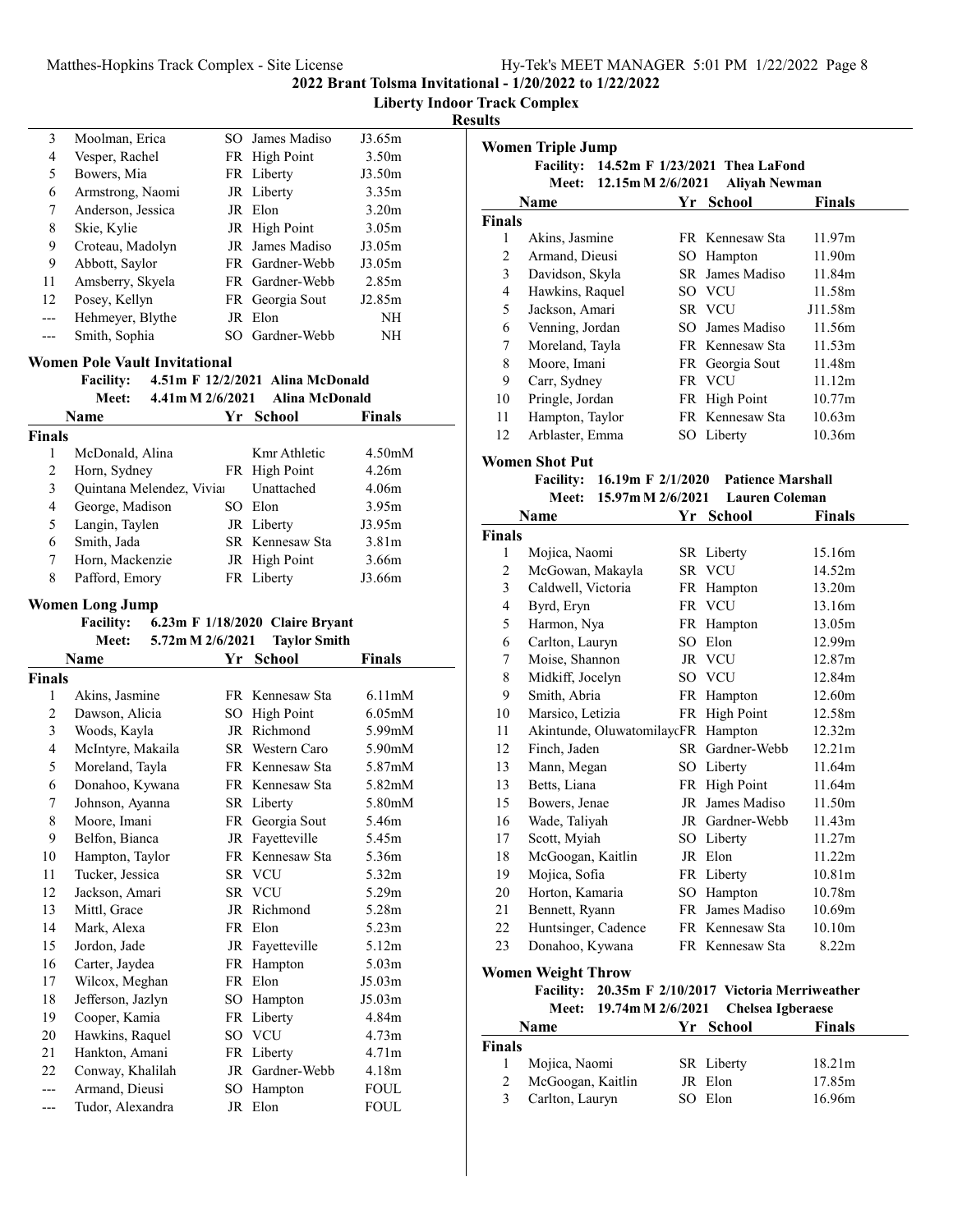**Liberty Indoor Track Complex**

## **Results**

| 4  | Hallgrimsdottir, Gudrun | FR VCU          | 15.96m |
|----|-------------------------|-----------------|--------|
| 5  | Hantho, Annika          | FR Liberty      | 15.95m |
| 6  | Caldwell, Victoria      | FR Hampton      | 15.58m |
| 7  | Holbrook, Samantha      | SO Georgia Sout | 15.55m |
| 8  | Mojica, Sofia           | FR Liberty      | 15.43m |
| 9  | Finch, Jaden            | SR Gardner-Webb | 14.90m |
| 10 | Strazdite, Kristine     | JR Elon         | 14.58m |
| 11 | Martellucci, Jaiden     | FR James Madiso | 14.38m |
| 12 | Mann, Megan             | SO Liberty      | 14.20m |
| 13 | Taylor, Karmen          | SO Gardner-Webb | 13.79m |
| 14 | Wade, Taliyah           | JR Gardner-Webb | 13.23m |
| 15 | Lamond, Toni            | JR High Point   | 13.16m |
| 16 | Coyne, Meghan           | FR Elon         | 12.52m |
| 17 | Horton, Kamaria         | SO Hampton      | 11.65m |
|    | Smith, Abria            | FR Hampton      | FOUL   |

#### **Indoor Pentathlon: #5 Women 800 Meter Run Indoor Pentathlon Facility:** 2:17.59 **F** 2/22/2019 Lauren Polimeno

| <b>Name</b>                                                                              |                                | Yr School       |                                                  | <b>Finals</b>  |
|------------------------------------------------------------------------------------------|--------------------------------|-----------------|--------------------------------------------------|----------------|
| <b>Finals</b>                                                                            |                                |                 |                                                  |                |
| Engle, Meredith<br>$\mathbf{1}$<br>36.728 (36.728)                                       | 1:13.640(36.912)               | FR Liberty      | 2:26.32<br>1:49.350 (35.710)                     | 740            |
| 2:26.315 (36.965)                                                                        |                                |                 |                                                  |                |
| 2 Biggi, Bethany<br>34.615 (34.615)<br>2:29.623 (39.329)                                 | 1:11.695(37.080)               | JR James Madiso | 2:29.63<br>1:50.295(38.600)                      | 698            |
| 3 Higgins, Courtney<br>35.075 (35.075)<br>2:30.431 (37.917)                              | 1:12.541(37.467)               | SR VCU          | 1:52.515 (39.974)                                | 2:30.44<br>687 |
| 4 Hopkins, Grace Ann<br>35.408 (35.408)<br>2:32.870 (39.794)                             | SO Liberty<br>1:13.126(37.719) |                 | 1:53.076 (39.950)                                | 2:32.87<br>657 |
| 5 Newton, Kyarra<br>36.508 (36.508)<br>2:33.081 (38.862)                                 | 1:14.131 (37.624)              | SO Kennesaw Sta | 2:33.09<br>1:54.220 (40.089)                     | 655            |
| 6 Channer, Jailah<br>35.568 (35.568)<br>2:35.666 (39.892)                                | 1:14.183(38.615)               | FR VCU          | 1:55.775 (41.592)                                | 624<br>2:35.67 |
| 7 Babashak, Erin<br>36.030 (36.030)<br>2:36.478 (42.745)                                 | 1:14.486(38.457)               | JR James Madiso | 2:36.48<br>1:53.733 (39.247)                     | 614            |
| 8 Donahoo, Kywana<br>37.350 (37.350)<br>2:37.626 (40.479)                                |                                | FR Kennesaw Sta | 2:37.63<br>$1:15.981(38.632)$ $1:57.148(41.167)$ | 600            |
| 9 Puiu, Beatrice<br>37.078 (37.078)<br>2:38.043 (41.362)                                 | 1:15.485 (38.407)              | Unattached      | 2:38.05<br>1:56.681 (41.197)                     | 595            |
| James, Taylor<br>10<br>35.713 (35.713)<br>2:48.836 (47.190)                              | 1:15.055(39.342)               | FR VCU          | 2:01.646 (46.592)                                | 476<br>2:48.84 |
| 11 Floyd-Jackson, Ansley FR Kennesaw Sta 2:50.77<br>37.841 (37.841)<br>2:50.770 (51.442) | 1:16.451 (38.610)              |                 | 1:59.328 (42.877)                                | 456            |
| Sow, Samie<br>12<br>36.391 (36.391)<br>2:55.006 (46.867)                                 | 1:17.200(40.809)               | FR VCU          | 2:55.01<br>2:08.140 (50.940)                     | 413            |

|    | Finals  (Indoor Pentathlon: #5 Women 800 Meter Run Indoor |                  |                 |                   |       |
|----|-----------------------------------------------------------|------------------|-----------------|-------------------|-------|
|    | Name                                                      |                  | Yr School       | <b>Finals</b>     |       |
| 13 | Huntsinger, Cadence FR Kennesaw Sta 2:57.58               |                  |                 |                   | 388   |
|    | 38.646 (38.646) 1:20.278 (41.632) 2:07.773 (47.495)       |                  |                 |                   |       |
|    | 2:57.571 (49.799)                                         |                  |                 |                   |       |
| 14 | White, London                                             |                  | FR Kennesaw Sta | 3:10.42           | - 274 |
|    | 37.511 (37.511)                                           | 1:20.263(42.752) |                 | 2:13.226 (52.964) |       |
|    | 3:10.413(57.187)                                          |                  |                 |                   |       |

#### **Indoor Pentathlon: #1 Women 60 Meter Hurdles Indoor Pentathl Facility:** 8.57 **F** 1/25/2019 Beatrice Puiu

|               | Name                  | Yr | <b>School</b>   | <b>Finals</b> |     |
|---------------|-----------------------|----|-----------------|---------------|-----|
| <b>Finals</b> |                       |    |                 |               |     |
| 1             | Puiu, Beatrice        |    | Unattached      | 8.84          | 944 |
| 2             | Engle, Meredith       |    | FR Liberty      | 9.09          | 891 |
| 3             | Higgins, Courtney     |    | SR VCU          | 9.15          | 879 |
| 4             | Channer, Jailah       |    | FR VCU          | 9.20          | 869 |
| 5             | Donahoo, Kywana       |    | FR Kennesaw Sta | 9.23          | 862 |
| 6             | Newton, Kyarra        |    | SO Kennesaw Sta | 9.40          | 828 |
| 7             | Huntsinger, Cadence   |    | FR Kennesaw Sta | 9.53          | 802 |
| 8             | Babashak, Erin        |    | JR James Madiso | 9.55          | 798 |
| 9             | Biggi, Bethany        |    | JR James Madiso | 9.57          | 794 |
| 10            | Hopkins, Grace Ann    |    | SO Liberty      | 9.58          | 792 |
| 11            | James, Taylor         |    | FR VCU          | 9.60          | 789 |
| 12            | Pasko, Amanda         |    | Athletic Lab    | 9.62          | 785 |
| 13            | Floyd-Jackson, Ansley | FR | Kennesaw Sta    | 9.88          | 735 |
| 14            | Sow, Samie            |    | FR VCU          | 10.24         | 668 |
| 15            | White, London         |    | FR Kennesaw Sta | 10.39         | 641 |

#### **Indoor Pentathlon: #2 Women High Jump Indoor Pentathlon Facility:** 1.74m F 1/21/2021 Sarah Glidden

|               | Name                  | Yr | <b>School</b>   | <b>Finals</b>     |     |
|---------------|-----------------------|----|-----------------|-------------------|-----|
| <b>Finals</b> |                       |    |                 |                   |     |
| 1             | Puiu, Beatrice        |    | Unattached      | 1.73m             | 891 |
| 2             | Engle, Meredith       |    | FR Liberty      | 1.64m             | 783 |
| 3             | Newton, Kyarra        |    | SO Kennesaw Sta | 1.61 <sub>m</sub> | 747 |
| 3             | Channer, Jailah       |    | FR VCU          | 1.61m             | 747 |
| 3             | Biggi, Bethany        | JR | James Madiso    | 1.61m             | 747 |
| 6             | Donahoo, Kywana       |    | FR Kennesaw Sta | 1.58m             | 712 |
| 6             | Higgins, Courtney     |    | SR VCU          | 1.58m             | 712 |
| 8             | Babashak, Erin        |    | JR James Madiso | 1.52m             | 644 |
| 9             | Floyd-Jackson, Ansley |    | FR Kennesaw Sta | 1.49 <sub>m</sub> | 610 |
| 10            | Pasko, Amanda         |    | Athletic Lab    | 1.46m             | 577 |
| 11            | James, Taylor         |    | FR VCU          | 1.43m             | 544 |
| 11            | Sow, Samie            |    | FR VCU          | 1.43m             | 544 |
| 13            | Hopkins, Grace Ann    |    | SO Liberty      | 1.40m             | 512 |
| 14            | Huntsinger, Cadence   |    | FR Kennesaw Sta | 1.34m             | 449 |
| 15            | White, London         |    | FR Kennesaw Sta | 1.28 <sub>m</sub> | 389 |

#### **Indoor Pentathlon: #4 Women Long Jump Indoor Pentathlon Facility:** 5.98m F 2/22/2019 Jordan Gray

|        | <b>Name</b>       | Yr School       | <b>Finals</b> |     |
|--------|-------------------|-----------------|---------------|-----|
| Finals |                   |                 |               |     |
|        | 1 Donahoo, Kywana | FR Kennesaw Sta | 5.48m 694     |     |
|        | 2 Puiu, Beatrice  | Unattached      | 5.47m 691     |     |
| 3      | Engle, Meredith   | FR Liberty      | 5.34m         | 654 |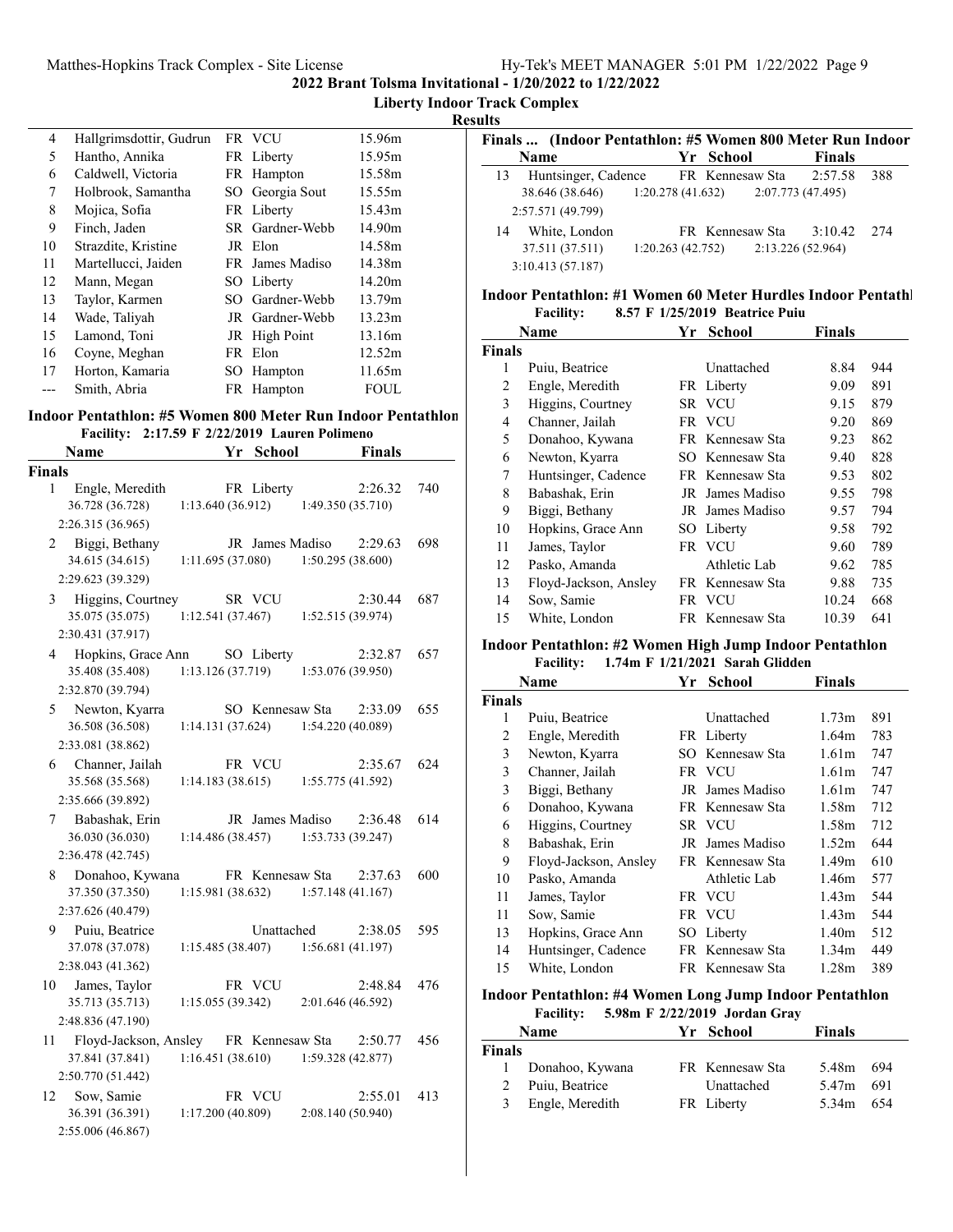# Matthes-Hopkins Track Complex - Site License

|  | Hy-Tek's MEET MANAGER 5:01 PM 1/22/2022 Page 10 |  |  |
|--|-------------------------------------------------|--|--|
|  |                                                 |  |  |

**2022 Brant Tolsma Invitational - 1/20/2022 to 1/22/2022**

**Liberty Indoor Track Complex**

**Results**

| 4  | Channer, Jailah       | FR VCU                 | 5.16m             | 603 |  |
|----|-----------------------|------------------------|-------------------|-----|--|
| 5  | Higgins, Courtney     | SR VCU                 | 5.13m             | 595 |  |
| 6  | Babashak, Erin        | JR James Madiso        | 5.05m             | 573 |  |
| 7  | Biggi, Bethany        | <b>IR</b> James Madiso | 4.87m             | 524 |  |
| 8  | Newton, Kyarra        | SO Kennesaw Sta        | 4.82m             | 511 |  |
| 8  | Huntsinger, Cadence   | FR Kennesaw Sta        | 4.82 <sub>m</sub> | 511 |  |
| 10 | Floyd-Jackson, Ansley | <b>FR</b> Kennesaw Sta | 4.76m             | 495 |  |
| 11 | Hopkins, Grace Ann    | SO Liberty             | 4.62m             | 459 |  |
| 12 | James, Taylor         | FR VCU                 | 4.54m             | 438 |  |
| 13 | White, London         | FR Kennesaw Sta        | 4.31 <sub>m</sub> | 381 |  |
| 14 | Sow, Samie            | FR VCU                 | 4.05m             | 319 |  |

# **Indoor Pentathlon: #3 Women Shot Put Indoor Pentathlon**

**Facility:** 14.33m **F** 2/22/2019 Jordan Gray **Name Vr** School **Finals** 

|                | Name                  | r r | SCHOOL          | r ınaıs           |     |
|----------------|-----------------------|-----|-----------------|-------------------|-----|
| <b>Finals</b>  |                       |     |                 |                   |     |
| 1              | Puiu, Beatrice        |     | Unattached      | 13.36m            | 751 |
| 2              | Engle, Meredith       |     | FR Liberty      | 11.90m            | 654 |
| 3              | Huntsinger, Cadence   |     | FR Kennesaw Sta | 10.29m            | 548 |
| $\overline{4}$ | Higgins, Courtney     |     | SR VCU          | 9.92m             | 524 |
| 5              | Biggi, Bethany        | JR  | James Madiso    | 9.73 <sub>m</sub> | 512 |
| 6              | Newton, Kyarra        |     | SO Kennesaw Sta | 9.35m             | 487 |
| 7              | Channer, Jailah       |     | FR VCU          | 9.15m             | 474 |
| 8              | Hopkins, Grace Ann    |     | SO Liberty      | 8.90m             | 458 |
| 9              | James, Taylor         |     | FR VCU          | 8.71 <sub>m</sub> | 445 |
| 10             | Donahoo, Kywana       |     | FR Kennesaw Sta | 8.70m             | 445 |
| 11             | Babashak, Erin        | JR  | James Madiso    | 8.63 <sub>m</sub> | 440 |
| 12             | Pasko, Amanda         |     | Athletic Lab    | 8.25m             | 416 |
| 13             | Floyd-Jackson, Ansley |     | FR Kennesaw Sta | 8.02m             | 401 |
| 14             | Sow, Samie            |     | FR VCU          | 7.97 <sub>m</sub> | 397 |
| 15             | White, London         |     | FR Kennesaw Sta | 7.15m             | 345 |
|                |                       |     |                 |                   |     |

## **Women Indoor Pentathlon**

# Facility: 4202 F 2/22/2019 Jordan Gray

|               | Name                  | Yr School              | Finals |
|---------------|-----------------------|------------------------|--------|
| <b>Finals</b> |                       |                        |        |
| 1             | Puiu, Beatrice        | <b>Unattached</b>      | 3872   |
| 2             | Engle, Meredith       | FR Liberty             | 3722   |
| 3             | Higgins, Courtney     | SR VCU                 | 3397   |
| 4             | Channer, Jailah       | FR VCU                 | 3317   |
| 5             | Donahoo, Kywana       | FR Kennesaw Sta        | 3313   |
| 6             | Biggi, Bethany        | JR James Madiso        | 3275   |
| 7             | Newton, Kyarra        | SO Kennesaw Sta        | 3228   |
| 8             | Babashak, Erin        | <b>IR</b> James Madiso | 3069   |
| 9             | Hopkins, Grace Ann    | SO Liberty             | 2878   |
| 10            | Huntsinger, Cadence   | FR Kennesaw Sta        | 2698   |
| 11            | Floyd-Jackson, Ansley | FR Kennesaw Sta        | 2697   |
| 12            | James, Taylor         | FR VCU                 | 2692   |
| 13            | Sow, Samie            | FR VCU                 | 2341   |
| 14            | White, London         | FR Kennesaw Sta        | 2030   |

|    | Men 60 Meter Dash<br><b>Facility:</b> | 6.63 F $3/7/2020$ | <b>Davonte Burnett</b> |                |
|----|---------------------------------------|-------------------|------------------------|----------------|
|    | <b>Meet:</b>                          | 6.78 M 2/6/2021   | <b>Christian Lyon</b>  |                |
|    | Name                                  | Yr                | <b>School</b>          | <b>Prelims</b> |
|    | <b>Preliminaries</b>                  |                   |                        |                |
| 1  | Letts, Brandon                        |                   | SR Liberty             | 6.85q          |
| 1  | Waller, JeVon                         |                   | SR VCU                 | 6.85q          |
| 3  | Dudley, Deron                         | SO                | High Point             | 6.86q          |
| 4  | Evans, Abraham                        |                   | FR Hampton             | 6.92q          |
| 5  | Boni, Benjamin                        |                   | Unattached             | 6.96q          |
| 6  | Wallace, Justin                       |                   | FR VCU                 | 7.00q          |
| 7  | Browne, Camron                        |                   | SR VCU                 | 7.07q          |
| 8  | Mitchell, Kaelen                      |                   | FR Kennesaw Sta        | 7.11q          |
| 9  | Slayton, Otis                         | SO                | Hampton                | 7.14           |
| 10 | Allen III, Freddie                    | SO                | High Point             | 7.14           |
| 11 | Smith, Gordon                         |                   | SO VCU                 | 7.17           |
| 12 | Little, Deondre                       |                   | JR Hampton             | 7.19           |
| 13 | Booker, Tromontez                     |                   | NA Unat-Liberty        | 7.29           |
| 14 | McGuffin, Ryan                        | SR -              | Gardner-Webb           | 7.36           |
| 15 | Tyson, Azhar                          |                   | FR Western Caro        | 7.47           |
| 16 | Irving, Stephen                       |                   | Unattached             | 7.48           |
|    | Men 60 Meter Dash                     |                   |                        |                |
|    | <b>Facility:</b>                      | 6.63 F $3/7/2020$ | <b>Davonte Burnett</b> |                |
|    | Meet:                                 | 6.78 M 2/6/2021   | Christian Lyon         |                |

|                | Name                                 | Yr  | <b>School</b>              | Finals |  |
|----------------|--------------------------------------|-----|----------------------------|--------|--|
| <b>Finals</b>  |                                      |     |                            |        |  |
| 1              | Letts, Brandon                       |     | SR Liberty                 | 6.80   |  |
| $\overline{2}$ | Waller, JeVon                        |     | SR VCU                     | 6.81   |  |
| 3              | Dudley, Deron                        | SO  | <b>High Point</b>          | 6.83   |  |
| 4              | Boni, Benjamin                       |     | Unattached                 | 6.85   |  |
| 5              | Evans, Abraham                       |     | FR Hampton                 | 6.89   |  |
| 6              | Wallace, Justin                      |     | FR VCU                     | 7.03   |  |
| 7              | Browne, Camron                       |     | SR VCU                     | 7.04   |  |
| 8              | Mitchell, Kaelen                     |     | FR Kennesaw Sta            | 7.11   |  |
|                | Men 200 Meter Dash                   |     |                            |        |  |
|                | <b>Facility:</b><br>20.68 F 3/7/2020 |     | <b>Caleb Boger</b>         |        |  |
|                | 21.17 M 2/6/2021<br>Meet:            |     | <b>Dominique Alexander</b> |        |  |
|                | Name                                 |     | Yr School                  | Finals |  |
| <b>Finals</b>  |                                      |     |                            |        |  |
| 1              | Dudley, Deron                        | SO  | <b>High Point</b>          | 21.55  |  |
| 2              | Letts, Brandon                       |     | SR Liberty                 | 22.01  |  |
| 3              | Mitchell, Johnathan                  |     | SO VCU                     | 22.04  |  |
| 4              | Akande, Olakunle                     | SO. | Hampton                    | 22.13  |  |
| 5              | Freeman, Lewis                       |     | FR VCU                     | 22.21  |  |
| 6              | Hackerson, Noah                      |     | SO VCU                     | 22.56  |  |
| 7              | Little, Deondre                      | JR  | Hampton                    | 22.80  |  |
| 8              | Whyte, Aiden                         |     | FR Hampton                 | 22.87  |  |
| 9              | Burton, Terris                       | SO. | <b>High Point</b>          | 22.87  |  |
| 10             | Boni, Benjamin                       |     | Unattached                 | 23.02  |  |
| 11             | Brooks, Ryan                         |     | FR Unattached              | 23.87  |  |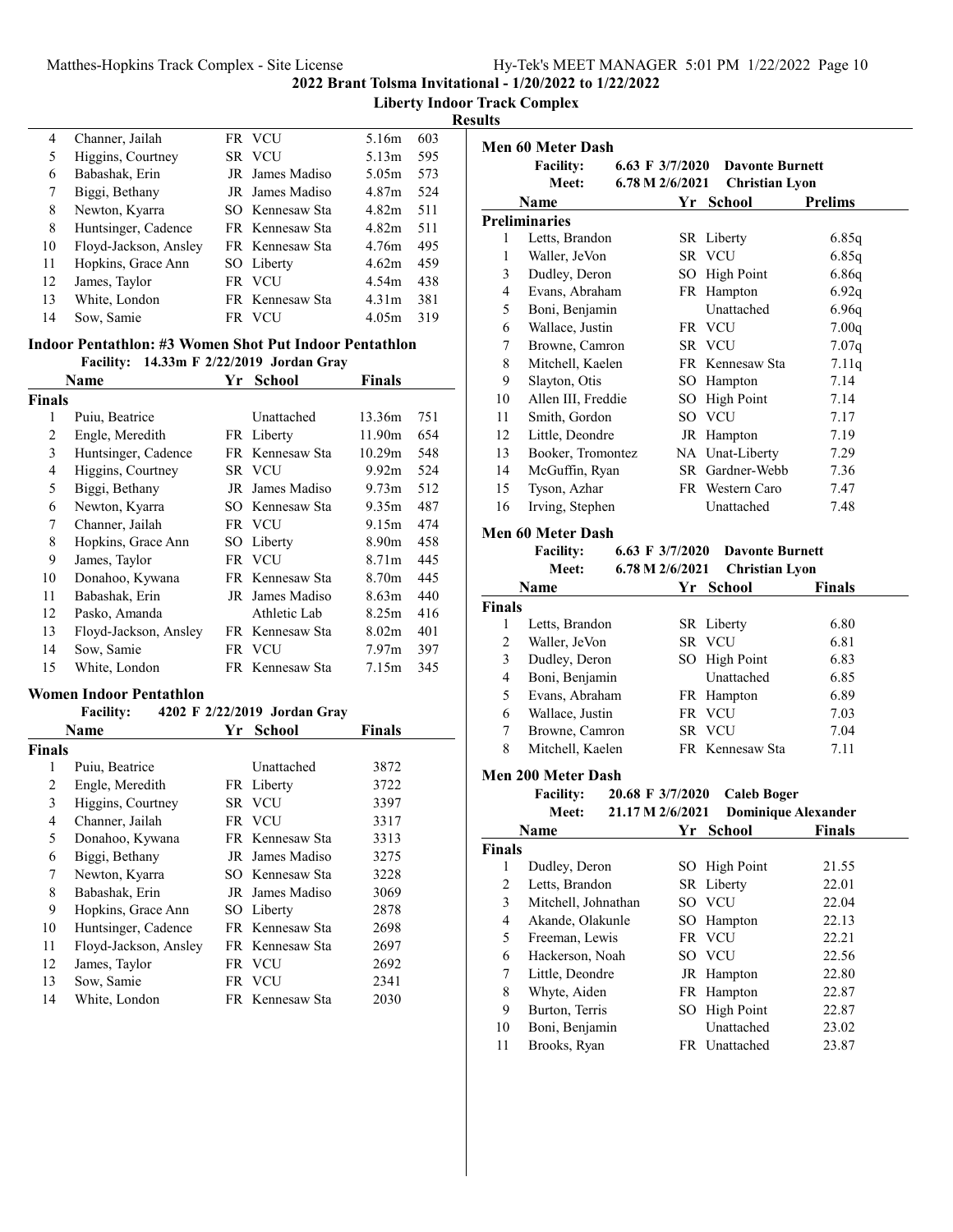**Liberty Indoor Track Complex**

# **Results**

|               | Men 400 Meter Dash                  |                    |    |        |                                  |                                            |
|---------------|-------------------------------------|--------------------|----|--------|----------------------------------|--------------------------------------------|
|               | <b>Facility:</b>                    |                    |    |        |                                  | 46.15 F 2/23/2019 Alejandro Perlaza Zapata |
|               | Meet:                               | 48.09 M 2/6/2021   |    |        | <b>McDaniel Olivier</b>          |                                            |
|               | Name                                |                    |    |        | Yr School                        | <b>Finals</b>                              |
| <b>Finals</b> |                                     |                    |    |        |                                  |                                            |
| 1             | Thornhill, Chase                    |                    |    |        | SR Gardner-Webb                  | 48.70                                      |
|               | 22.690 (22.690)                     | 48.699 (26.009)    |    |        |                                  |                                            |
| 2             | Langford, Noah                      |                    |    |        | SO Hampton                       | 49.34                                      |
|               | 23.234 (23.234)                     | 49.336 (26.102)    |    |        |                                  |                                            |
| 3             | Burton, Terris                      |                    |    |        | SO High Point                    | 49.56                                      |
|               | 22.671 (22.671)                     | 49.558 (26.888)    |    |        |                                  |                                            |
| 4             | Burgess, Cameron                    |                    |    |        | Unattached                       | 49.63                                      |
|               | 23.009 (23.009)                     | 49.621 (26.613)    |    |        |                                  |                                            |
| 5             | Amour, Sean<br>22.698 (22.698)      | 50.346 (27.648)    |    |        | FR Gardner-Webb                  | 50.35                                      |
| 6             |                                     |                    |    | JR VCU |                                  | 50.60                                      |
|               | Waller, Emmanuel<br>23.121 (23.121) | 50.597 (27.476)    |    |        |                                  |                                            |
| 7             | Gaymon, Ronnie                      |                    |    |        | NA Unat-Liberty                  | 50.91                                      |
|               | 23.844 (23.844)                     | 50.901 (27.058)    |    |        |                                  |                                            |
| 8             | Dupell III, Bobby                   |                    |    |        | JR High Point                    | 51.07                                      |
|               | 23.260 (23.260)                     | 51.067 (27.808)    |    |        |                                  |                                            |
| 9             | Hinton, James                       |                    |    |        | JR Gardner-Webb                  | 51.18                                      |
|               | 24.088 (24.088)                     | 51.177 (27.090)    |    |        |                                  |                                            |
| 10            | Weekman, Zach                       |                    |    |        | Unat-Liberty                     | 51.26                                      |
|               | 24.080 (24.080)                     | 51.252 (27.172)    |    |        |                                  |                                            |
| 11            | Evans, Sebastian                    |                    |    | SR VCU |                                  | 51.70                                      |
|               | 23.576 (23.576)                     | 51.694 (28.118)    |    |        |                                  |                                            |
| 12            | Michaels, Jabari                    |                    |    |        | Unattached                       | 51.81                                      |
| 13            | 24.415 (24.415)<br>Whyte, Aiden     | 51.807 (27.393)    |    |        |                                  | 51.86                                      |
|               | 23.422 (23.422)                     | 51.851 (28.429)    |    |        | FR Hampton                       |                                            |
| 14            | Haley, Jr, Kevin                    |                    |    |        | FR Western Caro                  | 52.01                                      |
|               | 23.550 (23.550)                     | 52.001 (28.451)    |    |        |                                  |                                            |
| 15            | Irving, Stephen                     |                    |    |        | Unattached                       | 52.40                                      |
|               | 24.982 (24.982)                     | 52.398 (27.416)    |    |        |                                  |                                            |
| 16            | moore, Brandon                      |                    |    |        | Unat-Liberty                     | 52.70                                      |
|               | 23.935 (23.935)                     | 52.697 (28.762)    |    |        |                                  |                                            |
| 17            | Anderson, Daniel                    |                    |    |        | Pacers/GRC N                     | 52.84                                      |
|               | 25.204 (25.204)                     | 52.832 (27.628)    |    |        |                                  |                                            |
| 18            | Newell, Seth                        |                    |    |        | Unat-Liberty                     | 53.94                                      |
|               | 25.368 (25.368)                     | 53.940 (28.572)    |    |        |                                  |                                            |
|               | Men 800 Meter Run                   |                    |    |        |                                  |                                            |
|               | <b>Facility:</b>                    |                    |    |        | 1:46.59 F 5/6/2021 Alex Amankwah |                                            |
|               | <b>Meet:</b>                        | 1:51.61 M 2/6/2021 |    |        | <b>Archie Wallis</b>             |                                            |
|               | Name                                |                    | Yr |        | – School                         | Finals                                     |
| <b>Finals</b> |                                     |                    |    |        |                                  |                                            |
| 1             | Sastre, Patrick<br>26.759 (26.759)  | 53.991 (27.232)    |    |        | SR Gardner-Webb                  | 1:53.38<br>1:22.848 (28.857)               |
|               |                                     |                    |    |        |                                  |                                            |

| 1:53.374(30.526) |                 |              |                   |         |
|------------------|-----------------|--------------|-------------------|---------|
| Hadley, Jonathan |                 | Unat-Liberty |                   | 1:54.98 |
| 26.928 (26.928)  | 54.579 (27.651) |              | 1:23.873 (29.294) |         |
| 1:54.974(31.101) |                 |              |                   |         |

| Finals  (Men 800 Meter Run)       |                 |                   |
|-----------------------------------|-----------------|-------------------|
| Name                              | Yr School       | <b>Finals</b>     |
| $\overline{3}$<br>Thrush, Kyle    | Unat-Liberty    | 1:56.44           |
| 28.373 (28.373)                   | 56.723 (28.350) | 1:26.317 (29.594) |
| 1:56.440 (30.123)                 |                 |                   |
| Botter, Lorenzo<br>$\overline{4}$ | FR High Point   | 1:57.64           |
| 27.454 (27.454)                   | 56.308 (28.854) | 1:26.670(30.362)  |
| 1:57.638 (30.968)                 |                 |                   |
| Hill, Josiah<br>5 <sup>7</sup>    | SO Hampton      | 1:57.96           |
| 27.596 (27.596)                   | 55.951 (28.355) | 1:25.789 (29.838) |
| 1:57.953 (32.164)                 |                 |                   |
| Bannister, Corey<br>6             | SO VCU          | 1:58.13           |
| 28.085 (28.085)                   | 56.662 (28.577) | 1:26.970 (30.308) |
| 1:58.126(31.156)                  |                 |                   |
| Anderson, Daniel<br>$7\degree$    | Pacers/GRC N    | 2:01.12           |
| 28.865 (28.865)                   | 58.912 (30.047) | 1:30.923(32.011)  |
| 2:01.114 (30.191)                 |                 |                   |
| Sheppard, Logan<br>8              | SR Forest Runni | 2:01.73           |
| 28.041 (28.041)                   | 56.508 (28.467) | 1:26.996 (30.488) |
| 2:01.730 (34.734)                 |                 |                   |
| Waller, Joe<br>9                  | SO Gardner-Webb | 2:02.05           |
| 28.987 (28.987)                   | 59.296 (30.309) | 1:31.280 (31.984) |
| 2:02.045 (30.765)                 |                 |                   |
| Adelugba, Paul<br>10              | FR VCU          | 2:02.85           |
| 28.614 (28.614)                   | 57.629 (29.015) | 1:29.220 (31.591) |
| 2:02.846 (33.626)                 |                 |                   |
| Levin, Jordan<br>$11 -$           | SO High Point   | 2:03.70           |
| 29.221 (29.221)                   | 59.138 (29.917) | 1:31.267 (32.129) |
| 2:03.700 (32.433)                 |                 |                   |
| Barajas, Chase<br>12              | FR High Point   | 2:05.56           |
| 29.178 (29.178)                   | 59.127 (29.949) | 1:31.169 (32.042) |
| 2:05.555 (34.386)                 |                 |                   |
|                                   |                 |                   |

## **Men 1 Mile Run**

**Facility:** 4:01.50 F 2/12/2021 Jacob Dumford **Meet: 4:02.76 M 2/6/2021 Athanas Kioko**

| <b>Name</b>                  |                   | Yr | <b>School</b> |                   | <b>Finals</b> |
|------------------------------|-------------------|----|---------------|-------------------|---------------|
| <b>Finals</b>                |                   |    |               |                   |               |
| Bouchrak, El Hocine<br>1     |                   |    |               | SR High Point     | 4:09.91       |
| 32.609 (32.609)              | 1:03.162(30.554)  |    |               | 1:34.529 (31.367) |               |
| 2:06.160(31.632)             | 2:37.444 (31.284) |    |               | 3:09.040 (31.597) |               |
| 3:40.065 (31.025)            | 4:09.910 (29.845) |    |               |                   |               |
| Miller, Landon<br>2          |                   |    |               | Unat-Liberty      | 4:10.55       |
| 32.992 (32.992)              | 1:03.734(30.742)  |    |               | 1:34.940 (31.207) |               |
| 2:06.839 (31.899)            | 2:37.750 (30.912) |    |               | 3:09.274 (31.524) |               |
| 3:39.849 (30.575)            | 4:10.547 (30.699) |    |               |                   |               |
| $\mathbf{3}$<br>Graca, Elias |                   |    |               | Pacers/GRC N      | 4:11.33       |
| 32.869 (32.869)              | 1:03.492(30.624)  |    |               | 1:34.735 (31.244) |               |
| 2:06.565 (31.830)            | 2:37.994 (31.429) |    |               | 3:09.847 (31.854) |               |
| 3:41.082 (31.235)            | 4:11.330 (30.249) |    |               |                   |               |
| Kipchirchir, Ally<br>4       |                   |    |               | Unat-Liberty      | 4:11.91       |
| 33.454 (33.454)              | 1:03.972(30.519)  |    |               | 1:35.149(31.177)  |               |
| 2:07.049 (31.900)            | 2:38.207 (31.159) |    |               | 3:09.599 (31.392) |               |
| 3:40.720 (31.122)            | 4:11.909 (31.189) |    |               |                   |               |
|                              |                   |    |               |                   |               |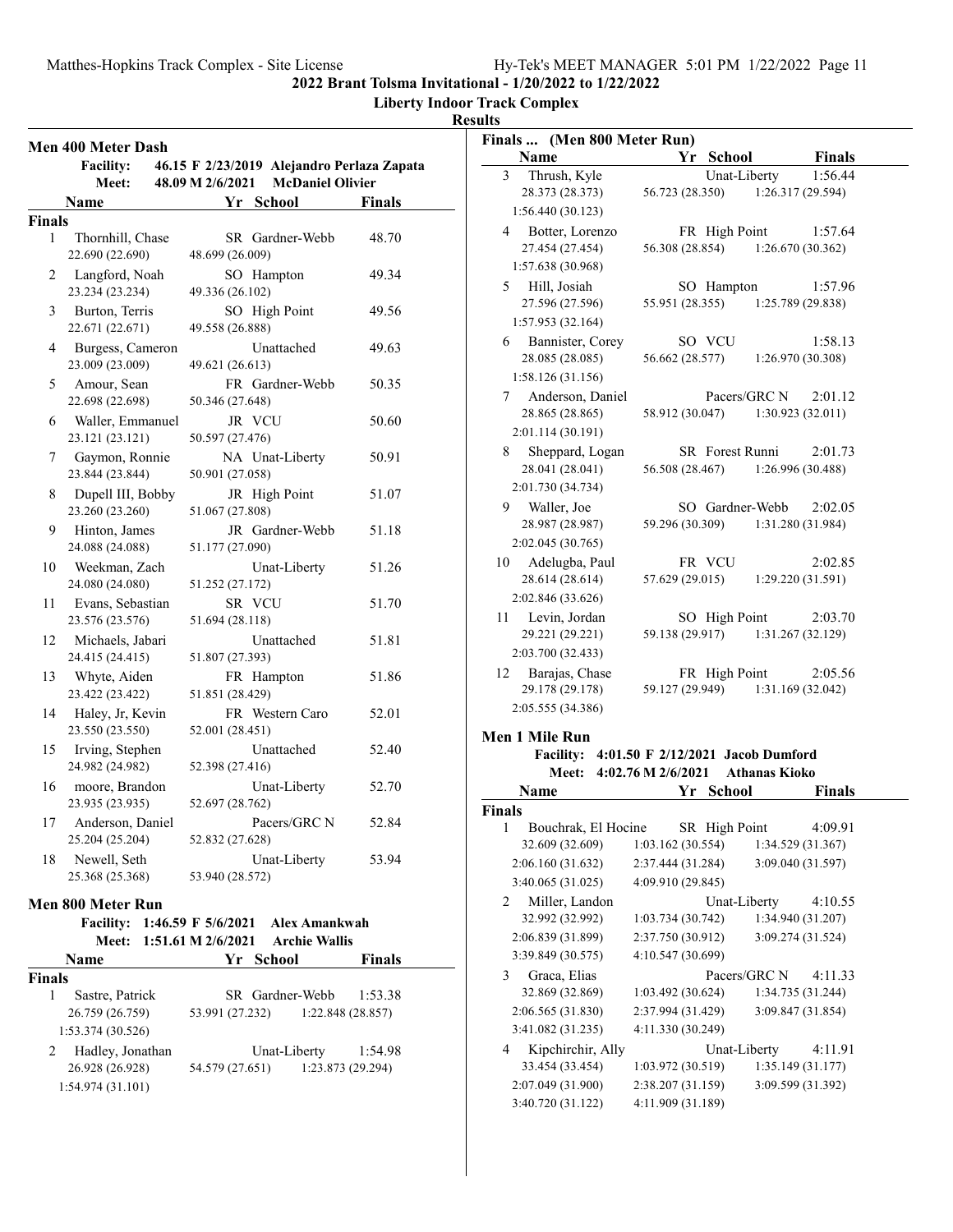**Liberty Indoor Track Complex**

|                                                                                                             | <b>Results</b> |
|-------------------------------------------------------------------------------------------------------------|----------------|
| Ferguson-Dryden, Spencer<br>Pacers/GRC N<br>4:13.67<br>5                                                    |                |
| 33.267 (33.267)<br>1:04.190(30.924)<br>1:35.327 (31.137)                                                    |                |
| 2:38.655 (31.395)<br>3:10.254 (31.599)<br>2:07.260 (31.934)                                                 |                |
| 3:42.119 (31.865)<br>4:13.664(31.545)                                                                       |                |
| Unat-Liberty<br>4:16.64<br>Harkabus, Kyle<br>6                                                              |                |
| 1:35.467 (30.987)<br>33.145 (33.145)<br>1:04.480(31.335)                                                    |                |
| 2:07.609 (32.142)<br>3:12.377 (32.555)<br>2:39.822 (32.214)                                                 |                |
| 3:44.994 (32.617)<br>4:16.635(31.642)                                                                       |                |
| Unat-Liberty<br>Schulties, Isaiah<br>4:17.45<br>7                                                           |                |
| 33.449 (33.449)<br>1:38.632 (33.442)<br>1:05.190(31.742)                                                    |                |
| 3:15.262 (32.054)<br>2:11.655 (33.024)<br>2:43.209 (31.554)                                                 |                |
| 3:47.269 (32.007)<br>4:17.447 (30.179)                                                                      |                |
| Mussmon, Jeremiah<br>Unat-Liberty<br>4:17.46<br>8                                                           |                |
| 1:06.112 (31.869)<br>1:38.545 (32.434)<br>34.244 (34.244)                                                   |                |
| 2:10.859 (32.314)<br>2:42.455 (31.597)<br>3:14.677 (32.222)                                                 |                |
| 3:46.814 (32.137)<br>4:17.457 (30.644)                                                                      |                |
| Pitcher, Brendan<br>9<br>Unat-Liberty<br>4:17.74                                                            |                |
| 32.690 (32.690)<br>1:38.365(33.417)<br>1:04.949(32.259)                                                     |                |
| 2:11.415 (33.050)<br>3:14.917(32.125)<br>2:42.792 (31.377)                                                  |                |
| 3:47.019 (32.102)<br>4:17.739 (30.720)                                                                      |                |
| Botter, Lorenzo<br>4:18.62<br>10<br>FR High Point                                                           |                |
| 33.310 (33.310)<br>1:35.577(31.160)<br>1:04.417(31.107)                                                     |                |
| 2:07.707 (32.130)<br>2:40.302 (32.595)<br>3:12.785 (32.484)                                                 |                |
| 3:45.172 (32.387)<br>4:18.617(33.445)                                                                       |                |
| Ludwick, Gabriel<br>4:18.78<br>11<br>FR High Point                                                          |                |
| 33.604 (33.604)<br>1:05.274(31.670)<br>1:36.509(31.235)                                                     |                |
| 2:42.564 (33.485)<br>3:15.817 (33.254)<br>2:09.079 (32.570)                                                 |                |
| 4:18.779 (30.680)<br>3:48.099 (32.282)                                                                      |                |
| Carvalho, Stephen<br>Unat-Liberty<br>12<br>4:24.87                                                          |                |
| 34.024 (34.024)<br>1:39.335(32.777)<br>1:06.559(32.535)                                                     |                |
| 3:18.759 (33.624)<br>2:12.675 (33.340)<br>2:45.135 (32.460)                                                 |                |
| 3:52.597 (33.839)<br>4:24.865 (32.269)                                                                      |                |
| Barajas, Chase<br>4:26.10<br>FR High Point<br>13<br>1:39.100(33.050)<br>33.525 (33.525)<br>1:06.050(32.525) |                |
| 3:18.779 (33.409)<br>2:12.279 (33.179)<br>2:45.370 (33.092)                                                 |                |
| 3:53.304 (34.525)<br>4:26.095 (32.792)                                                                      |                |
| Modrzejewski, Tyler<br>Unat-Liberty<br>4:31.80<br>14                                                        |                |
| 32.484 (32.484)<br>1:04.687 (32.204)<br>1:38.122 (33.435)                                                   |                |
| 2:11.739 (33.617)<br>2:45.575 (33.837)<br>3:20.827 (35.252)                                                 |                |
| 3:55.937 (35.110)<br>4:31.794 (35.857)                                                                      |                |
| Fullerton, Rushshane<br>FR Hampton<br>4:40.69<br>15                                                         |                |
| 33.769 (33.769)<br>1:06.304(32.535)<br>1:39.532 (33.229)                                                    |                |
| 2:13.809 (34.277)<br>2:50.069 (36.260)<br>3:28.005 (37.937)                                                 |                |
| 4:40.687 (34.945)<br>4:05.742 (37.737)                                                                      |                |
| Hill, Jeremiah<br>SO Hampton<br>4:43.37<br>16                                                               |                |
| 33.934 (33.934)<br>1:06.769 (32.835)<br>1:39.929 (33.160)                                                   |                |
| 2:14.255 (34.327)<br>3:28.312 (37.930)<br>2:50.382 (36.127)                                                 |                |
| 4:06.512 (38.200)<br>4:43.364 (36.852)                                                                      |                |
| Abdallah, Nahim<br>4:43.99<br>FR VCU<br>17                                                                  |                |
| 33.147 (33.147)<br>1:05.542(32.395)<br>1:38.994 (33.452)                                                    |                |
| 2:13.485 (34.492)<br>3:27.729 (37.965)<br>2:49.764 (36.279)                                                 |                |
| 4:05.992 (38.264)<br>4:43.985 (37.994)                                                                      |                |
| Blackman, Dugion<br>FR Hampton<br>4:52.86<br>18                                                             |                |
| 33.755 (33.755)<br>1:05.254 (31.499)<br>1:35.919 (30.665)                                                   |                |
| 2:08.802 (32.884)<br>2:46.295 (37.494)<br>3:30.277 (43.982)                                                 |                |
| 4:12.519 (42.242)<br>4:52.852 (40.334)                                                                      |                |
|                                                                                                             |                |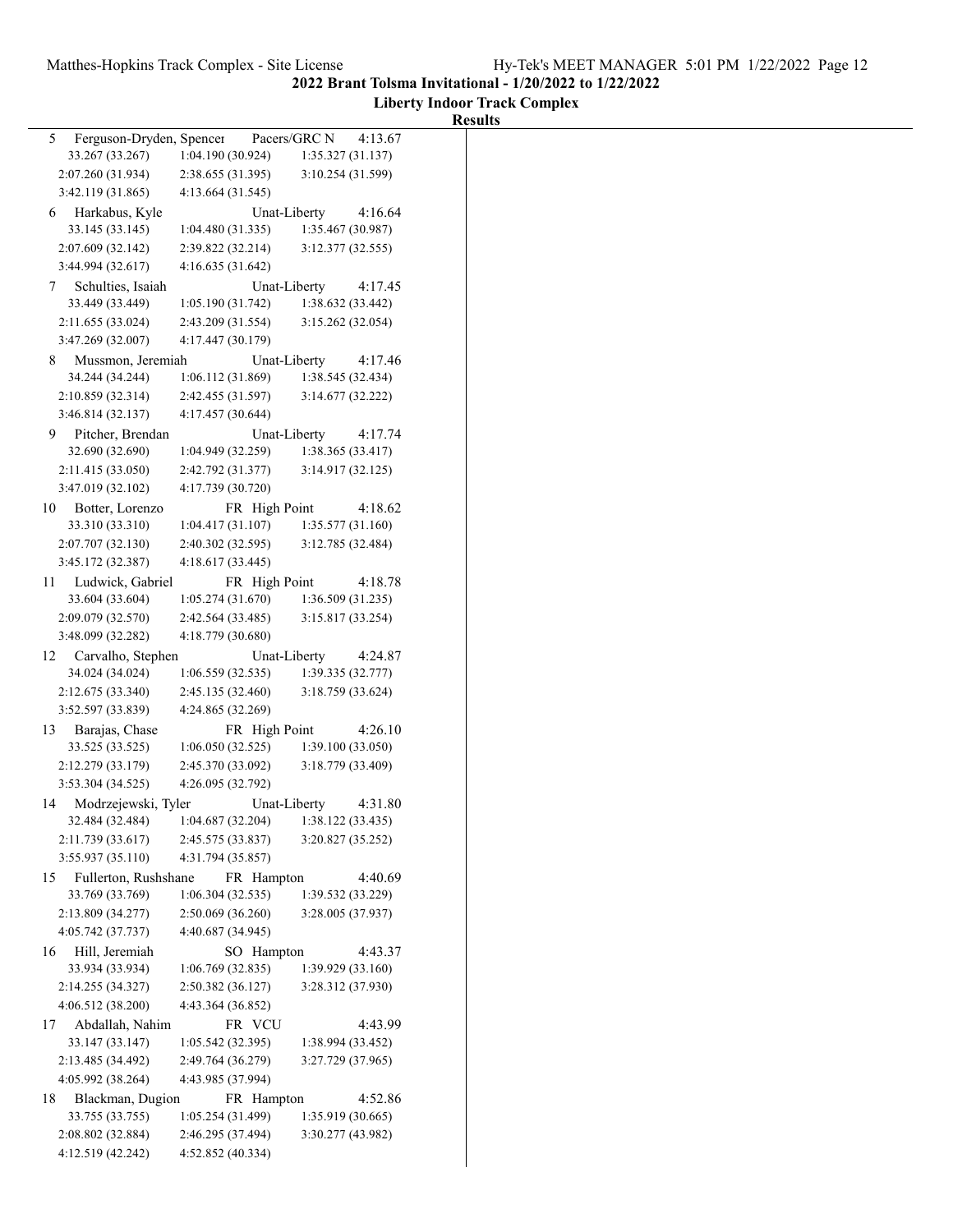**Liberty Indoor Track Complex**

| Finals  (Men 1 Mile Run) |                                 |                         |
|--------------------------|---------------------------------|-------------------------|
| Name                     | Yr School                       | <b>Finals</b>           |
| 19<br>Ankrom, Garry      | FR Gardner-Webb                 | 5:40.17                 |
| 34.449 (34.449)          | 1:09.000(34.552)                | 1:48.755 (39.755)       |
| 2:32.085 (43.330)        | 3:16.985 (44.900)               | 4:02.950 (45.965)       |
| 4:52.464 (49.514)        | 5:40.170 (47.707)               |                         |
| Men 3000 Meter Run       |                                 |                         |
| <b>Facility:</b>         | 7:59.55 F 2/13/2021 Ryan Renken |                         |
| Meet:                    | 8:02.60 M 2/6/2021              | <b>Nickolas Scudder</b> |
| Name                     | Yr<br><b>School</b>             | <b>Finals</b>           |
| <b>Finals</b>            |                                 |                         |
| 1<br>Olson, Caleb        | Unat-Liberty                    | 8:24.50                 |
| 33.880 (33.880)          | 1:09.335(35.455)                | 1:43.912 (34.578)       |
| 2:19.083 (35.172)        | 2:52.696 (33.613)               | 3:26.600 (33.905)       |
| 4:00.780 (34.180)        | 4:34.949 (34.169)               | 5:08.112 (33.163)       |
| 5:41.675 (33.563)        | 6:15.016 (33.342)               | 6:48.055 (33.039)       |
| 7:21.816 (33.762)        | 7:54.147 (32.332)               | 8:24.500 (30.353)       |
| Cottrell, Jack<br>2      | Unat-Liberty                    | 8:29.47                 |
| 34.342 (34.342)          | 1:09.653(35.312)                | 1:44.146 (34.493)       |
| 2:19.386 (35.240)        | 2:53.032 (33.646)               | 3:26.930 (33.899)       |
| 4:01.056 (34.126)        | 4:35.149 (34.093)               | 5:08.490 (33.342)       |
| 5:42.020 (33.530)        | 6:15.676 (33.656)               | 6:49.833 (34.158)       |
| 7:23.769 (33.936)        | 7:57.523 (33.755)               | 8:29.466 (31.943)       |
| Hayes, Justin<br>3       | FR Western Caro                 | 8:30.69                 |
| 34.117 (34.117)          | 1:09.187 (35.070)               | 1:43.682 (34.495)       |
| 2:18.777 (35.096)        | 2:52.443 (33.666)               | 3:26.303 (33.860)       |
| 4:00.602 (34.299)        | 4:34.657 (34.056)               | 5:08.636 (33.979)       |
| 5:42.479 (33.843)        | 6:15.856 (33.378)               | 6:49.823 (33.968)       |
| 7:24.029 (34.206)        | 7:57.966 (33.938)               | 8:30.690 (32.725)       |
| Kogei, Kipruto<br>4      | Unat-Liberty                    | 8:44.25                 |
| 34.589 (34.589)          | 1:10.016(35.428)                | 1:45.206 (35.190)       |
| 2:20.437 (35.232)        | 2:54.379 (33.942)               | 3:27.630 (33.252)       |
| 4:01.643 (34.013)        | 4:35.823 (34.180)               | 5:08.873 (33.050)       |
| 5:43.050 (34.178)        | 6:17.323 (34.273)               | 6:53.349 (36.026)       |
| 7:30.689 (37.340)        | 8:07.693 (37.005)               | 8:44.243 (36.550)       |
| Steinau, Hunter<br>5     | FR High Point                   | 8:50.31                 |
| 33.759 (33.759)          | 1:09.422 (35.663)               | 1:44.467 (35.046)       |
| 2:19.723 (35.256)        | 2:53.406 (33.683)               | 3:27.346 (33.940)       |
| 4:01.410 (34.065)        | 4:35.655 (34.245)               | 5:09.657 (34.003)       |
| 5:44.873 (35.216)        | 6:21.456 (36.583)               | 6:58.626 (37.170)       |
| 7:36.427 (37.802)        | 8:14.126 (37.699)               | 8:50.305 (36.179)       |
| 6<br>Koning, Kyler       | FR High Point                   | 8:52.09                 |
| 34.062 (34.062)          | 1:09.633(35.572)                | 1:44.776 (35.143)       |
| 2:19.949 (35.173)        | 2:53.905 (33.956)               | 3:28.030 (34.126)       |
| 4:02.727 (34.698)        | 4:38.135 (35.408)               | 5:13.829 (35.695)       |
| 5:49.710 (35.882)        | 6:26.207 (36.498)               | 7:03.066 (36.859)       |
| 7:40.186 (37.120)        | 8:17.100 (36.915)               | 8:52.087 (34.988)       |
| 7<br>Zink, Drew          | FR Western Caro                 | 8:53.03                 |
| 35.165 (35.165)          | 1:10.647(35.483)                | 1:45.945 (35.298)       |
| 2:21.300 (35.356)        | 2:56.026 (34.726)               | 3:31.285 (35.259)       |
| 4:06.363 (35.079)        | 4:41.595 (35.232)               | 5:17.037 (35.443)       |
| 5:52.850 (35.813)        | 6:28.445 (35.595)               | 7:04.647 (36.203)       |
| 7:41.747 (37.100)        | 8:18.300 (36.553)               | 8:53.025 (34.725)       |

| 34.259 (34.259)<br>1:09.752 (35.493)<br>1:45.016 (35.265)<br>2:20.173 (35.158)<br>2:54.222 (34.049)<br>3:28.343 (34.122)<br>4:02.867 (34.525)<br>4:37.886 (35.019)<br>5:14.043 (36.158)<br>5:51.363 (37.320)<br>6:28.595 (37.232)<br>7:04.929 (36.335)<br>7:42.426 (37.498)<br>8:20.305 (37.879)<br>8:54.696 (34.392)<br>Luczak, Edward<br>8:55.68<br>9<br>FR VCU<br>34.499 (34.499)<br>1:09.937 (35.439)<br>1:45.366 (35.429)<br>2:20.776 (35.410)<br>2:55.087 (34.312)<br>3:30.293 (35.206)<br>4:05.970 (35.678)<br>4:42.357 (36.388)<br>5:18.833 (36.476)<br>5:56.373 (37.540)<br>6:33.682 (37.309)<br>7:11.712 (38.030)<br>7:50.000 (38.289)<br>8:24.206 (34.206)<br>8:55.679 (31.473)<br>Kelly, Patrick<br>8:55.99<br>FR High Point<br>10<br>35.539 (35.539)<br>1:10.942 (35.403)<br>1:46.206 (35.265)<br>2:21.676 (35.470)<br>2:56.369 (34.693)<br>3:31.040 (34.672)<br>4:06.216 (35.176)<br>4:41.830 (35.615)<br>5:17.765 (35.935)<br>5:54.455 (36.690)<br>6:31.273 (36.819)<br>7:08.425 (37.152)<br>7:45.522 (37.098)<br>8:22.176 (36.655)<br>8:55.989 (33.813)<br>Weldon, Kyle<br>FR VCU<br>9:03.06<br>11<br>35.035 (35.035)<br>1:10.392 (35.358)<br>1:45.802 (35.410)<br>2:20.685 (34.883)<br>2:55.777 (35.093)<br>3:30.819 (35.042)<br>4:05.609 (34.790)<br>4:42.070 (36.462)<br>5:18.463 (36.393)<br>5:55.793 (37.330)<br>6:33.132 (37.339)<br>7:11.147 (38.016)<br>7:49.139 (37.992)<br>8:26.052 (36.913)<br>9:03.053 (37.002)<br>Phillips, Kendall<br>FR VCU<br>9:12.57<br>12<br>34.743 (34.743)<br>1:45.402 (34.972)<br>1:10.430(35.688)<br>2:20.980 (35.579)<br>2:55.757 (34.778)<br>3:31.207 (35.450)<br>4:07.130 (35.923)<br>4:44.217 (37.088)<br>5:22.267 (38.050)<br>6:00.897 (38.630)<br>6:39.503 (38.606)<br>7:18.049 (38.546)<br>7:57.299 (39.250)<br>8:35.586 (38.288)<br>9:12.565 (36.979)<br>Ryan, Morita<br>FR Gardner-Webb<br>13<br>9:14.06<br>34.805 (34.805)<br>1:10.152(35.348)<br>1:45.635 (35.483)<br>2:21.056 (35.422)<br>2:57.090 (36.035)<br>3:32.856 (35.766)<br>4:10.016(37.160)<br>4:47.546 (37.530)<br>5:26.170 (38.625)<br>6:04.762 (38.592)<br>6:43.983 (39.222)<br>7:23.166 (39.183)<br>8:02.045 (38.879)<br>8:41.002 (38.958)<br>9:14.056 (33.055)<br>LaSalla, Jack<br>14<br>FR High Point<br>9:37.18<br>36.019 (36.019)<br>1:11.712 (35.693)<br>1:47.943 (36.232)<br>2:23.750 (35.808)<br>3:00.759 (37.009)<br>3:38.717 (37.959)<br>4:17.899 (39.182)<br>4:57.495 (39.596)<br>5:37.632 (40.138)<br>6:18.047 (40.416)<br>6:59.127 (41.080)<br>7:39.676 (40.549)<br>8:21.282 (41.606)<br>9:00.339 (39.058)<br>9:37.172 (36.833)<br>Bentley, Ethan<br>FR Gardner-Webb<br>9:54.97<br>35.750 (35.750)<br>1:11.493 (35.743)<br>1:48.077 (36.585)<br>2:25.657 (37.580)<br>3:04.673 (39.016)<br>3:44.262 (39.589)<br>4:23.959 (39.698)<br>5:04.559 (40.600)<br>5:44.705 (40.146)<br>6:26.552 (41.848)<br>7:09.179 (42.628)<br>7:51.713 (42.535)<br>8:34.607 (42.895)<br>9:16.700 (42.093)<br>9:54.962 (38.262)<br>Cloniger, Matthew<br>SO Gardner-Webb<br>11:06.05<br>16<br>37.513 (37.513)<br>1:16.336 (38.823)<br>1:57.990 (41.655)<br>2:41.126 (43.136)<br>3:23.612 (42.486)<br>4:06.387 (42.776)<br>4:49.185 (42.798)<br>5:33.467 (44.283)<br>6:18.302 (44.835)<br>7:04.267 (45.966)<br>7:49.912 (45.645)<br>8:37.820 (47.909) | 8  | Dinkel, Landon |  | Unat-Liberty | 8:54.70 |
|-------------------------------------------------------------------------------------------------------------------------------------------------------------------------------------------------------------------------------------------------------------------------------------------------------------------------------------------------------------------------------------------------------------------------------------------------------------------------------------------------------------------------------------------------------------------------------------------------------------------------------------------------------------------------------------------------------------------------------------------------------------------------------------------------------------------------------------------------------------------------------------------------------------------------------------------------------------------------------------------------------------------------------------------------------------------------------------------------------------------------------------------------------------------------------------------------------------------------------------------------------------------------------------------------------------------------------------------------------------------------------------------------------------------------------------------------------------------------------------------------------------------------------------------------------------------------------------------------------------------------------------------------------------------------------------------------------------------------------------------------------------------------------------------------------------------------------------------------------------------------------------------------------------------------------------------------------------------------------------------------------------------------------------------------------------------------------------------------------------------------------------------------------------------------------------------------------------------------------------------------------------------------------------------------------------------------------------------------------------------------------------------------------------------------------------------------------------------------------------------------------------------------------------------------------------------------------------------------------------------------------------------------------------------------------------------------------------------------------------------------------------------------------------------------------------------------------------------------------------------------------------------------------------------------------------------------------------------------------------------------------------------------------------------------------------------------------------------------------------------------------------------------------------------------------------------------------------------------------------------------------------------------|----|----------------|--|--------------|---------|
|                                                                                                                                                                                                                                                                                                                                                                                                                                                                                                                                                                                                                                                                                                                                                                                                                                                                                                                                                                                                                                                                                                                                                                                                                                                                                                                                                                                                                                                                                                                                                                                                                                                                                                                                                                                                                                                                                                                                                                                                                                                                                                                                                                                                                                                                                                                                                                                                                                                                                                                                                                                                                                                                                                                                                                                                                                                                                                                                                                                                                                                                                                                                                                                                                                                                         |    |                |  |              |         |
|                                                                                                                                                                                                                                                                                                                                                                                                                                                                                                                                                                                                                                                                                                                                                                                                                                                                                                                                                                                                                                                                                                                                                                                                                                                                                                                                                                                                                                                                                                                                                                                                                                                                                                                                                                                                                                                                                                                                                                                                                                                                                                                                                                                                                                                                                                                                                                                                                                                                                                                                                                                                                                                                                                                                                                                                                                                                                                                                                                                                                                                                                                                                                                                                                                                                         |    |                |  |              |         |
|                                                                                                                                                                                                                                                                                                                                                                                                                                                                                                                                                                                                                                                                                                                                                                                                                                                                                                                                                                                                                                                                                                                                                                                                                                                                                                                                                                                                                                                                                                                                                                                                                                                                                                                                                                                                                                                                                                                                                                                                                                                                                                                                                                                                                                                                                                                                                                                                                                                                                                                                                                                                                                                                                                                                                                                                                                                                                                                                                                                                                                                                                                                                                                                                                                                                         |    |                |  |              |         |
|                                                                                                                                                                                                                                                                                                                                                                                                                                                                                                                                                                                                                                                                                                                                                                                                                                                                                                                                                                                                                                                                                                                                                                                                                                                                                                                                                                                                                                                                                                                                                                                                                                                                                                                                                                                                                                                                                                                                                                                                                                                                                                                                                                                                                                                                                                                                                                                                                                                                                                                                                                                                                                                                                                                                                                                                                                                                                                                                                                                                                                                                                                                                                                                                                                                                         |    |                |  |              |         |
|                                                                                                                                                                                                                                                                                                                                                                                                                                                                                                                                                                                                                                                                                                                                                                                                                                                                                                                                                                                                                                                                                                                                                                                                                                                                                                                                                                                                                                                                                                                                                                                                                                                                                                                                                                                                                                                                                                                                                                                                                                                                                                                                                                                                                                                                                                                                                                                                                                                                                                                                                                                                                                                                                                                                                                                                                                                                                                                                                                                                                                                                                                                                                                                                                                                                         |    |                |  |              |         |
|                                                                                                                                                                                                                                                                                                                                                                                                                                                                                                                                                                                                                                                                                                                                                                                                                                                                                                                                                                                                                                                                                                                                                                                                                                                                                                                                                                                                                                                                                                                                                                                                                                                                                                                                                                                                                                                                                                                                                                                                                                                                                                                                                                                                                                                                                                                                                                                                                                                                                                                                                                                                                                                                                                                                                                                                                                                                                                                                                                                                                                                                                                                                                                                                                                                                         |    |                |  |              |         |
|                                                                                                                                                                                                                                                                                                                                                                                                                                                                                                                                                                                                                                                                                                                                                                                                                                                                                                                                                                                                                                                                                                                                                                                                                                                                                                                                                                                                                                                                                                                                                                                                                                                                                                                                                                                                                                                                                                                                                                                                                                                                                                                                                                                                                                                                                                                                                                                                                                                                                                                                                                                                                                                                                                                                                                                                                                                                                                                                                                                                                                                                                                                                                                                                                                                                         |    |                |  |              |         |
|                                                                                                                                                                                                                                                                                                                                                                                                                                                                                                                                                                                                                                                                                                                                                                                                                                                                                                                                                                                                                                                                                                                                                                                                                                                                                                                                                                                                                                                                                                                                                                                                                                                                                                                                                                                                                                                                                                                                                                                                                                                                                                                                                                                                                                                                                                                                                                                                                                                                                                                                                                                                                                                                                                                                                                                                                                                                                                                                                                                                                                                                                                                                                                                                                                                                         |    |                |  |              |         |
|                                                                                                                                                                                                                                                                                                                                                                                                                                                                                                                                                                                                                                                                                                                                                                                                                                                                                                                                                                                                                                                                                                                                                                                                                                                                                                                                                                                                                                                                                                                                                                                                                                                                                                                                                                                                                                                                                                                                                                                                                                                                                                                                                                                                                                                                                                                                                                                                                                                                                                                                                                                                                                                                                                                                                                                                                                                                                                                                                                                                                                                                                                                                                                                                                                                                         |    |                |  |              |         |
|                                                                                                                                                                                                                                                                                                                                                                                                                                                                                                                                                                                                                                                                                                                                                                                                                                                                                                                                                                                                                                                                                                                                                                                                                                                                                                                                                                                                                                                                                                                                                                                                                                                                                                                                                                                                                                                                                                                                                                                                                                                                                                                                                                                                                                                                                                                                                                                                                                                                                                                                                                                                                                                                                                                                                                                                                                                                                                                                                                                                                                                                                                                                                                                                                                                                         |    |                |  |              |         |
|                                                                                                                                                                                                                                                                                                                                                                                                                                                                                                                                                                                                                                                                                                                                                                                                                                                                                                                                                                                                                                                                                                                                                                                                                                                                                                                                                                                                                                                                                                                                                                                                                                                                                                                                                                                                                                                                                                                                                                                                                                                                                                                                                                                                                                                                                                                                                                                                                                                                                                                                                                                                                                                                                                                                                                                                                                                                                                                                                                                                                                                                                                                                                                                                                                                                         |    |                |  |              |         |
|                                                                                                                                                                                                                                                                                                                                                                                                                                                                                                                                                                                                                                                                                                                                                                                                                                                                                                                                                                                                                                                                                                                                                                                                                                                                                                                                                                                                                                                                                                                                                                                                                                                                                                                                                                                                                                                                                                                                                                                                                                                                                                                                                                                                                                                                                                                                                                                                                                                                                                                                                                                                                                                                                                                                                                                                                                                                                                                                                                                                                                                                                                                                                                                                                                                                         |    |                |  |              |         |
|                                                                                                                                                                                                                                                                                                                                                                                                                                                                                                                                                                                                                                                                                                                                                                                                                                                                                                                                                                                                                                                                                                                                                                                                                                                                                                                                                                                                                                                                                                                                                                                                                                                                                                                                                                                                                                                                                                                                                                                                                                                                                                                                                                                                                                                                                                                                                                                                                                                                                                                                                                                                                                                                                                                                                                                                                                                                                                                                                                                                                                                                                                                                                                                                                                                                         |    |                |  |              |         |
|                                                                                                                                                                                                                                                                                                                                                                                                                                                                                                                                                                                                                                                                                                                                                                                                                                                                                                                                                                                                                                                                                                                                                                                                                                                                                                                                                                                                                                                                                                                                                                                                                                                                                                                                                                                                                                                                                                                                                                                                                                                                                                                                                                                                                                                                                                                                                                                                                                                                                                                                                                                                                                                                                                                                                                                                                                                                                                                                                                                                                                                                                                                                                                                                                                                                         |    |                |  |              |         |
|                                                                                                                                                                                                                                                                                                                                                                                                                                                                                                                                                                                                                                                                                                                                                                                                                                                                                                                                                                                                                                                                                                                                                                                                                                                                                                                                                                                                                                                                                                                                                                                                                                                                                                                                                                                                                                                                                                                                                                                                                                                                                                                                                                                                                                                                                                                                                                                                                                                                                                                                                                                                                                                                                                                                                                                                                                                                                                                                                                                                                                                                                                                                                                                                                                                                         |    |                |  |              |         |
|                                                                                                                                                                                                                                                                                                                                                                                                                                                                                                                                                                                                                                                                                                                                                                                                                                                                                                                                                                                                                                                                                                                                                                                                                                                                                                                                                                                                                                                                                                                                                                                                                                                                                                                                                                                                                                                                                                                                                                                                                                                                                                                                                                                                                                                                                                                                                                                                                                                                                                                                                                                                                                                                                                                                                                                                                                                                                                                                                                                                                                                                                                                                                                                                                                                                         |    |                |  |              |         |
|                                                                                                                                                                                                                                                                                                                                                                                                                                                                                                                                                                                                                                                                                                                                                                                                                                                                                                                                                                                                                                                                                                                                                                                                                                                                                                                                                                                                                                                                                                                                                                                                                                                                                                                                                                                                                                                                                                                                                                                                                                                                                                                                                                                                                                                                                                                                                                                                                                                                                                                                                                                                                                                                                                                                                                                                                                                                                                                                                                                                                                                                                                                                                                                                                                                                         |    |                |  |              |         |
|                                                                                                                                                                                                                                                                                                                                                                                                                                                                                                                                                                                                                                                                                                                                                                                                                                                                                                                                                                                                                                                                                                                                                                                                                                                                                                                                                                                                                                                                                                                                                                                                                                                                                                                                                                                                                                                                                                                                                                                                                                                                                                                                                                                                                                                                                                                                                                                                                                                                                                                                                                                                                                                                                                                                                                                                                                                                                                                                                                                                                                                                                                                                                                                                                                                                         |    |                |  |              |         |
|                                                                                                                                                                                                                                                                                                                                                                                                                                                                                                                                                                                                                                                                                                                                                                                                                                                                                                                                                                                                                                                                                                                                                                                                                                                                                                                                                                                                                                                                                                                                                                                                                                                                                                                                                                                                                                                                                                                                                                                                                                                                                                                                                                                                                                                                                                                                                                                                                                                                                                                                                                                                                                                                                                                                                                                                                                                                                                                                                                                                                                                                                                                                                                                                                                                                         |    |                |  |              |         |
|                                                                                                                                                                                                                                                                                                                                                                                                                                                                                                                                                                                                                                                                                                                                                                                                                                                                                                                                                                                                                                                                                                                                                                                                                                                                                                                                                                                                                                                                                                                                                                                                                                                                                                                                                                                                                                                                                                                                                                                                                                                                                                                                                                                                                                                                                                                                                                                                                                                                                                                                                                                                                                                                                                                                                                                                                                                                                                                                                                                                                                                                                                                                                                                                                                                                         |    |                |  |              |         |
|                                                                                                                                                                                                                                                                                                                                                                                                                                                                                                                                                                                                                                                                                                                                                                                                                                                                                                                                                                                                                                                                                                                                                                                                                                                                                                                                                                                                                                                                                                                                                                                                                                                                                                                                                                                                                                                                                                                                                                                                                                                                                                                                                                                                                                                                                                                                                                                                                                                                                                                                                                                                                                                                                                                                                                                                                                                                                                                                                                                                                                                                                                                                                                                                                                                                         |    |                |  |              |         |
|                                                                                                                                                                                                                                                                                                                                                                                                                                                                                                                                                                                                                                                                                                                                                                                                                                                                                                                                                                                                                                                                                                                                                                                                                                                                                                                                                                                                                                                                                                                                                                                                                                                                                                                                                                                                                                                                                                                                                                                                                                                                                                                                                                                                                                                                                                                                                                                                                                                                                                                                                                                                                                                                                                                                                                                                                                                                                                                                                                                                                                                                                                                                                                                                                                                                         |    |                |  |              |         |
|                                                                                                                                                                                                                                                                                                                                                                                                                                                                                                                                                                                                                                                                                                                                                                                                                                                                                                                                                                                                                                                                                                                                                                                                                                                                                                                                                                                                                                                                                                                                                                                                                                                                                                                                                                                                                                                                                                                                                                                                                                                                                                                                                                                                                                                                                                                                                                                                                                                                                                                                                                                                                                                                                                                                                                                                                                                                                                                                                                                                                                                                                                                                                                                                                                                                         |    |                |  |              |         |
|                                                                                                                                                                                                                                                                                                                                                                                                                                                                                                                                                                                                                                                                                                                                                                                                                                                                                                                                                                                                                                                                                                                                                                                                                                                                                                                                                                                                                                                                                                                                                                                                                                                                                                                                                                                                                                                                                                                                                                                                                                                                                                                                                                                                                                                                                                                                                                                                                                                                                                                                                                                                                                                                                                                                                                                                                                                                                                                                                                                                                                                                                                                                                                                                                                                                         |    |                |  |              |         |
|                                                                                                                                                                                                                                                                                                                                                                                                                                                                                                                                                                                                                                                                                                                                                                                                                                                                                                                                                                                                                                                                                                                                                                                                                                                                                                                                                                                                                                                                                                                                                                                                                                                                                                                                                                                                                                                                                                                                                                                                                                                                                                                                                                                                                                                                                                                                                                                                                                                                                                                                                                                                                                                                                                                                                                                                                                                                                                                                                                                                                                                                                                                                                                                                                                                                         |    |                |  |              |         |
|                                                                                                                                                                                                                                                                                                                                                                                                                                                                                                                                                                                                                                                                                                                                                                                                                                                                                                                                                                                                                                                                                                                                                                                                                                                                                                                                                                                                                                                                                                                                                                                                                                                                                                                                                                                                                                                                                                                                                                                                                                                                                                                                                                                                                                                                                                                                                                                                                                                                                                                                                                                                                                                                                                                                                                                                                                                                                                                                                                                                                                                                                                                                                                                                                                                                         |    |                |  |              |         |
|                                                                                                                                                                                                                                                                                                                                                                                                                                                                                                                                                                                                                                                                                                                                                                                                                                                                                                                                                                                                                                                                                                                                                                                                                                                                                                                                                                                                                                                                                                                                                                                                                                                                                                                                                                                                                                                                                                                                                                                                                                                                                                                                                                                                                                                                                                                                                                                                                                                                                                                                                                                                                                                                                                                                                                                                                                                                                                                                                                                                                                                                                                                                                                                                                                                                         |    |                |  |              |         |
|                                                                                                                                                                                                                                                                                                                                                                                                                                                                                                                                                                                                                                                                                                                                                                                                                                                                                                                                                                                                                                                                                                                                                                                                                                                                                                                                                                                                                                                                                                                                                                                                                                                                                                                                                                                                                                                                                                                                                                                                                                                                                                                                                                                                                                                                                                                                                                                                                                                                                                                                                                                                                                                                                                                                                                                                                                                                                                                                                                                                                                                                                                                                                                                                                                                                         |    |                |  |              |         |
|                                                                                                                                                                                                                                                                                                                                                                                                                                                                                                                                                                                                                                                                                                                                                                                                                                                                                                                                                                                                                                                                                                                                                                                                                                                                                                                                                                                                                                                                                                                                                                                                                                                                                                                                                                                                                                                                                                                                                                                                                                                                                                                                                                                                                                                                                                                                                                                                                                                                                                                                                                                                                                                                                                                                                                                                                                                                                                                                                                                                                                                                                                                                                                                                                                                                         |    |                |  |              |         |
|                                                                                                                                                                                                                                                                                                                                                                                                                                                                                                                                                                                                                                                                                                                                                                                                                                                                                                                                                                                                                                                                                                                                                                                                                                                                                                                                                                                                                                                                                                                                                                                                                                                                                                                                                                                                                                                                                                                                                                                                                                                                                                                                                                                                                                                                                                                                                                                                                                                                                                                                                                                                                                                                                                                                                                                                                                                                                                                                                                                                                                                                                                                                                                                                                                                                         |    |                |  |              |         |
|                                                                                                                                                                                                                                                                                                                                                                                                                                                                                                                                                                                                                                                                                                                                                                                                                                                                                                                                                                                                                                                                                                                                                                                                                                                                                                                                                                                                                                                                                                                                                                                                                                                                                                                                                                                                                                                                                                                                                                                                                                                                                                                                                                                                                                                                                                                                                                                                                                                                                                                                                                                                                                                                                                                                                                                                                                                                                                                                                                                                                                                                                                                                                                                                                                                                         |    |                |  |              |         |
|                                                                                                                                                                                                                                                                                                                                                                                                                                                                                                                                                                                                                                                                                                                                                                                                                                                                                                                                                                                                                                                                                                                                                                                                                                                                                                                                                                                                                                                                                                                                                                                                                                                                                                                                                                                                                                                                                                                                                                                                                                                                                                                                                                                                                                                                                                                                                                                                                                                                                                                                                                                                                                                                                                                                                                                                                                                                                                                                                                                                                                                                                                                                                                                                                                                                         |    |                |  |              |         |
|                                                                                                                                                                                                                                                                                                                                                                                                                                                                                                                                                                                                                                                                                                                                                                                                                                                                                                                                                                                                                                                                                                                                                                                                                                                                                                                                                                                                                                                                                                                                                                                                                                                                                                                                                                                                                                                                                                                                                                                                                                                                                                                                                                                                                                                                                                                                                                                                                                                                                                                                                                                                                                                                                                                                                                                                                                                                                                                                                                                                                                                                                                                                                                                                                                                                         |    |                |  |              |         |
|                                                                                                                                                                                                                                                                                                                                                                                                                                                                                                                                                                                                                                                                                                                                                                                                                                                                                                                                                                                                                                                                                                                                                                                                                                                                                                                                                                                                                                                                                                                                                                                                                                                                                                                                                                                                                                                                                                                                                                                                                                                                                                                                                                                                                                                                                                                                                                                                                                                                                                                                                                                                                                                                                                                                                                                                                                                                                                                                                                                                                                                                                                                                                                                                                                                                         |    |                |  |              |         |
|                                                                                                                                                                                                                                                                                                                                                                                                                                                                                                                                                                                                                                                                                                                                                                                                                                                                                                                                                                                                                                                                                                                                                                                                                                                                                                                                                                                                                                                                                                                                                                                                                                                                                                                                                                                                                                                                                                                                                                                                                                                                                                                                                                                                                                                                                                                                                                                                                                                                                                                                                                                                                                                                                                                                                                                                                                                                                                                                                                                                                                                                                                                                                                                                                                                                         |    |                |  |              |         |
|                                                                                                                                                                                                                                                                                                                                                                                                                                                                                                                                                                                                                                                                                                                                                                                                                                                                                                                                                                                                                                                                                                                                                                                                                                                                                                                                                                                                                                                                                                                                                                                                                                                                                                                                                                                                                                                                                                                                                                                                                                                                                                                                                                                                                                                                                                                                                                                                                                                                                                                                                                                                                                                                                                                                                                                                                                                                                                                                                                                                                                                                                                                                                                                                                                                                         |    |                |  |              |         |
|                                                                                                                                                                                                                                                                                                                                                                                                                                                                                                                                                                                                                                                                                                                                                                                                                                                                                                                                                                                                                                                                                                                                                                                                                                                                                                                                                                                                                                                                                                                                                                                                                                                                                                                                                                                                                                                                                                                                                                                                                                                                                                                                                                                                                                                                                                                                                                                                                                                                                                                                                                                                                                                                                                                                                                                                                                                                                                                                                                                                                                                                                                                                                                                                                                                                         |    |                |  |              |         |
|                                                                                                                                                                                                                                                                                                                                                                                                                                                                                                                                                                                                                                                                                                                                                                                                                                                                                                                                                                                                                                                                                                                                                                                                                                                                                                                                                                                                                                                                                                                                                                                                                                                                                                                                                                                                                                                                                                                                                                                                                                                                                                                                                                                                                                                                                                                                                                                                                                                                                                                                                                                                                                                                                                                                                                                                                                                                                                                                                                                                                                                                                                                                                                                                                                                                         |    |                |  |              |         |
|                                                                                                                                                                                                                                                                                                                                                                                                                                                                                                                                                                                                                                                                                                                                                                                                                                                                                                                                                                                                                                                                                                                                                                                                                                                                                                                                                                                                                                                                                                                                                                                                                                                                                                                                                                                                                                                                                                                                                                                                                                                                                                                                                                                                                                                                                                                                                                                                                                                                                                                                                                                                                                                                                                                                                                                                                                                                                                                                                                                                                                                                                                                                                                                                                                                                         |    |                |  |              |         |
|                                                                                                                                                                                                                                                                                                                                                                                                                                                                                                                                                                                                                                                                                                                                                                                                                                                                                                                                                                                                                                                                                                                                                                                                                                                                                                                                                                                                                                                                                                                                                                                                                                                                                                                                                                                                                                                                                                                                                                                                                                                                                                                                                                                                                                                                                                                                                                                                                                                                                                                                                                                                                                                                                                                                                                                                                                                                                                                                                                                                                                                                                                                                                                                                                                                                         |    |                |  |              |         |
|                                                                                                                                                                                                                                                                                                                                                                                                                                                                                                                                                                                                                                                                                                                                                                                                                                                                                                                                                                                                                                                                                                                                                                                                                                                                                                                                                                                                                                                                                                                                                                                                                                                                                                                                                                                                                                                                                                                                                                                                                                                                                                                                                                                                                                                                                                                                                                                                                                                                                                                                                                                                                                                                                                                                                                                                                                                                                                                                                                                                                                                                                                                                                                                                                                                                         |    |                |  |              |         |
|                                                                                                                                                                                                                                                                                                                                                                                                                                                                                                                                                                                                                                                                                                                                                                                                                                                                                                                                                                                                                                                                                                                                                                                                                                                                                                                                                                                                                                                                                                                                                                                                                                                                                                                                                                                                                                                                                                                                                                                                                                                                                                                                                                                                                                                                                                                                                                                                                                                                                                                                                                                                                                                                                                                                                                                                                                                                                                                                                                                                                                                                                                                                                                                                                                                                         |    |                |  |              |         |
|                                                                                                                                                                                                                                                                                                                                                                                                                                                                                                                                                                                                                                                                                                                                                                                                                                                                                                                                                                                                                                                                                                                                                                                                                                                                                                                                                                                                                                                                                                                                                                                                                                                                                                                                                                                                                                                                                                                                                                                                                                                                                                                                                                                                                                                                                                                                                                                                                                                                                                                                                                                                                                                                                                                                                                                                                                                                                                                                                                                                                                                                                                                                                                                                                                                                         | 15 |                |  |              |         |
|                                                                                                                                                                                                                                                                                                                                                                                                                                                                                                                                                                                                                                                                                                                                                                                                                                                                                                                                                                                                                                                                                                                                                                                                                                                                                                                                                                                                                                                                                                                                                                                                                                                                                                                                                                                                                                                                                                                                                                                                                                                                                                                                                                                                                                                                                                                                                                                                                                                                                                                                                                                                                                                                                                                                                                                                                                                                                                                                                                                                                                                                                                                                                                                                                                                                         |    |                |  |              |         |
|                                                                                                                                                                                                                                                                                                                                                                                                                                                                                                                                                                                                                                                                                                                                                                                                                                                                                                                                                                                                                                                                                                                                                                                                                                                                                                                                                                                                                                                                                                                                                                                                                                                                                                                                                                                                                                                                                                                                                                                                                                                                                                                                                                                                                                                                                                                                                                                                                                                                                                                                                                                                                                                                                                                                                                                                                                                                                                                                                                                                                                                                                                                                                                                                                                                                         |    |                |  |              |         |
|                                                                                                                                                                                                                                                                                                                                                                                                                                                                                                                                                                                                                                                                                                                                                                                                                                                                                                                                                                                                                                                                                                                                                                                                                                                                                                                                                                                                                                                                                                                                                                                                                                                                                                                                                                                                                                                                                                                                                                                                                                                                                                                                                                                                                                                                                                                                                                                                                                                                                                                                                                                                                                                                                                                                                                                                                                                                                                                                                                                                                                                                                                                                                                                                                                                                         |    |                |  |              |         |
|                                                                                                                                                                                                                                                                                                                                                                                                                                                                                                                                                                                                                                                                                                                                                                                                                                                                                                                                                                                                                                                                                                                                                                                                                                                                                                                                                                                                                                                                                                                                                                                                                                                                                                                                                                                                                                                                                                                                                                                                                                                                                                                                                                                                                                                                                                                                                                                                                                                                                                                                                                                                                                                                                                                                                                                                                                                                                                                                                                                                                                                                                                                                                                                                                                                                         |    |                |  |              |         |
|                                                                                                                                                                                                                                                                                                                                                                                                                                                                                                                                                                                                                                                                                                                                                                                                                                                                                                                                                                                                                                                                                                                                                                                                                                                                                                                                                                                                                                                                                                                                                                                                                                                                                                                                                                                                                                                                                                                                                                                                                                                                                                                                                                                                                                                                                                                                                                                                                                                                                                                                                                                                                                                                                                                                                                                                                                                                                                                                                                                                                                                                                                                                                                                                                                                                         |    |                |  |              |         |
|                                                                                                                                                                                                                                                                                                                                                                                                                                                                                                                                                                                                                                                                                                                                                                                                                                                                                                                                                                                                                                                                                                                                                                                                                                                                                                                                                                                                                                                                                                                                                                                                                                                                                                                                                                                                                                                                                                                                                                                                                                                                                                                                                                                                                                                                                                                                                                                                                                                                                                                                                                                                                                                                                                                                                                                                                                                                                                                                                                                                                                                                                                                                                                                                                                                                         |    |                |  |              |         |
|                                                                                                                                                                                                                                                                                                                                                                                                                                                                                                                                                                                                                                                                                                                                                                                                                                                                                                                                                                                                                                                                                                                                                                                                                                                                                                                                                                                                                                                                                                                                                                                                                                                                                                                                                                                                                                                                                                                                                                                                                                                                                                                                                                                                                                                                                                                                                                                                                                                                                                                                                                                                                                                                                                                                                                                                                                                                                                                                                                                                                                                                                                                                                                                                                                                                         |    |                |  |              |         |
|                                                                                                                                                                                                                                                                                                                                                                                                                                                                                                                                                                                                                                                                                                                                                                                                                                                                                                                                                                                                                                                                                                                                                                                                                                                                                                                                                                                                                                                                                                                                                                                                                                                                                                                                                                                                                                                                                                                                                                                                                                                                                                                                                                                                                                                                                                                                                                                                                                                                                                                                                                                                                                                                                                                                                                                                                                                                                                                                                                                                                                                                                                                                                                                                                                                                         |    |                |  |              |         |
|                                                                                                                                                                                                                                                                                                                                                                                                                                                                                                                                                                                                                                                                                                                                                                                                                                                                                                                                                                                                                                                                                                                                                                                                                                                                                                                                                                                                                                                                                                                                                                                                                                                                                                                                                                                                                                                                                                                                                                                                                                                                                                                                                                                                                                                                                                                                                                                                                                                                                                                                                                                                                                                                                                                                                                                                                                                                                                                                                                                                                                                                                                                                                                                                                                                                         |    |                |  |              |         |
|                                                                                                                                                                                                                                                                                                                                                                                                                                                                                                                                                                                                                                                                                                                                                                                                                                                                                                                                                                                                                                                                                                                                                                                                                                                                                                                                                                                                                                                                                                                                                                                                                                                                                                                                                                                                                                                                                                                                                                                                                                                                                                                                                                                                                                                                                                                                                                                                                                                                                                                                                                                                                                                                                                                                                                                                                                                                                                                                                                                                                                                                                                                                                                                                                                                                         |    |                |  |              |         |
| 9:27.222 (49.402)<br>10:17.319 (50.098)<br>11:06.047 (48.729)                                                                                                                                                                                                                                                                                                                                                                                                                                                                                                                                                                                                                                                                                                                                                                                                                                                                                                                                                                                                                                                                                                                                                                                                                                                                                                                                                                                                                                                                                                                                                                                                                                                                                                                                                                                                                                                                                                                                                                                                                                                                                                                                                                                                                                                                                                                                                                                                                                                                                                                                                                                                                                                                                                                                                                                                                                                                                                                                                                                                                                                                                                                                                                                                           |    |                |  |              |         |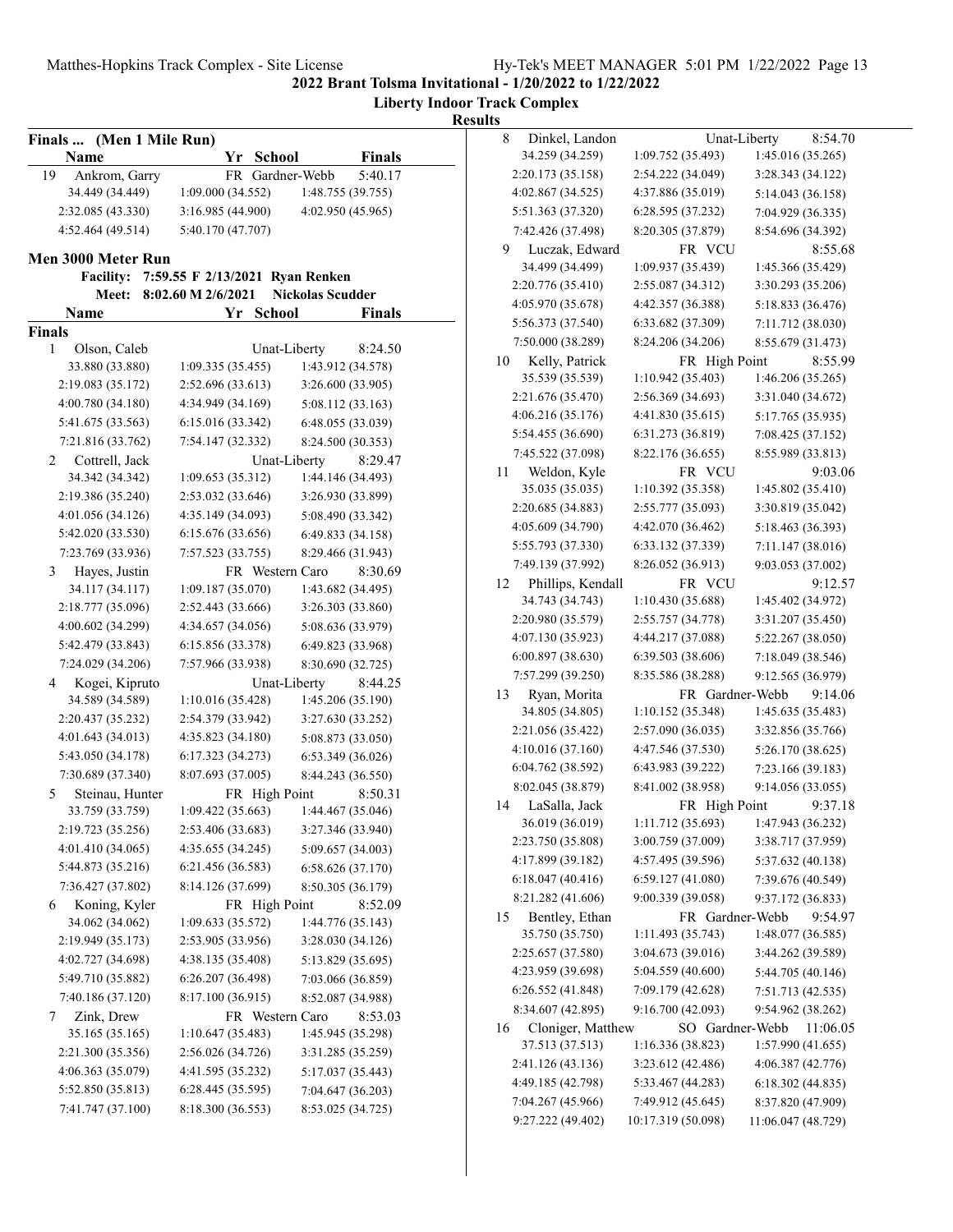**Liberty Indoor Track Complex**

|                | <b>Men 60 Meter Hurdles</b><br><b>Facility:</b> | 7.71 F 3/6/2020 |                   |                        | <b>Jovaine Atkinson/Kurt Powdar</b> |
|----------------|-------------------------------------------------|-----------------|-------------------|------------------------|-------------------------------------|
|                | Meet:                                           | 7.88 M 2/6/2021 |                   |                        | <b>Nicholas Anderson</b>            |
|                | Name                                            |                 | Yr                | <b>School</b>          | <b>Prelims</b>                      |
|                | <b>Preliminaries</b>                            |                 |                   |                        |                                     |
| 1              | Bryan, Anthony                                  |                 |                   | FR Liberty             | 8.29q                               |
| $\overline{c}$ | Wilson, Marcus                                  |                 |                   | FR VCU                 | 8.36q                               |
| 3              | Waller, Emmanuel                                |                 |                   | JR VCU                 | 8.36q                               |
| 4              | Langford, Noah                                  |                 |                   | SO Hampton             | 8.45q                               |
| 5              | Akande, Olakunle                                |                 |                   | SO Hampton             | 8.58q                               |
| 6              | Wendt, Zach                                     |                 |                   | Unat-Liberty           | 8.59q                               |
| 7              | Weekman, Zach                                   |                 |                   | Unat-Liberty           | 8.66q                               |
| 8              | Burton, Terris                                  |                 |                   | SO High Point          | 8.68q                               |
| 9              | Shears, Quann                                   |                 |                   | FR Kennesaw Sta        | 8.78                                |
| 10             | Brooks, Ryan                                    |                 |                   | FR Unattached          | 8.91                                |
| 11             | moore, Brandon                                  |                 |                   | Unat-Liberty           | 8.95                                |
| 12             | Pittman, Jesse                                  |                 |                   | FR Gardner-Webb        | 8.99                                |
| 13             | Blackburn, Jackson                              |                 |                   | SO High Point          | 9.16                                |
|                |                                                 |                 |                   |                        |                                     |
|                | <b>Men 60 Meter Hurdles</b>                     | 7.71 F 3/6/2020 |                   |                        |                                     |
|                | <b>Facility:</b><br>Meet:                       |                 |                   |                        | <b>Jovaine Atkinson/Kurt Powdar</b> |
|                |                                                 | 7.88 M 2/6/2021 |                   |                        | <b>Nicholas Anderson</b>            |
|                | <b>Name</b>                                     |                 |                   | Yr School              | <b>Finals</b>                       |
| <b>Finals</b>  |                                                 |                 |                   |                        |                                     |
| 1              | Waller, Emmanuel                                |                 |                   | JR VCU                 | 8.27                                |
| 2              | Wilson, Marcus                                  |                 |                   | FR VCU                 | 8.28                                |
| 3              | Langford, Noah                                  |                 |                   | SO Hampton             | 8.30                                |
| 4              | Bryan, Anthony                                  |                 |                   | FR Liberty             | 8.35                                |
| 5              | Wendt, Zach                                     |                 |                   | Unat-Liberty           | 8.48                                |
| 6              | Burton, Terris                                  |                 |                   | SO High Point          | 8.60                                |
| 7              | Akande, Olakunle                                |                 |                   | SO Hampton             | 8.68                                |
|                | Men 4x400 Meter Relay                           |                 |                   |                        |                                     |
|                | Facility: 3:10.34 F 2/1/2020                    |                 |                   | <b>St. Augustine's</b> |                                     |
|                | Meet: 3:20.08 M 2/5/2021                        |                 |                   | <b>Lenoir-Rhyne</b>    |                                     |
|                | <b>Team</b>                                     |                 |                   | <b>Relay</b>           | <b>Finals</b>                       |
|                |                                                 |                 |                   |                        |                                     |
|                |                                                 |                 |                   | A                      | 3:18.82M                            |
| 1              | Hampton                                         |                 |                   |                        |                                     |
|                | 1) Langford, Noah SO                            |                 |                   |                        | 2) Evans, Abraham FR                |
| <b>Finals</b>  | 3) Hill, Josiah SO                              |                 |                   |                        | 4) Blackman, Dugion FR              |
|                | 50.452 (50.452)                                 |                 | 1:38.354 (47.902) |                        | 2:29.512 (51.159)                   |
|                | 3:18.815 (49.303)                               |                 |                   |                        |                                     |
| 2              | Vcu                                             |                 |                   | A                      | 3:19.61M                            |
|                | 1) Mitchell, Johnathan SO                       |                 |                   |                        | 2) Waller, Emmanuel JR              |
|                | 3) Freeman, Lewis FR                            |                 |                   |                        | 4) Hackerson, Noah SO               |
|                | 51.172 (51.172)                                 |                 | 1:42.128 (50.956) |                        | 2:30.171 (48.043)                   |
|                | 3:19.602 (49.432)                               |                 |                   |                        |                                     |
| 3              | Gardner-Webb                                    |                 |                   | A                      | 3:20.27                             |
|                | 1) Thornhill, Chase SR                          |                 |                   |                        | 2) Amour, Sean FR                   |
|                | 3) Hinton, James JR                             |                 |                   |                        | 4) Pittman, Jesse FR                |
|                | 49.386 (49.386)<br>3:20.262 (50.699)            |                 | 1:38.725 (49.339) |                        | 2:29.564 (50.839)                   |

| ults           |                        |                                 |    |                 |                                                |
|----------------|------------------------|---------------------------------|----|-----------------|------------------------------------------------|
| 4              | Unat-Liberty           |                                 |    | В               | 3:23.17                                        |
|                | 1) Modrzejewski, Tyler |                                 |    |                 | 2) Kipchirchir, Ally                           |
|                | 3) Schulties, Isaiah   |                                 |    |                 | 4) Pitcher, Brendan                            |
|                | 53.059 (53.059)        | 1:41.824 (48.765)               |    |                 | 2:32.105 (50.282)                              |
|                | 3:23.162 (51.058)      |                                 |    |                 |                                                |
| 5              | Hampton                |                                 |    | B               | 3:25.10                                        |
|                | 1) Hill, Jeremiah SO   |                                 |    |                 | 2) Whyte, Aiden FR                             |
|                | 3) Little, Deondre JR  |                                 |    |                 | 4) Slayton, Otis SO                            |
|                | 50.508 (50.508)        | 1:41.798 (51.290)               |    |                 | 2:34.016 (52.219)                              |
|                | 3:25.099 (51.083)      |                                 |    |                 |                                                |
|                |                        |                                 |    |                 |                                                |
| 6              | <b>High Point</b>      |                                 |    | А               | 3:27.53                                        |
|                | 1) Dudley, Deron SO    |                                 |    |                 | 2) Burton, Terris SO                           |
|                | 3) Britt, Aidan FR     |                                 |    |                 | 4) Dupell III, Bobby JR                        |
|                | 51.214 (51.214)        | 1:41.821 (50.608)               |    |                 | 2:35.294 (53.473)                              |
|                | 3:27.528 (52.235)      |                                 |    |                 |                                                |
| 7              | <b>High Point</b>      |                                 |    | С               | 3:28.54                                        |
|                | 1) House, Jonny JR     |                                 |    |                 | 2) Ludwick, Gabriel FR                         |
|                | 3) Botter, Lorenzo FR  |                                 |    |                 | 4) Barajas, Chase FR                           |
|                | 52.644 (52.644)        | 1:42.918 (50.275)               |    |                 | 2:35.173 (52.255)                              |
|                | 3:28.533 (53.360)      |                                 |    |                 |                                                |
| 8              | Unat-Liberty           |                                 |    | C               | 3:30.01                                        |
|                | 1) Harkabus, Kyle      |                                 |    |                 | 2) Thrush, Kyle                                |
|                | 3) Mussmon, Jeremiah   |                                 |    |                 | 4) Hadley, Jonathan                            |
|                | 53.016 (53.016)        | 1:45.040 (52.025)               |    |                 | 2:38.206 (53.166)                              |
|                | 3:30.008 (51.803)      |                                 |    |                 |                                                |
|                |                        |                                 |    |                 |                                                |
| 9              | Vcu                    |                                 |    | B               | 3:31.14                                        |
|                | 1) Evans, Sebastian SR |                                 |    |                 | 2) Adelugba, Paul FR                           |
|                | 3) Abdallah, Nahim FR  |                                 |    |                 | 4) Bannister, Corey SO                         |
|                | 52.996 (52.996)        | 1:45.035 (52.039)               |    |                 | 2:39.248 (54.213)                              |
|                | 3:31.138 (51.890)      |                                 |    |                 |                                                |
| 10             | Gardner-Webb           |                                 |    | B               | 3:39.53                                        |
|                | 1) Waller, Joe SO      |                                 |    |                 | 2) Sastre, Patrick SR                          |
|                | 3) Ankrom, Garry FR    |                                 |    |                 | 4) Mark, Mellon FR                             |
|                | 51.728 (51.728)        | 1:42.511 (50.783)               |    |                 | 2:39.036 (56.525)                              |
|                | 3:39.528 (1:00.493)    |                                 |    |                 |                                                |
|                |                        |                                 |    |                 |                                                |
|                | Men High Jump          |                                 |    |                 |                                                |
|                | <b>Facility:</b>       |                                 |    |                 | 2.21m F 1/25/2020 Brenton Foster/Tequan Claitt |
|                | <b>Meet:</b>           | 2.01m M 2/5/2021                |    |                 | <b>Austin Kemp</b>                             |
|                | Name                   |                                 | Yr | <b>School</b>   | Finals                                         |
| <b>Finals</b>  |                        |                                 |    |                 |                                                |
| 1              | Hoova, Taylor          |                                 |    | <b>SJFS</b>     | 2.05 <sub>m</sub> M                            |
| $\overline{2}$ | Byers, Kolt            |                                 |    | SO High Point   | 1.95m                                          |
| 3              | Dubois, Christian      |                                 |    | SO VCU          | 1.85m                                          |
| 4              | Cuesta, Eliel          |                                 |    | FR Gardner-Webb | 1.80m                                          |
|                |                        |                                 |    |                 |                                                |
|                | <b>Men Pole Vault</b>  |                                 |    |                 |                                                |
|                | <b>Facility:</b>       | 5.75m F 1/23/2021 Scott Houston |    |                 |                                                |
|                | <b>Meet:</b>           | 5.55m M 2/6/2021                |    |                 | <b>Austin Miller</b>                           |
|                | Name                   |                                 |    | Yr School       | Finals                                         |
| <b>Finals</b>  |                        |                                 |    |                 |                                                |
| 1              | Miller, Austin         |                                 |    | Unattached      | 5.55mM                                         |
| $\overline{c}$ | Waters, Carson         |                                 |    | Unattached      | 5.45m                                          |
| 3              | Johnson, AJ            |                                 |    | FR Kennesaw Sta | 4.80m                                          |
| $\overline{4}$ | Rhea, Jack             |                                 |    | SR Kennesaw Sta | J4.80m                                         |
| 5              | Janes, Anders          |                                 |    |                 | J4.80m                                         |
|                |                        |                                 |    | JR Liberty      |                                                |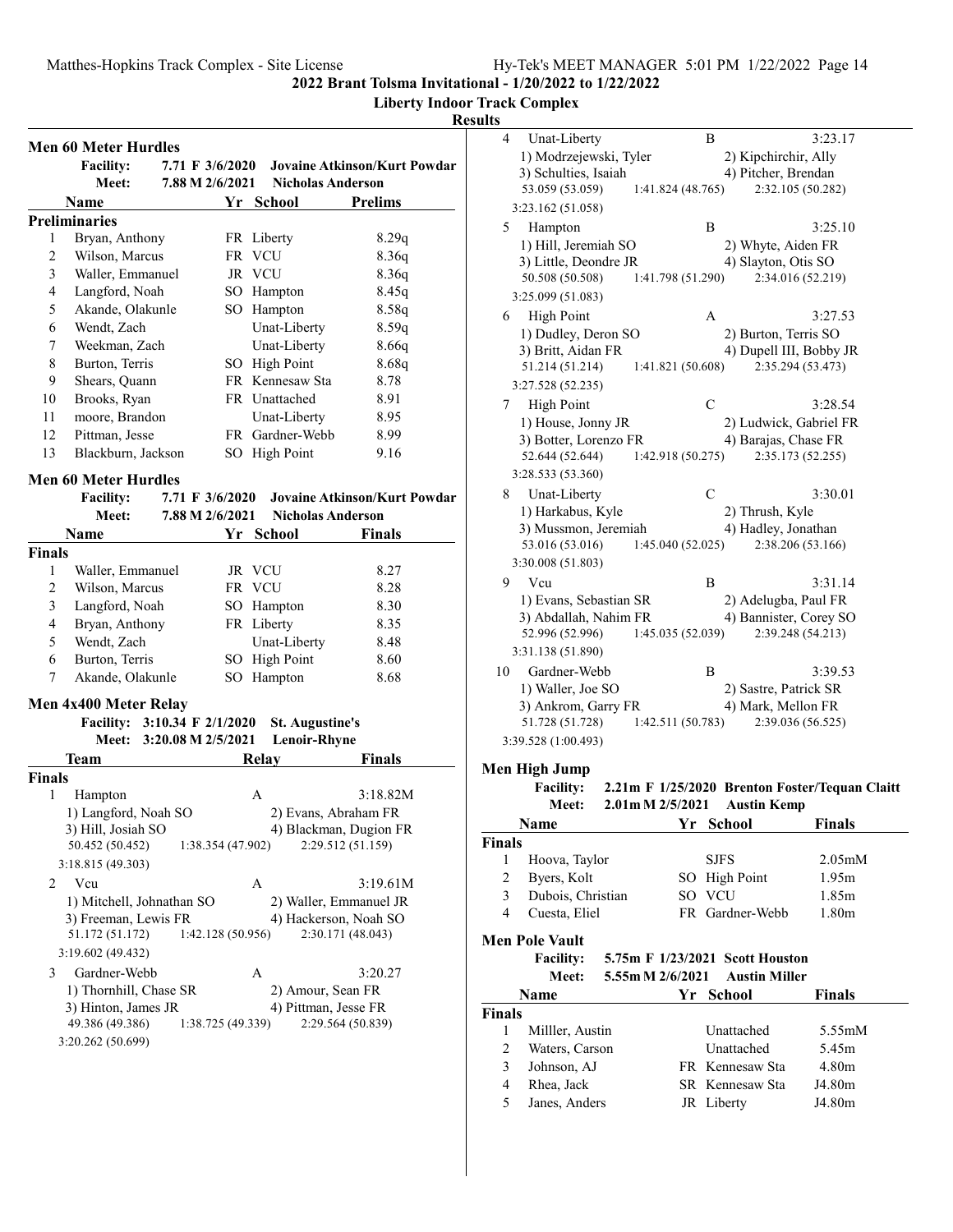**Liberty Indoor Track Complex**

**Results**

|                | Finals  (Men Pole Vault)                 |    |                          |                     |
|----------------|------------------------------------------|----|--------------------------|---------------------|
|                | <b>Name</b>                              |    | Yr School                | <b>Finals</b>       |
| 6              | Craig, Adam                              |    | SO High Point            | 4.65m               |
| 7              | Cooley, Charles                          |    | JR Western Caro          | J4.65m              |
| 8              | Lombardi, Luke                           |    | NA Unat-Liberty          | J4.65m              |
| 8              | Normoyle, Daniel                         |    | Unattached               | J4.65m              |
| 10             | Smith, Stephen                           |    | SO Kennesaw Sta          | 4.50 <sub>m</sub>   |
| 11             | Bryan, Anthony                           |    | FR Liberty               | J4.50m              |
| 12             | Byers, Kolt                              |    | SO High Point            | J4.50m              |
| 13             | Flack, Hunter                            |    | NA Unat-Liberty          | 4.35m               |
| 14             | Woodyard, Ellis                          |    | SO Hampton               | 4.05m               |
|                |                                          |    |                          |                     |
|                | <b>Men Long Jump</b><br>7.78m F 3/6/2020 |    | <b>Shakwon Coke</b>      |                     |
|                | <b>Facility:</b>                         |    |                          |                     |
|                | Meet:<br>7.25m M 2/5/2021                |    | <b>Dustin Blevins</b>    |                     |
|                | Name                                     |    | Yr School                | Finals              |
| <b>Finals</b>  |                                          |    |                          |                     |
| 1              | Davis, Jeremy                            |    | SR Liberty               | 7.40 <sub>m</sub> M |
| 2              | Campbell, Kelvin                         |    | JR Kennesaw Sta          | 7.28 <sub>m</sub> M |
| 3              | Evans, Abraham                           |    | FR Hampton               | 7.23 <sub>m</sub>   |
| 4              | Mitchell, Kaelen                         |    | FR Kennesaw Sta          | 7.21 <sub>m</sub>   |
| 5              | Allen III, Freddie                       |    | SO High Point            | 7.16m               |
| 6              | McGuffin, Ryan                           |    | SR Gardner-Webb          | 7.12m               |
| 7              | Browne, Camron                           |    | SR VCU                   | 7.07 <sub>m</sub>   |
| 8              | Slayton, Otis                            |    | SO Hampton               | 6.93m               |
| 9              | Coaxum, Larry                            |    | SO High Point            | 6.91m               |
| 10             | Samuel, Reed                             |    | Unattached               | 6.70m               |
| 11             | Smith, Gordon                            |    | SO VCU                   | 6.64m               |
| 12             | Barr, Owen                               |    | FR Western Caro          | 6.33 <sub>m</sub>   |
| 13             | Tyson, Azhar                             |    | FR Western Caro          | 6.17m               |
|                | <b>Men Triple Jump</b>                   |    |                          |                     |
|                | 16.19m F 3/7/2020<br><b>Facility:</b>    |    | <b>Shakwon Coke</b>      |                     |
|                | 15.08m M 2/6/2021<br><b>Meet:</b>        |    | <b>Andre Douglas</b>     |                     |
|                | Name                                     |    | Yr School                | Finals              |
| <b>Finals</b>  |                                          |    |                          |                     |
| 1              | Coles, David                             |    | FR VCU                   | 14.21m              |
| 2              | Deal, Torrey                             |    | NA Unat-Liberty          | 14.13m              |
| 3              | Campbell, Kelvin                         |    | JR Kennesaw Sta          | 14.09m              |
| $\overline{4}$ | Slayton, Otis                            |    | SO Hampton               | 13.65m              |
| 5              | Banks, Kievon                            |    | SO Hampton               | 13.16m              |
| 6              | Barr, Owen                               | FR | Western Caro             | 12.87m              |
| 7              | Cuesta, Eliel                            |    | FR Gardner-Webb          | 12.47m              |
|                |                                          |    |                          |                     |
|                | <b>Men Shot Put</b>                      |    |                          |                     |
|                | <b>Facility:</b><br>20.49m F 2/11/2017   |    | <b>Stipe Zunic</b>       |                     |
|                | 17.97m M 2/6/2021<br>Meet:               |    | <b>Chris Van Niekerk</b> |                     |
|                | Name                                     |    | Yr School                | <b>Finals</b>       |
| <b>Finals</b>  |                                          |    |                          |                     |
| 1              | Van Niekerk, Chris                       |    | SO High Point            | 18.88mM             |
| 2              | Nedrick, Kevin                           |    | Unat-Liberty             | 18.32mM             |
| 3              | Ballivian, Jose                          |    | SR Liberty               | 17.64m              |
| 4              | Guiliani, Danny                          |    | SR VCU                   | 17.51m              |
| 5              | Yancey, Glen                             |    | SR VCU                   | 16.80m              |
| 6              | Smallwood, Julian                        |    | SR Gardner-Webb          | 16.47m              |
| 7              | Hoffman, Alex                            |    | FR High Point            | 16.29m              |
|                |                                          |    |                          |                     |

| 8   | Edwards, Nicholas | JR Hampton      | 15.27m      |
|-----|-------------------|-----------------|-------------|
| 9   | Mastro, Sam       | SO Liberty      | 14.82m      |
| 10  | Barnett, Justin   | SO VCU          | 14.50m      |
| 11  | Hicks, John       | SO Liberty      | 13.72m      |
| 12  | Backes, Beau      | Unat-Liberty    | 13.55m      |
| 13  | Coleman, Desmond  | Unat-Liberty    | 12.97m      |
| 14  | Shears, Quann     | FR Kennesaw Sta | 11.46m      |
| 15  | Fick, Jordan      | FR Kennesaw Sta | 10.74m      |
|     | Center, Riley     | FR Western Caro | <b>FOUL</b> |
| --- | Barrett, Warren   | JR Liberty      | <b>FOUL</b> |
|     | Hart, Adam        | JR Western Caro | <b>FOUL</b> |
|     |                   |                 |             |

# **Men Weight Throw**

Facility: 21.44m F  $3/7/2020$  Andrei Romanov

**Meet: 18.72mM 2/6/2021 Seth Wolfe**

|               | Name               |     | Yr School       | <b>Finals</b> |  |
|---------------|--------------------|-----|-----------------|---------------|--|
| <b>Finals</b> |                    |     |                 |               |  |
|               | Hicks, John        |     | SO Liberty      | 18.25m        |  |
| 2             | Van Niekerk, Chris |     | SO High Point   | 16.28m        |  |
| 3             | Cockrell, Coby     |     | JR VCU          | 16.21m        |  |
| 4             | Hoffman, Alex      |     | FR High Point   | 15.54m        |  |
| 5             | Barnett, Justin    | SO. | <b>VCU</b>      | 15.03m        |  |
| 6             | Wonsley, Nathaniel |     | JR Gardner-Webb | 12.74m        |  |
|               | Center, Riley      |     | FR Western Caro | 12.64m        |  |
|               | Hart, Adam         |     | JR Western Caro | <b>FOUL</b>   |  |

## **Heptathlon: #1 Men 60 Meter Dash Heptathlon**

## **Facility:** 7.00 F 1/26/2018 Chukwuma Maduka

|               | Name               | Yr - | <b>School</b>   | <b>Finals</b> |     |
|---------------|--------------------|------|-----------------|---------------|-----|
| <b>Finals</b> |                    |      |                 |               |     |
|               | Van Duren, Daniel  |      | Unat-Liberty    | 7.14          | 833 |
| 2             | Shears, Quann      |      | FR Kennesaw Sta | 7.16          | 826 |
| 3             | Cooper, Dylan      |      | Athletic Lab    | 7.23          | 802 |
| 4             | Phillips, Chadwick |      | Unat-Liberty    | 7.27          | 789 |
| 5             | Cudequest, Taylor  |      | Unattached      | 7.27          | 789 |
| 6             | Peterlin, Cole     |      | Unat-Liberty    | 7.34          | 765 |
|               | Thomas, Trevor     | FR.  | VCU             | 7.35          | 762 |
| 8             | Donoghue, Cameron  |      | SR Gardner-Webb | 7.47          | 723 |

## **Heptathlon: #1 Men 60 Meter Dash Heptathlon**

#### **Facility:** 7.00 F 1/26/2018 Chukwuma Maduka

|               | Name             | Yr | <b>School</b>   | <b>Finals</b> |     |
|---------------|------------------|----|-----------------|---------------|-----|
| <b>Finals</b> |                  |    |                 |               |     |
|               | Conine, Tucker   |    | SO High Point   | 7.09          | 851 |
| 2             | Atkins, Mykalee  |    | SR VCU          | 7.12          | 840 |
| 3             | Fick, Jordan     |    | FR Kennesaw Sta | 7.18          | 819 |
| 4             | Schilling, Jaden |    | FR Unattached   | 7.39          | 749 |
| 5             | Mills, Evan      |    | FR High Point   | 7.52          | 706 |
| 6             | Binkley, Stephen |    | JR High Point   | 7.61          | 678 |
|               | Lewis, Brandon   |    | SO High Point   | 7.80          | 619 |
| 8             | Atherton, Rodney |    | Unattached      | 8.77          | 357 |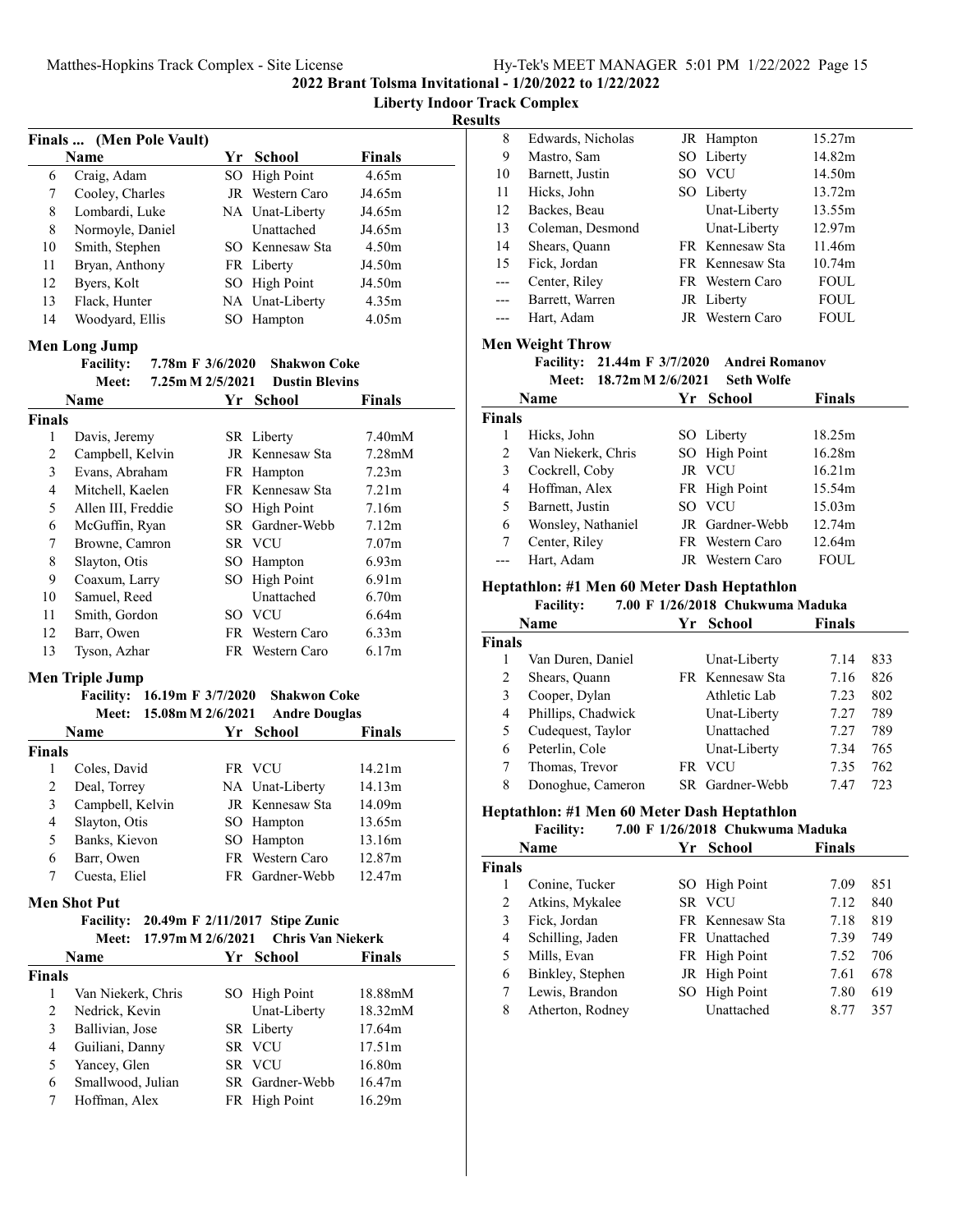### **Liberty Indoor Track Complex**

**Results**

## **Heptathlon: #7 Men 1000 Meter Run Heptathlon**

|               | <b>Facility:</b> | 2:43.67 F 2/16/2019 Pablo Romero |               |     |
|---------------|------------------|----------------------------------|---------------|-----|
|               | Name             | Yr School                        | <b>Finals</b> |     |
| <b>Finals</b> |                  |                                  |               |     |
|               | Mills, Evan      | FR High Point                    | 2:54.84       | 716 |
| 2             | Fick, Jordan     | FR Kennesaw Sta                  | 2:54.94       | 715 |
| 3             | Schilling, Jaden | FR Unattached                    | 2:55.92       | 705 |
| 4             | Lewis, Brandon   | SO High Point                    | 3:11.14       | 559 |
| 5             | Conine, Tucker   | SO High Point                    | 3:11.67       | 554 |
| 6             | Binkley, Stephen | JR High Point                    | 3:15.83       | 518 |
| 7             | Atkins, Mykalee  | SR VCU                           | 3:19.22       | 488 |
| 8             | Atherton, Rodney | Unattached                       | 4:04.08       | 177 |

#### **Heptathlon: #7 Men 1000 Meter Run Heptathlon Facility: 2:43.67 F 2/16/2019** Pablo Romero

| Name               |     |              | Finals                                          |                     |  |  |
|--------------------|-----|--------------|-------------------------------------------------|---------------------|--|--|
| Finals             |     |              |                                                 |                     |  |  |
| Cooper, Dylan      |     | Athletic Lab | 2:48.89                                         | 777                 |  |  |
| Phillips, Chadwick |     | Unat-Liberty | 2:51.71                                         | 748                 |  |  |
| Cudequest, Taylor  |     | Unattached   | 2:51.84                                         | 746                 |  |  |
| Donoghue, Cameron  |     |              | 2:54.38                                         | 720                 |  |  |
| Van Duren, Daniel  |     | Unat-Liberty | 2:58.08                                         | 683                 |  |  |
| Thomas, Trevor     | FR. | VCU          | 3:01.26                                         | 652                 |  |  |
| Peterlin, Cole     |     | Unat-Liberty | 3:03.79                                         | 628                 |  |  |
| Shears, Quann      |     |              | 3:11.01                                         | 560                 |  |  |
|                    | .   |              | Yr School<br>SR Gardner-Webb<br>FR Kennesaw Sta | $= 10001 + 2010000$ |  |  |

#### **Heptathlon: #5 Men 60 Meter Hurdles Heptathlon**

|        | <b>Facility:</b>   |    | 7.95 F 1/22/2021 Jack Flood |        |     |
|--------|--------------------|----|-----------------------------|--------|-----|
|        | Name               | Yr | <b>School</b>               | Finals |     |
| Finals |                    |    |                             |        |     |
|        | Peterlin, Cole     |    | Unat-Liberty                | 8.23   | 925 |
| 2      | Cooper, Dylan      |    | Athletic Lab                | 8.25   | 920 |
| 3      | Thomas, Trevor     | FR | <b>VCU</b>                  | 8.52   | 855 |
| 4      | Van Duren, Daniel  |    | Unat-Liberty                | 8.68   | 818 |
| 5      | Cudequest, Taylor  |    | Unattached                  | 8.77   | 797 |
| 6      | Phillips, Chadwick |    | Unat-Liberty                | 8.80   | 791 |
|        | Shears, Quann      |    | FR Kennesaw Sta             | 8.83   | 784 |
| 8      | Donoghue, Cameron  |    | SR Gardner-Webb             | 8.98   | 750 |

# **Heptathlon: #5 Men 60 Meter Hurdles Heptathlon**

## **Facility:** 7.95 F 1/22/2021 Jack Flood

|               | <b>Name</b>      | Yг | School          | <b>Finals</b> |     |
|---------------|------------------|----|-----------------|---------------|-----|
| <b>Finals</b> |                  |    |                 |               |     |
|               | Fick, Jordan     |    | FR Kennesaw Sta | 8.75          | 802 |
| 2             | Atkins, Mykalee  |    | SR VCU          | 9.00          | 746 |
| 3             | Conine, Tucker   |    | SO High Point   | 9.17          | 709 |
| 4             | Mills, Evan      |    | FR High Point   | 9.34          | 673 |
| 5             | Lewis, Brandon   |    | SO High Point   | 9.44          | 652 |
| 6             | Binkley, Stephen |    | JR High Point   | 9.56          | 627 |
| 7             | Schilling, Jaden |    | FR Unattached   | 9.62          | 615 |
| 8             | Atherton, Rodney |    | Unattached      | 10.09         | 524 |

| Heptathlon: #4 Men High Jump Heptathlon<br>2.15m F 3/6/2020 Romaine Beckford<br><b>Facility:</b> |                    |  |                 |                   |     |  |  |
|--------------------------------------------------------------------------------------------------|--------------------|--|-----------------|-------------------|-----|--|--|
|                                                                                                  | <b>Name</b>        |  | Yr School       | <b>Finals</b>     |     |  |  |
| <b>Finals</b>                                                                                    |                    |  |                 |                   |     |  |  |
| 1                                                                                                | Peterlin, Cole     |  | Unat-Liberty    | 1.96m             | 767 |  |  |
| 2                                                                                                | Donoghue, Cameron  |  | SR Gardner-Webb | 1.93m             | 740 |  |  |
| 2                                                                                                | Cooper, Dylan      |  | Athletic Lab    | 1.93m             | 740 |  |  |
| 4                                                                                                | Thomas, Trevor     |  | FR VCU          | 1.90 <sub>m</sub> | 714 |  |  |
| 5                                                                                                | Shears, Quann      |  | FR Kennesaw Sta | 1.84m             | 661 |  |  |
| 6                                                                                                | Van Duren, Daniel  |  | Unat-Liberty    | 1.81 <sub>m</sub> | 636 |  |  |
| 6                                                                                                | Phillips, Chadwick |  | Unat-Liberty    | 1.81 <sub>m</sub> | 636 |  |  |
| 8                                                                                                | Cudequest, Taylor  |  | Unattached      | 1.75m             | 585 |  |  |

# **Heptathlon: #4 Men High Jump Heptathlon**

# **Facility:** 2.15m F 3/6/2020 Romaine Beckford

|               | Name             | Yr | School          | <b>Finals</b>     |     |
|---------------|------------------|----|-----------------|-------------------|-----|
| <b>Finals</b> |                  |    |                 |                   |     |
|               | Schilling, Jaden |    | FR Unattached   | 1.92m             | 731 |
| 2             | Lewis, Brandon   |    | SO High Point   | 1.83 <sub>m</sub> | 653 |
| 2             | Fick, Jordan     |    | FR Kennesaw Sta | 1.83m             | 653 |
| 4             | Mills, Evan      |    | FR High Point   | 1.71m             | 552 |
| 4             | Atkins, Mykalee  |    | SR VCU          | 1.71m             | 552 |
| 6             | Conine, Tucker   |    | SO High Point   | 1.65m             | 504 |
| 7             | Binkley, Stephen |    | JR High Point   | 1.62m             | 480 |
| 8             | Atherton, Rodney |    | Unattached      | 1.53m             | 411 |

## **Heptathlon: #6 Men Pole Vault Heptathlon**

# **Facility:** 5.00m **F** 1/22/2021 Tyler Grob

|        | Name             | Үr | <b>School</b>   | <b>Finals</b>     |     |
|--------|------------------|----|-----------------|-------------------|-----|
| Finals |                  |    |                 |                   |     |
|        | Fick, Jordan     |    | FR Kennesaw Sta | 4.30m             | 702 |
| 2      | Binkley, Stephen |    | JR High Point   | 4.20m             | 673 |
| 3      | Schilling, Jaden |    | FR Unattached   | 3.90 <sub>m</sub> | 590 |
| 4      | Lewis, Brandon   |    | SO High Point   | 3.80 <sub>m</sub> | 562 |
| 5.     | Conine, Tucker   |    | SO High Point   | 3.60 <sub>m</sub> | 509 |
| 6      | Mills, Evan      |    | FR High Point   | 3.50 <sub>m</sub> | 482 |
|        | Atkins, Mykalee  |    | SR VCU          | 3.30 <sub>m</sub> | 431 |
|        | Atherton, Rodney |    | Unattached      | 3.30 <sub>m</sub> | 431 |

# **Heptathlon: #6 Men Pole Vault Heptathlon**

## **Facility:** 5.00m **F** 1/22/2021 Tyler Grob **Name Finals Property Property Property Property Property Property Property Property Property Property Property Property Property Property Property Property Property Property Propert Finals** 1 4.80m 849 Cooper, Dylan Athletic Lab 2 Peterlin, Cole Unat-Liberty 4.40m 731 3 Shears, Quann FR Kennesaw Sta 4.00m 617 3 4.00m 617 Cudequest, Taylor Unattached 5 Phillips, Chadwick Unat-Liberty 3.30m 431

| Van Duren, Daniel     | Unat-Liberty    | $3.20m$ 406   |  |
|-----------------------|-----------------|---------------|--|
| 7 Thomas, Trevor      | FR VCU          | $3.00m$ $357$ |  |
| --- Donoghue, Cameron | SR Gardner-Webb | NH            |  |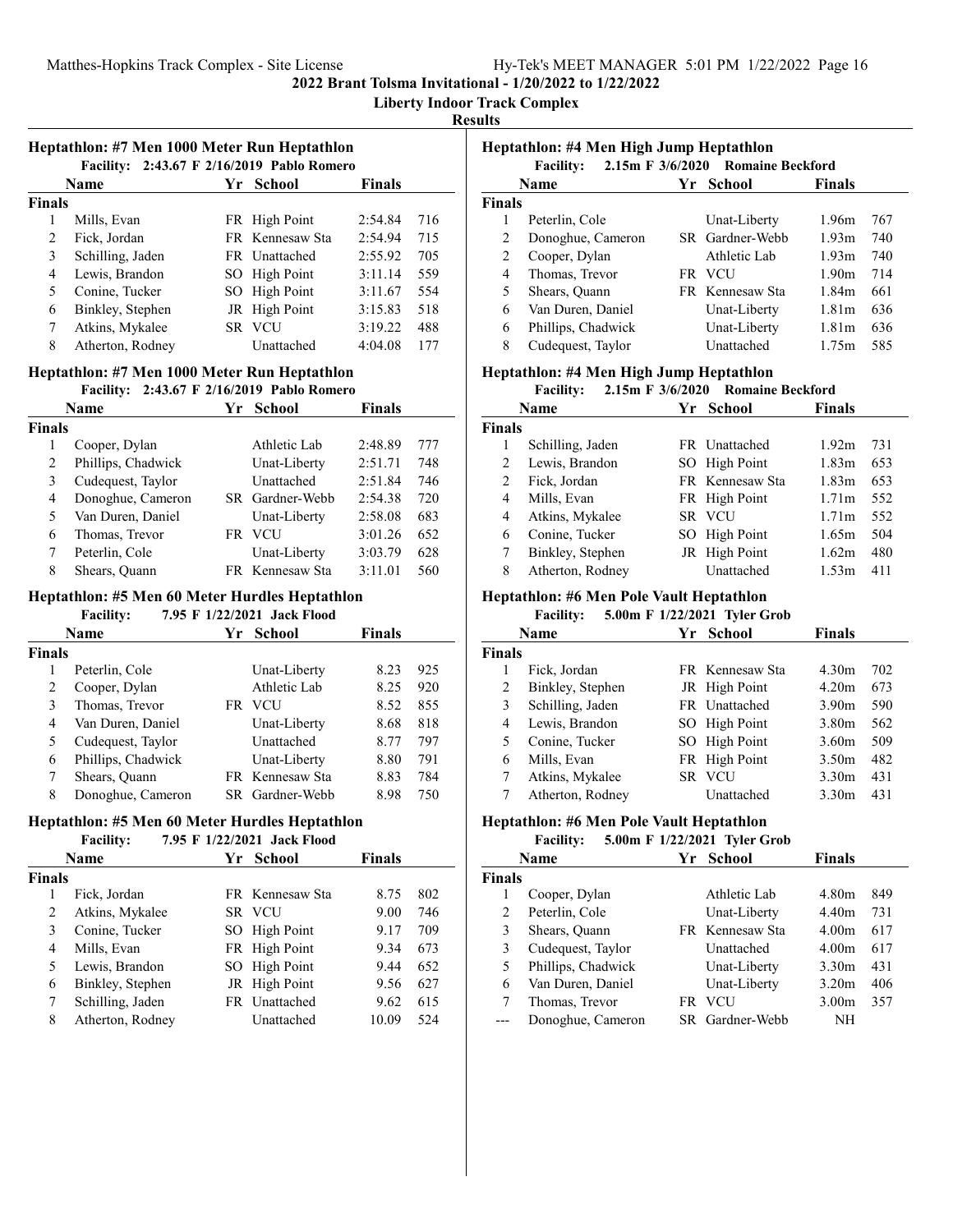**Liberty Indoor Track Complex**

## **Results**

|               | Heptathlon: #2 Men Long Jump Heptathlon<br>7.11m F 2/10/2017 Zach Davis<br><b>Facility:</b> |  |                 |                   |     |  |  |  |
|---------------|---------------------------------------------------------------------------------------------|--|-----------------|-------------------|-----|--|--|--|
|               | <b>Name</b>                                                                                 |  | Yr School       | <b>Finals</b>     |     |  |  |  |
| <b>Finals</b> |                                                                                             |  |                 |                   |     |  |  |  |
| 1             | Fick, Jordan                                                                                |  | FR Kennesaw Sta | 6.55m             | 709 |  |  |  |
| 2             | Mills, Evan                                                                                 |  | FR High Point   | 6.29m             | 650 |  |  |  |
| 3             | Schilling, Jaden                                                                            |  | FR Unattached   | 6.12 <sub>m</sub> | 613 |  |  |  |
| 4             | Conine, Tucker                                                                              |  | SO High Point   | 6.09m             | 606 |  |  |  |
| 5             | Binkley, Stephen                                                                            |  | JR High Point   | 5.61 <sub>m</sub> | 504 |  |  |  |
| 6             | Atkins, Mykalee                                                                             |  | SR VCU          | 5.49m             | 479 |  |  |  |
| 7             | Lewis, Brandon                                                                              |  | SO High Point   | 5.40 <sub>m</sub> | 461 |  |  |  |
| 8             | Atherton, Rodney                                                                            |  | Unattached      | 4.59m             | 306 |  |  |  |

# **Heptathlon: #2 Men Long Jump Heptathlon**

# **Facility:** 7.11m **F** 2/10/2017 Zach Davis

|               | Name               |     | Yr School       | <b>Finals</b> |     |
|---------------|--------------------|-----|-----------------|---------------|-----|
| <b>Finals</b> |                    |     |                 |               |     |
|               | Thomas, Trevor     |     | FR VCU          | 6.89m         | 788 |
| 2             | Shears, Quann      |     | FR Kennesaw Sta | 6.86m         | 781 |
| 3             | Cooper, Dylan      |     | Athletic Lab    | 6.64m         | 729 |
| 4             | Peterlin, Cole     |     | Unat-Liberty    | 6.61 m        | 723 |
| 5             | Phillips, Chadwick |     | Unat-Liberty    | 6.56m         | 711 |
| 6             | Cudequest, Taylor  |     | Unattached      | 6.49m         | 695 |
|               | Van Duren, Daniel  |     | Unat-Liberty    | 6.21m         | 632 |
| 8             | Donoghue, Cameron  | SR. | Gardner-Webb    | 5.97 $m$      | 580 |

## **Heptathlon: #3 Men Shot Put Heptathlon**

|               | <b>Facility:</b> |    | 15.15m F 1/21/2021 Dylan Cooper |        |     |
|---------------|------------------|----|---------------------------------|--------|-----|
|               | Name             | Yr | <b>School</b>                   | Finals |     |
| <b>Finals</b> |                  |    |                                 |        |     |
|               | Conine, Tucker   |    | SO High Point                   | 12.11m | 613 |
| 2             | Atkins, Mykalee  |    | SR VCU                          | 11.70m | 588 |
| 3             | Lewis, Brandon   |    | SO High Point                   | 11.67m | 586 |
| 4             | Schilling, Jaden |    | FR Unattached                   | 11.59m | 582 |
| 5             | Mills, Evan      |    | FR High Point                   | 11.28m | 563 |
| 6             | Atherton, Rodney |    | Unattached                      | 11.24m | 560 |
| 7             | Fick, Jordan     |    | FR Kennesaw Sta                 | 10.77m | 532 |
| 8             | Binkley, Stephen |    | JR High Point                   | 10.63m | 524 |

# **Heptathlon: #3 Men Shot Put Heptathlon**

## **Facility: 15.15m F 1/21/2021 Dylan Cooper**

|               | <b>Name</b>        | Yг  | School          | <b>Finals</b> |     |
|---------------|--------------------|-----|-----------------|---------------|-----|
| <b>Finals</b> |                    |     |                 |               |     |
|               | Cooper, Dylan      |     | Athletic Lab    | 15.02m        | 791 |
| 2             | Cudequest, Taylor  |     | Unattached      | 12.47m        | 635 |
| 3             | Donoghue, Cameron  |     | SR Gardner-Webb | 11.68m        | 587 |
| 4             | Shears, Quann      |     | FR Kennesaw Sta | 11.64m        | 585 |
| 5             | Peterlin, Cole     |     | Unat-Liberty    | 11.21m        | 559 |
| 5             | Van Duren, Daniel  |     | Unat-Liberty    | 11.21m        | 559 |
|               | Phillips, Chadwick |     | Unat-Liberty    | 10.93m        | 542 |
| 8             | Thomas, Trevor     | FR. | VCU             | 8.00m         | 366 |

| <b>Men Heptathlon Section 2</b><br>5523 F 1/27/2018 Markus Ballengee<br><b>Facility:</b> |                  |    |                        |               |  |  |  |  |
|------------------------------------------------------------------------------------------|------------------|----|------------------------|---------------|--|--|--|--|
|                                                                                          | Name             | Yr | <b>School</b>          | <b>Finals</b> |  |  |  |  |
| <b>Finals</b>                                                                            |                  |    |                        |               |  |  |  |  |
| 1                                                                                        | Fick, Jordan     |    | <b>FR</b> Kennesaw Sta | 4932          |  |  |  |  |
| 2                                                                                        | Schilling, Jaden |    | FR Unattached          | 4585          |  |  |  |  |
| 3                                                                                        | Conine, Tucker   |    | SO High Point          | 4346          |  |  |  |  |
| 4                                                                                        | Mills, Evan      |    | FR High Point          | 4342          |  |  |  |  |
| 5                                                                                        | Atkins, Mykalee  |    | SR VCU                 | 4124          |  |  |  |  |
| 6                                                                                        | Lewis, Brandon   |    | SO High Point          | 4092          |  |  |  |  |
| 7                                                                                        | Binkley, Stephen |    | JR High Point          | 4004          |  |  |  |  |
| 8                                                                                        | Atherton, Rodney |    | Unattached             | 2766          |  |  |  |  |

# **Men Heptathlon Section 1**

## **Facility:** 5523 F 1/27/2018 Markus Ballengee

|               | <b>Name</b>        | Yr - | <b>School</b>   | <b>Finals</b> |  |  |
|---------------|--------------------|------|-----------------|---------------|--|--|
| <b>Finals</b> |                    |      |                 |               |  |  |
|               | Cooper, Dylan      |      | Athletic Lab    | 5608F         |  |  |
| 2             | Peterlin, Cole     |      | Unat-Liberty    | 5098          |  |  |
| 3             | Cudequest, Taylor  |      | Unattached      | 4864          |  |  |
| 4             | Shears, Quann      |      | FR Kennesaw Sta | 4814          |  |  |
| 5             | Phillips, Chadwick |      | Unat-Liberty    | 4648          |  |  |
| 6             | Van Duren, Daniel  |      | Unat-Liberty    | 4567          |  |  |
|               | Thomas, Trevor     | FR   | VCU             | 4494          |  |  |
| 8             | Donoghue, Cameron  |      | SR Gardner-Webb | 4100          |  |  |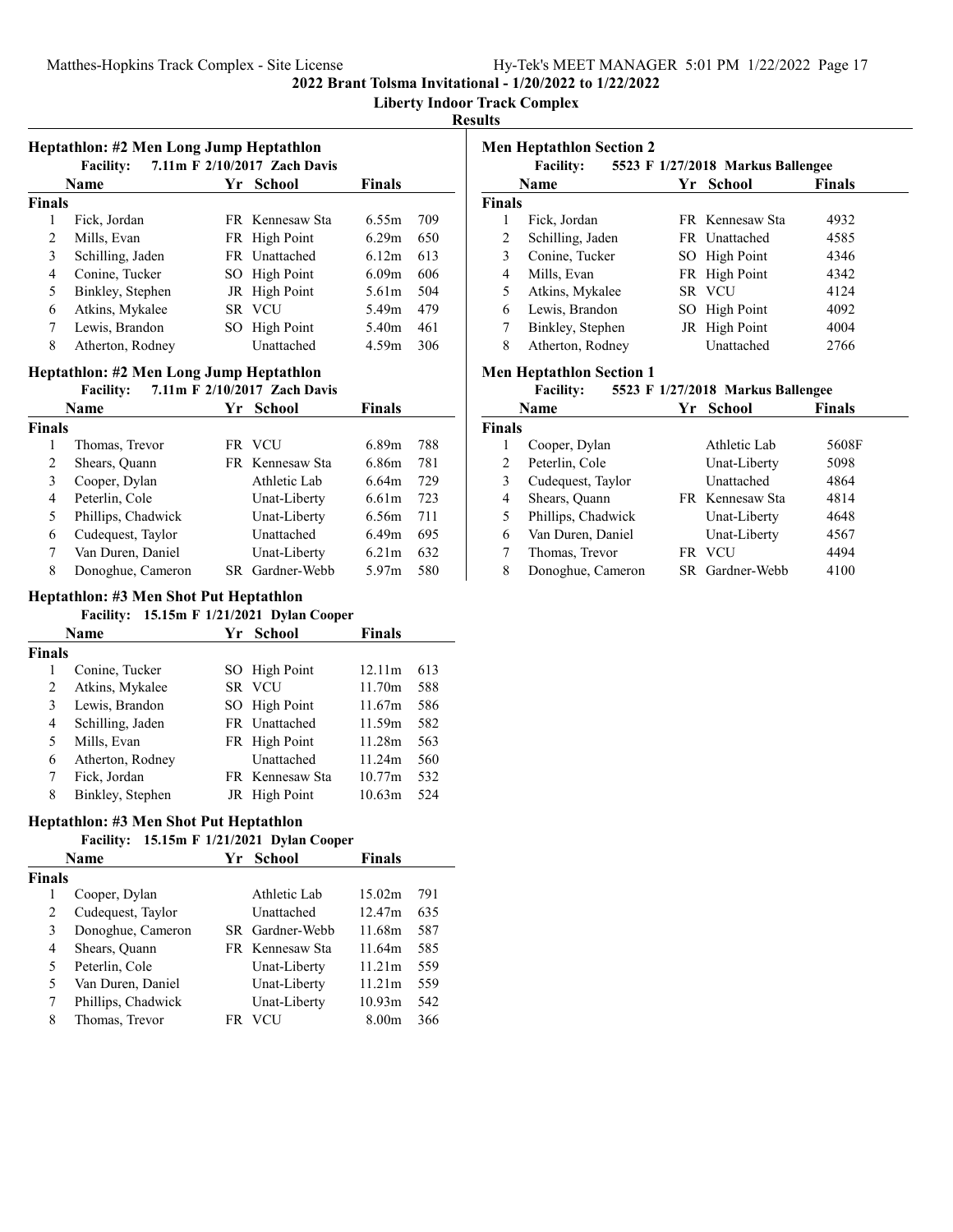**Liberty Indoor Track Complex**

**Results - Indoor Pentathlon**

## **Women Indoor Pentathlon**

|  |                                            | Points | 60H | HJ | SP                           | LJ                                                                      | 800 |
|--|--------------------------------------------|--------|-----|----|------------------------------|-------------------------------------------------------------------------|-----|
|  | 1 Puiu, Beatrice<br>Unattached             |        |     |    |                              | 8.84 1.73m 13.36m 5.47m 2:38.05                                         |     |
|  |                                            |        |     |    |                              | $5-08$ $43-10$ $17-11.5$<br>3872 (944) (891) (751) (691) (595)          |     |
|  | 2 Engle, Meredith                          |        |     |    |                              | 9.09 1.64m 11.90m 5.34m 2:26.32<br>$5-04.5$ 39-00.5 17-06.25            |     |
|  | Liberty<br>FR                              |        |     |    |                              | 3722 (891) $(783)$ (654) (654) (740)                                    |     |
|  | 3 Higgins, Courtney<br>Vcu                 |        |     |    |                              | 9.15 1.58m 9.92m 5.13m 2:30.44<br>$5-02.25$ $32-06.5$ $16-10$           |     |
|  | SR                                         |        |     |    |                              | 3397 (879) (712) (524) (595) (687)                                      |     |
|  | 4 Channer, Jailah                          |        |     |    |                              | 9.20 1.61m 9.15m 5.16m 2:35.67                                          |     |
|  | Vcu<br>${\rm FR}$                          |        |     |    |                              | $5-03.25$ $30-00.25$ $16-11.25$<br>$3317$ (869) (747) (474) (603) (624) |     |
|  | 5 Donahoo, Kywana<br>Kennesaw State        |        |     |    |                              | 9.23 1.58m 8.70m 5.48m 2:37.63<br>5-02.25 28-06.5 17-11.75              |     |
|  | ${\rm FR}$                                 |        |     |    | ---------------------------- | 3313 (862) (712) (445) (694) (600)                                      |     |
|  | 6 Biggi, Bethany<br>James Madison<br>JR    |        |     |    | 5-03.25 31-11.25 15-11.75    | 9.57 1.61m 9.73m 4.87m 2:29.63                                          |     |
|  |                                            |        |     |    |                              | 3275 (794) (747) (512) (524) (698)                                      |     |
|  | 7 Newton, Kyarra<br>Kennesaw State<br>SO   |        |     |    |                              | 9.40 1.61m 9.35m 4.82m 2:33.09<br>$5 - 03.25$ 30-08.25 15-09.75         |     |
|  |                                            |        |     |    |                              | 3228 (828) (747) (487) (511) (655)                                      |     |
|  | 8 Babashak, Erin                           |        |     |    |                              | 9.55 1.52m 8.63m 5.05m 2:36.48<br>$4-11.75$ 28-03.75 16-07              |     |
|  | James Madison<br>JR                        |        |     |    |                              | 3069 (798) (644) (440) (573) (614)                                      |     |
|  | 9 Hopkins, Grace Ann                       |        |     |    |                              | 9.58 1.40m 8.90m 4.62m 2:32.87<br>$4-07$ 29-02.5 15-02                  |     |
|  | Liberty<br>SO                              |        |     |    |                              | 2878 (792) (512) (458) (459) (657)                                      |     |
|  | 10 Huntsinger, Cadence                     |        |     |    |                              | 9.53 1.34m 10.29m 4.82m 2:57.58                                         |     |
|  | Kennesaw State<br>FR                       |        |     |    | $4-04.75$ 33-09.25 15-09.75  | 2698 (802) (449) (548) (511) (388)                                      |     |
|  | 11 Floyd-Jackson, Ansley<br>Kennesaw State |        |     |    |                              | 9.88 1.49m 8.02m 4.76m 2:50.77<br>$4-10.5$ 26-03.75 15-07.5             |     |
|  | FR                                         |        |     |    |                              | 2697 (735) (610) (401) (495) (456)                                      |     |
|  | 12 James, Taylor<br>Vcu                    |        |     |    |                              | 9.60 1.43m 8.71m 4.54m 2:48.84<br>$4-08.25$ $28-07$ $14-10.75$          |     |
|  | FR                                         |        |     |    |                              | 2692 (789) (544) (445) (438) (476)                                      |     |
|  | 13 Sow, Samie                              |        |     |    | $4-08.25$ 26-01.75 13-03.5   | 10.24 1.43m 7.97m 4.05m 2:55.01                                         |     |
|  | Vcu<br>FR                                  |        |     |    |                              | 2341 (668) (544) (397) (319) (413)                                      |     |
|  |                                            |        |     |    |                              |                                                                         |     |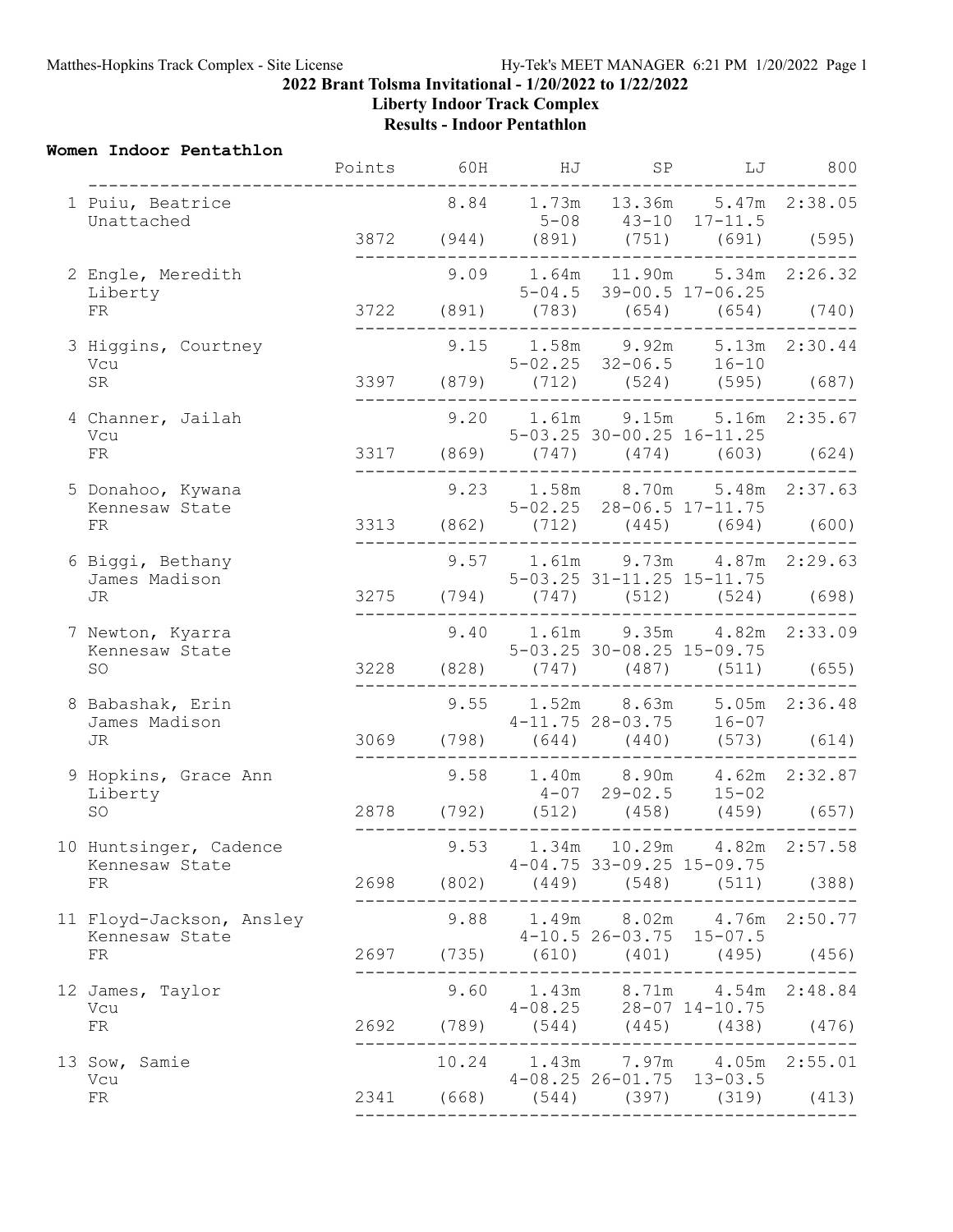**Liberty Indoor Track Complex**

# **Results - Indoor Pentathlon**

# **....Women Indoor Pentathlon**

| 14 White, London<br>Kennesaw State           |      |                  |                      | $10.39$ $1.28m$ $7.15m$ $4.31m$ $3:10.42$<br>$4 - 02.25$ 23-05.5 14-01.75 |            |
|----------------------------------------------|------|------------------|----------------------|---------------------------------------------------------------------------|------------|
| FR.                                          | 2030 |                  |                      | $(641)$ $(389)$ $(345)$ $(381)$ $(274)$                                   |            |
| DNF Pasko, Amanda<br>Athletic Lab Track Club |      | 9.62 1.46m 8.25m | $4 - 09.5$ $27 - 01$ | DN S                                                                      | <b>DNS</b> |
|                                              |      | $(785)$ $(577)$  | (416)                | (0)                                                                       | (0)        |
|                                              |      |                  |                      |                                                                           |            |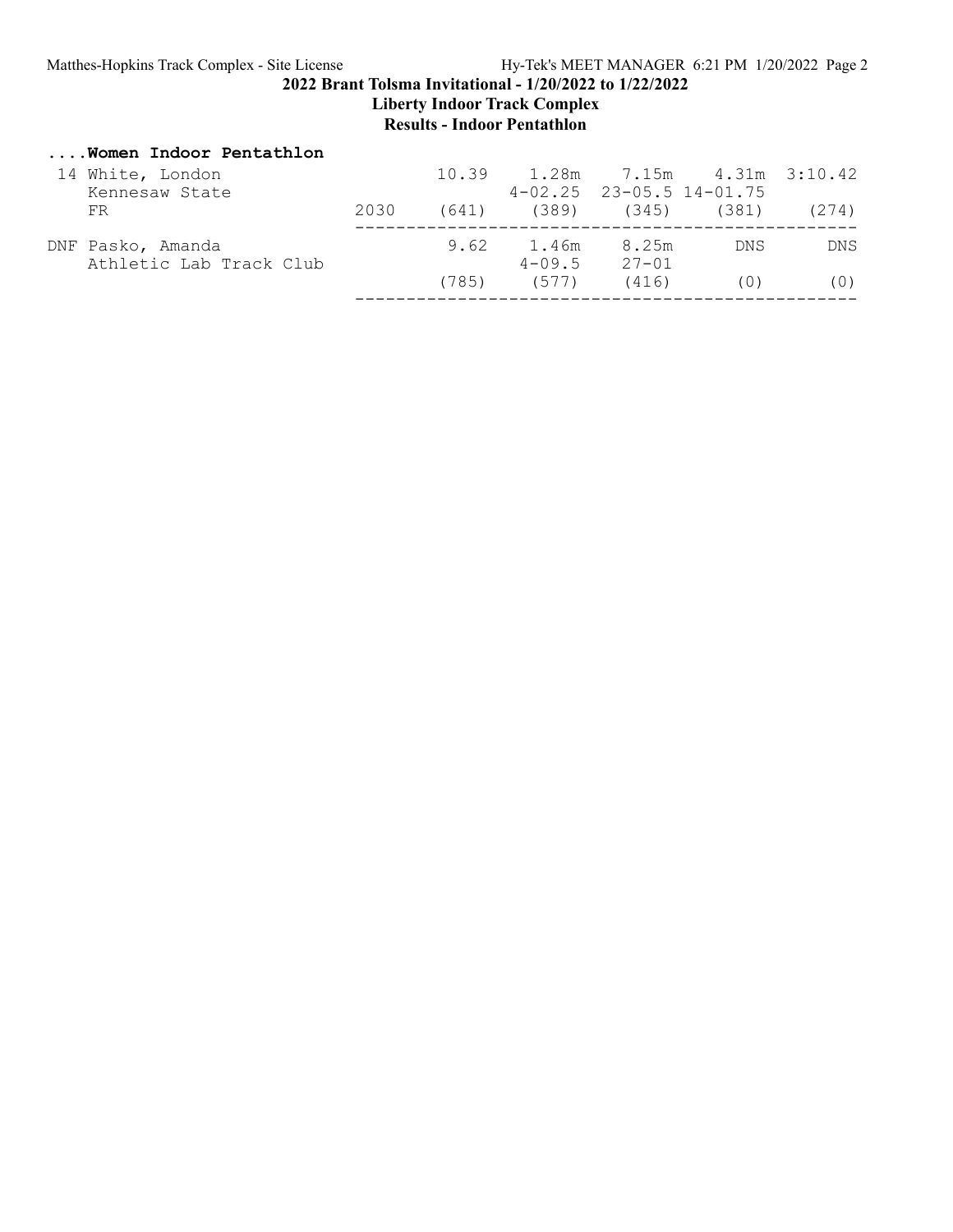Matthes-Hopkins Track Complex - Site License Hy-Tek's MEET MANAGER 7:48 PM 1/21/2022 Page 1

**2022 Brant Tolsma Invitational - 1/21/2022 to 1/22/2022**

**Liberty Indoor Track Complex**

# **Results - Heptathlon**

| Men Heptathlon Section 1            |      |      |                                                                        |  | Points 60 LJ SP HJ Day1 60H PV 1000                                                    |                   |
|-------------------------------------|------|------|------------------------------------------------------------------------|--|----------------------------------------------------------------------------------------|-------------------|
| 1 Cooper, Dylan<br>Athletic Lab TC  |      |      | $21-09.5$ $49-03.5$ $6-04$                                             |  | $7.23$ 6.64m 15.02m 1.93m 8.25 4.80m 2:48.89<br>$15 - 09$                              |                   |
|                                     |      |      |                                                                        |  | 5608 (802) (729) (791) (740) 3062 (920) (849) (777)                                    |                   |
| 2 Peterlin, Cole<br>Unat-Liberty    |      |      | 7.34 6.61m 11.21m 1.96m 8.23<br>$21-08.25$ $36-09.5$ $6-05$ $14-05.25$ |  |                                                                                        | 4.40m 3:03.79     |
|                                     |      |      | _______________________________                                        |  | 5098 (765) (723) (559) (767) 2814 (925) (731) (628)                                    |                   |
| 3 Cudequest, Taylor<br>Unattached   |      |      |                                                                        |  | 7.27 6.49m 12.47m 1.75m 8.77 4.00m 2:51.84<br>$21-03.5$ $40-11$ $5-08.75$ $13-01.5$    |                   |
|                                     |      |      |                                                                        |  | 4864 (789) (695) (635) (585) 2704 (797) (617) (746)                                    |                   |
| 4 Shears, Quann<br>Kennesaw State   |      |      |                                                                        |  | 7.16 6.86m 11.64m 1.84m 8.83 4.00m 3:11.01<br>$22-06.25$ $38-02.25$ $6-00.5$ $13-01.5$ |                   |
| FR                                  |      |      |                                                                        |  | 4814 (826) (781) (585) (661) 2853 (784) (617) (560)                                    |                   |
| 5 Phillips, Chad<br>Unat-Liberty    |      |      | 21-06.25 35-10.5 5-11.25                                               |  | 7.27 6.56m 10.93m 1.81m 8.80 3.30m 2:51.71<br>$10 - 10$                                |                   |
|                                     |      |      | 4648 (789) (711) (542) (636) 2678 (791)                                |  |                                                                                        | $(431)$ $(748)$   |
| 6 Van Duren, Daniel<br>Unat-Liberty |      |      | 7.14 6.21m 11.21m 1.81m 8.68<br>$20 - 04.5$ 36-09.5 5-11.25            |  | $10 - 06$                                                                              | 3.20m 2:58.08     |
|                                     |      |      | 4567 (833) (632) (559) (636) 2660 (818)                                |  |                                                                                        | $(406)$ (683)     |
| 7 Thomas, Trevor<br>Vcu             |      | 7.35 | 6.89m 8.00m 1.90m 8.52<br>$22 - 07.25$ $26 - 03$ $6 - 02.75$           |  | $9 - 10$                                                                               | $3.00m$ $3:01.26$ |
| FR                                  | 4494 |      | $(762)$ $(788)$ $(366)$ $(714)$ 2630 $(855)$                           |  | (357)                                                                                  | (652)             |
| 8 Donoghue, Cameron<br>Gardner-Webb |      |      | 7.47 5.97m 11.68m 1.93m 8.98<br>$19-07$ $38-04$ 6-04                   |  |                                                                                        | NH 2:54.38        |
| <b>SR</b>                           |      |      | 4100 (723) (580) (587) (740) 2630 (750)                                |  | (0)                                                                                    | (720)             |
|                                     |      |      |                                                                        |  |                                                                                        |                   |